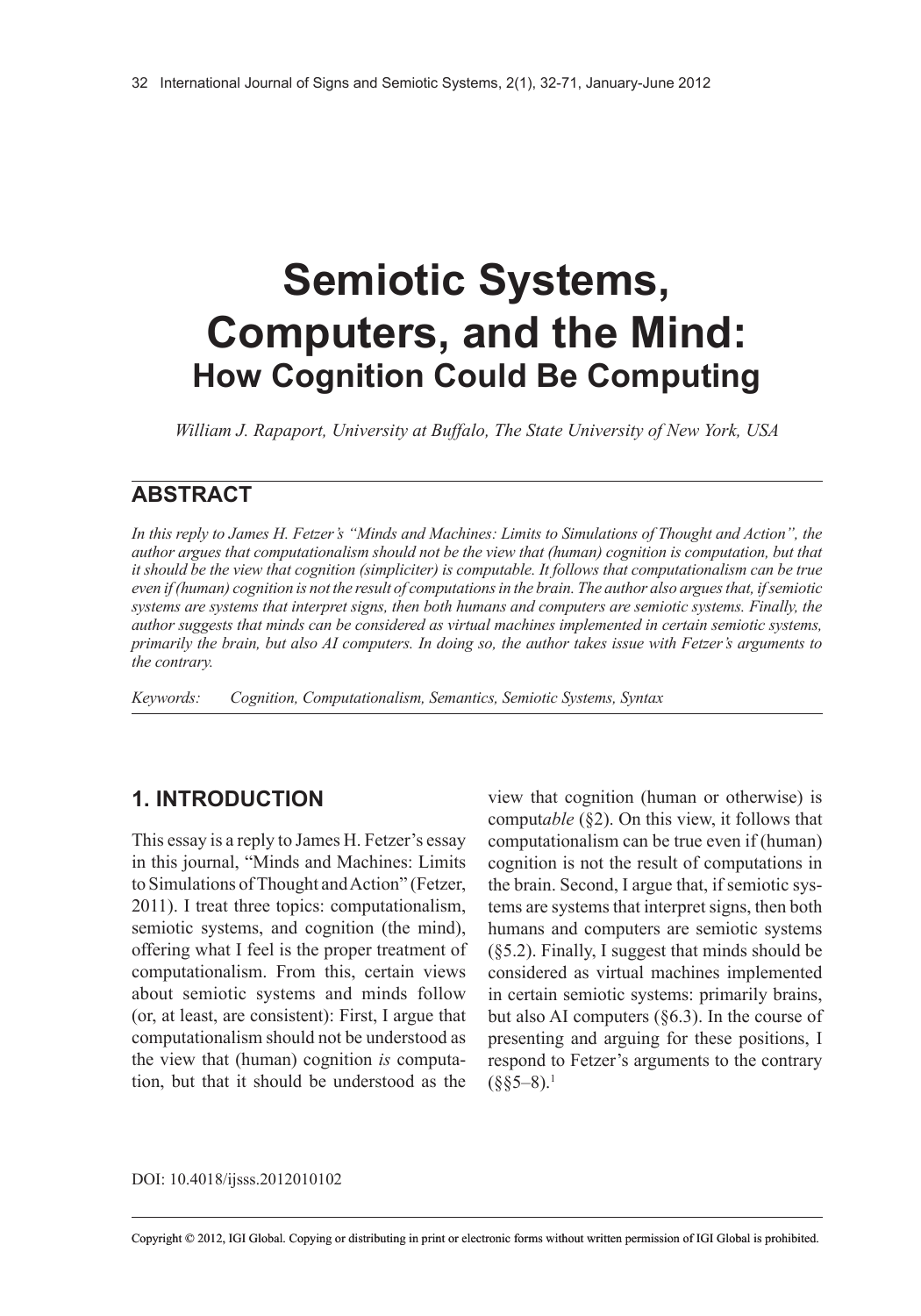## **2. THE PROPER TREATMENT OF COMPUTATIONALISM**

Computationalism is often characterized as the thesis that cognition is computation. Its origins can be traced back at least to Thomas Hobbes:

*"For REASON, in this sense [i.e., "as among*  $the$  *faculties* of the mind"], is nothing but reck*oning—that is, adding and subtracting—of the consequencesofgeneralnamesagreeduponfor the marking and signifying of our thoughts…"* (Hobbes 1651, Part I, Ch. 5, p. 46)2

It is a view whose popularity, if not its origins, has been traced back to McCulloch and Pitts (1943), Putnam (1960 or 1961), and Fodor (1975) (Horst, 2009; Piccinini, 2010). This is usually interpreted to mean that the mind, or the brain—whatever it is that exhibits cognition—computes, or *is* a computer. Consider these passages, more or less (but not entirely) randomly chosen:<sup>3</sup>

- A Plan is any hierarchical process in the organism that can control the order in which a sequence of operations is to be performed. A Plan is, for an organism, essentially the same as a program for a computer (Miller et al., 1960, p. 16).4
- [H]aving a propositional attitude is being in some *computational* relation to an internal representation. …Mental states are relations between organisms and internal representations, and causally interrelated mental states succeed one another according to computational principles which apply formally *to the representations* (Fodor, 1975, p. 198).
- [C]ognition ought to be viewed as computation. [This] rests on the fact that computation is the only worked-out view of *process* that is both compatible with a materialist view of how a process is realized and that attributes the behavior of the process to the operation of rules upon representations. In other words, what makes it possible to view

computation and cognition as processes of fundamentally the same type is the fact that both are physically realized and both are governed by rules and representations.… (Pylyshyn, 1980, p. 111).

- [C]ognition *is* a type of computation (Pylyshyn, 1985, p. xiii).
- The basic idea of the computer model of the mind is that the mind is the program and the brain the hardware of a computational system (Searle, 1990, p. 21).
- Computationalism is the hypothesis that cognition *is* the computation of functions. …The job for the computationalist is to determine…which specific functions explain specific cognitive phenomena (Dietrich, 1990, p. 135, emphasis added).
- [T]he Computational Theory of Mind... is…the best theory of cognition that we've got…. (Fodor, 2000, p. 1).
- Tokens of mental processes are 'computations'; that is, causal chains of (typically inferential) operations on mental representations (Fodor, 2008, pp. 5-6).
- The core idea of cognitive science is that our brains are a kind of computer…. Psychologists try to find out exactly what kinds of programs our brains use, and how our brains implement those programs (Gopnik, 2009, p. 43).
- [A] particular philosophical view that holds that the mind literally is a digital computer…, and that thought literally is a kind of computation…will be called the "Computational Theory of Mind"…. (Horst, 2009).
- Computationalism…is the view that the functional organization of the brain (or any other functionally equivalent system) is computational, or that neural states are computational states (Piccinini, 2010, p. 271).
- These remarkable capacities of computers—to manipulate strings of digits and to store and execute programs—suggest a bold hypothesis. Perhaps brains are computers, and perhaps minds are nothing but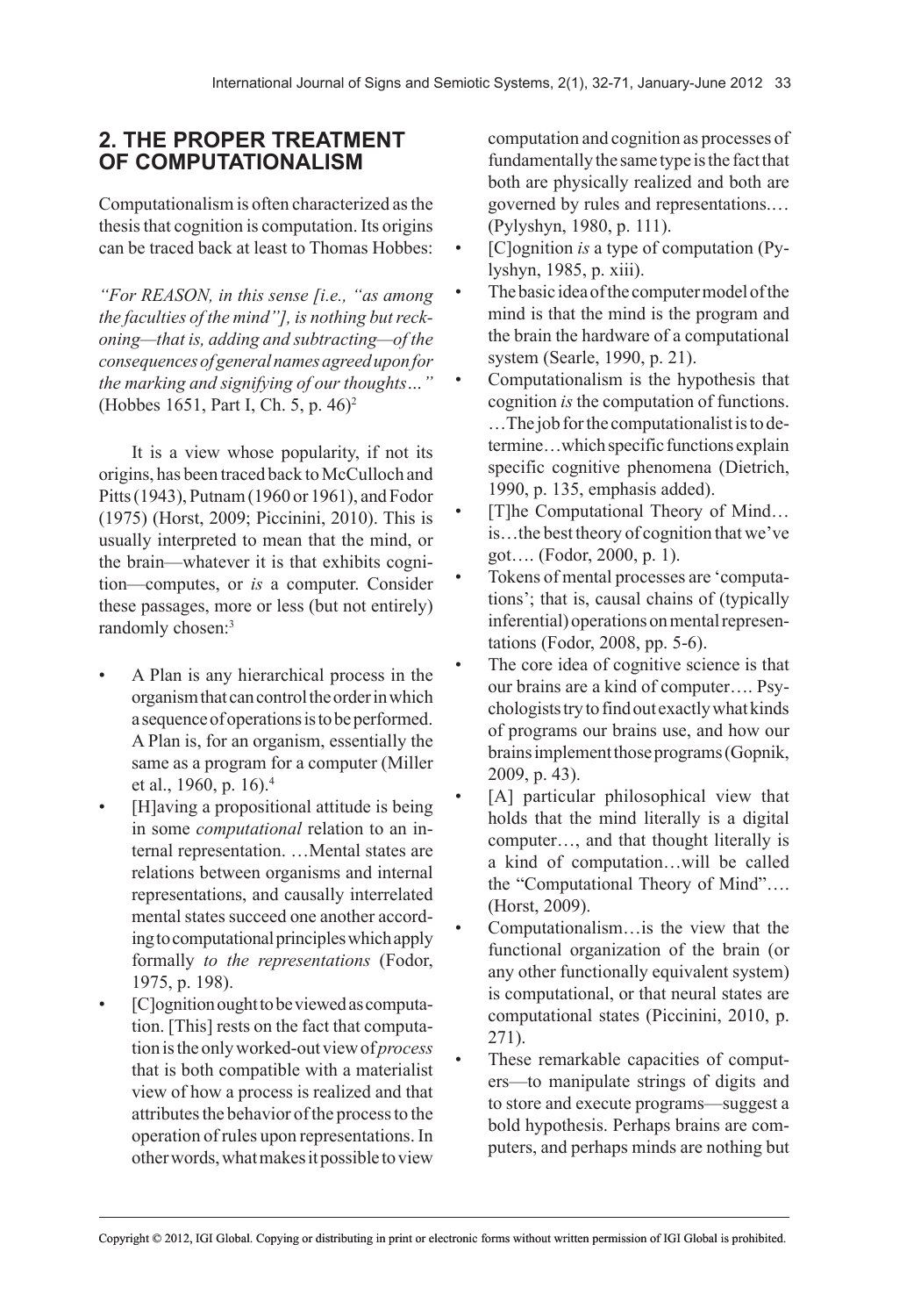the programs running on neural computers (Piccinini, 2010, pp. 277-278).

That cognition is computation is an interesting claim, one well worth exploring, and it may even be true. But it is too strong: It is not the kind of claim that is usually made when one says that a certain behavior can be understood computationally (Rapaport, 1998). There is a related claim that, because it is weaker, is more likely to be true and—more importantly—is equally relevant to computational theories of cognition, because it preserves the crucial insight that cognition is capable of being explained in terms of the mathematical theory of computation.

Before stating what I think is the proper version of the thesis of computationalism, let me clarify two terms:

- 1. I will use 'cognition'5 as a synonym for such terms as 'thinking', 'intelligence' (as in 'AI', not as in 'IQ'), 'mentality', 'understanding', 'intentionality', etc. Cognition is whatever cognitive scientists study, including (in alphabetical order) believing (and, perhaps, knowing), consciousness, emotion, language, learning, memory, (perhaps) perception, planning, problem solving, reasoning, representation (including categories, concepts, and mental imagery), sensation, thought, etc. Knowing might *not* be part of cognition, insofar as it depends on the way the *world* is (knowing is often taken to be justified *true* belief) and thus would be independent of what goes on in the mind or brain; perception also depends on the way the world is (see §3.1).
- 2. An "algorithm" for an executor *E* to achieve a goal *G* is, informally, a procedure (or "method") for  $E$  to achieve  $G$ , where (a) *E* is the agent—human or computer—that carries out the algorithm (or executes, or implements, or "follows" it), (b) the procedure is a set (usually, a sequence) of statements (or "steps", usually "rules" or instructions), and (c) *G* is the solution of

a (particular kind of) problem, the answer to a (particular kind of) question, or the accomplishment of some (particular kind of) task. (See the Appendix for more details.)

Various of these features can be relaxed: One can imagine a procedure that has all these features of algorithms but that has no specific goal, e.g., "Compute 2+2; then read *Moby Dick*.", or one for which there is no executor, or one that yields output that is only *approximately* correct (sometimes called a 'heuristic'; see §6.1), etc. For alternative informal formulations of "algorithm", see the Appendix.

Several different mathematical, hence precise, formulations of this still vague notion have been proposed, the most famous of which is Alan Turing's (1936) notion of (what is now called in his honor) a 'Turing machine'. Because all of these precise, mathematical formulations are logically equivalent, the claim that the informal notion of "algorithm" *is* a Turing machine is now known as "Turing's thesis" (or as "Church's thesis" or the "Church-Turing thesis", after Alonzo Church, whose "lambda calculus" was another one of the mathematical formulations).

Importantly, for present purposes, when someone says that a mathematical function (see note 42) or a certain phenomenon or behavior is "computable", they mean that there is an algorithm that outputs the values of that function when given its legal inputs $6$  or that produces that phenomenon or behavior—i.e., that one could write a computer program that, when executed on a suitable computer, would enable that computer to perform (i.e., to output) the appropriate behavior.

Hence,

*Computationalism,properlyunderstood,should be the thesis that cognition is computable, i.e., thatthereisanalgorithm(morelikely,afamilyof algorithms) that computes cognitive functions.*

I take the basic research question of computational cognitive science to ask, "*Howmuch*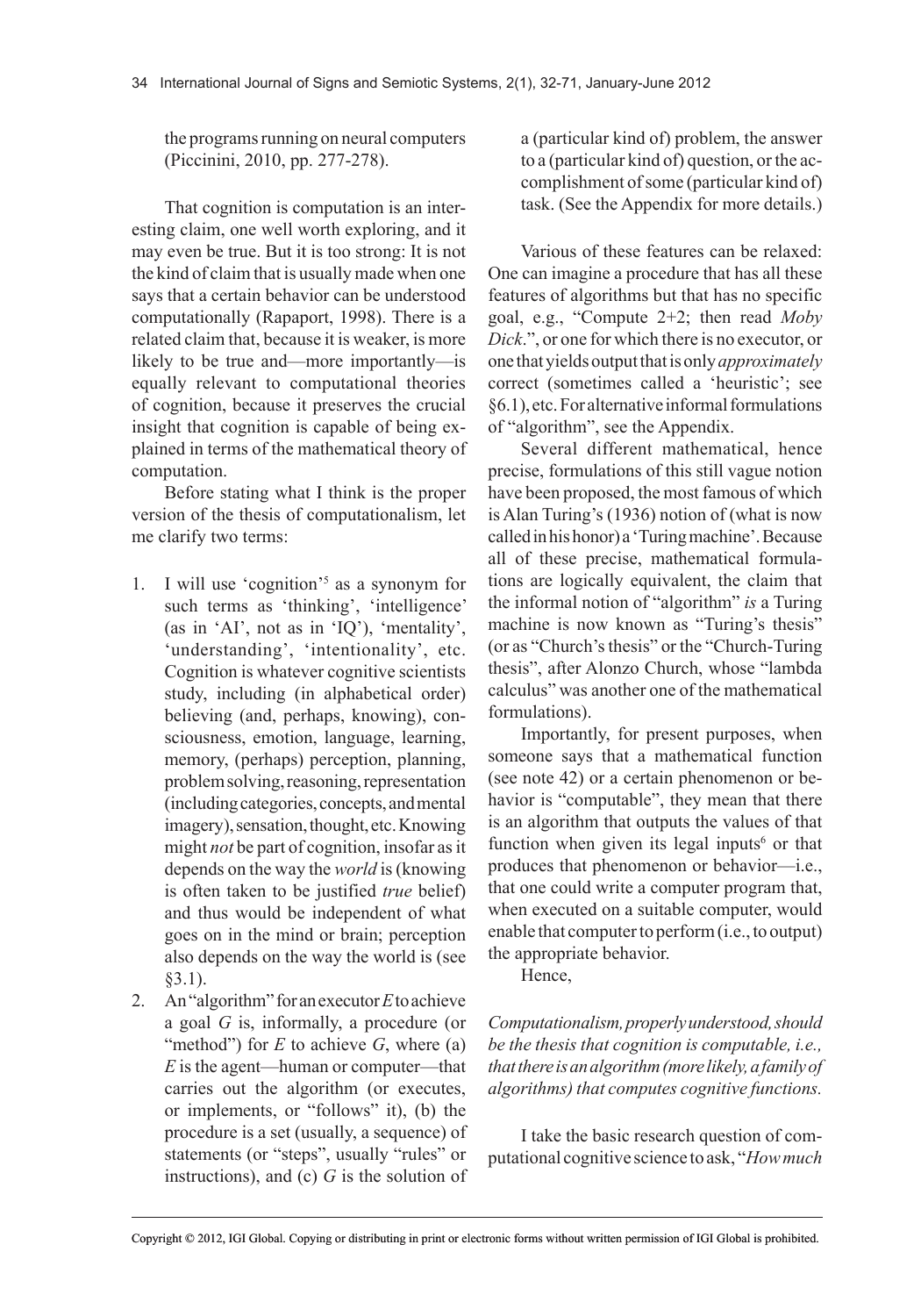of cognition is computable?" And I take the working assumption (or expectation, or hope) of computational cognitive science to be that *all* cognition is computable. This formulation of the basic research question allows for the possibility that the hopes will be dashed—that some aspects of cognition might *not* be computable. In that event, the interesting question will be: *Which* aspects are not computable, and why?<sup>7</sup>

Although several philosophers have offered "non-existence proofs" that cognition is *not* computable,<sup>8</sup> none of these are so mathematically convincing that they have squelched all opposition. And, in any case, it is obvious that *much* of cognition *is* computable (for surveys, see, Johnson-Laird, 1988; Edelman, 2008b; Forbus, 2010). Philip N. Johnson-Laird (1988, pp. 26-27) has expressed it well:

*"The goal of cognitive science is to explain how the mind works. Part of the power of the discipline residesinthe theoryof computability. …Some processes in the nervous system seem to be computations…. Others…are physical processes that can be modeled in computer programs. But there may be aspects of mental life that cannot bemodeled in thisway…. There may even be aspects of the mind that lie outside scientific explanation."*

However, I suspect that *so* much of cognition will eventually be shown to be computable that the residue, if any, will be negligible and ignorable.

This leads to the following "implementational implication": If (or to the extent that) cognition *is* computable, then *anything* that implements cognitive computations would *be* (to that extent) cognitive. Informally, such an implementation would "really think". As Newell, Shaw, and Simon (1958, p. 153) put it (explicating Turing's notion of the "universal" Turing machine, or stored-program computer), "if we put any particular program in a computer, we have in fact a machine that behaves in the way prescribed by the program". The "particular program" they were referring to was one for

"human problem solving", so a computer thus programmed would indeed solve problems, i.e., exhibit a kind of cognition.

This implication is probably a more general point, not necessarily restricted to computationalism. Suppose, as some would have it, that cognition turns out to be fully understandable only in terms of differential equations (Forbus, 2010, §1, hints at this but does not endorse it) or dynamic systems (van Gelder, 1995). Arguably, anything that implements cognitive differential equations or a cognitive dynamic system would be cognitive.

The more common view, that cognition is computa*tion*, is a "strong" view that the mind or brain *is* a computer. It claims that *how* the mind or brain does what it does is by computing. My view, that cognition is comput*able*, is a weaker view that *what* the mind or brain does can be *described* in computational terms, but that *how* it does it is a matter for neuroscience to determine.<sup>9</sup>

Interestingly, some of the canonical statements of "strong" computationalism are ambiguous between the two versions. Consider some of Fodor's early statements in his *Language of Thought* (1975):

*"[H]aving a propositional attitude is being in some computational relation to an internal representation."* (p. 198, original emphasis)

This could be interpreted as the weaker claim that the relation is comput*able*. The passage continues:

*"The intended claim is that the sequence of events that causally determines the mental state of an organism will be describable as a sequence of steps in a derivation…."* (p. 198, emphasis added)

The use of 'causally' suggests the stronger—implementational—view, but the use of 'describable as' suggests the weaker view. There's more: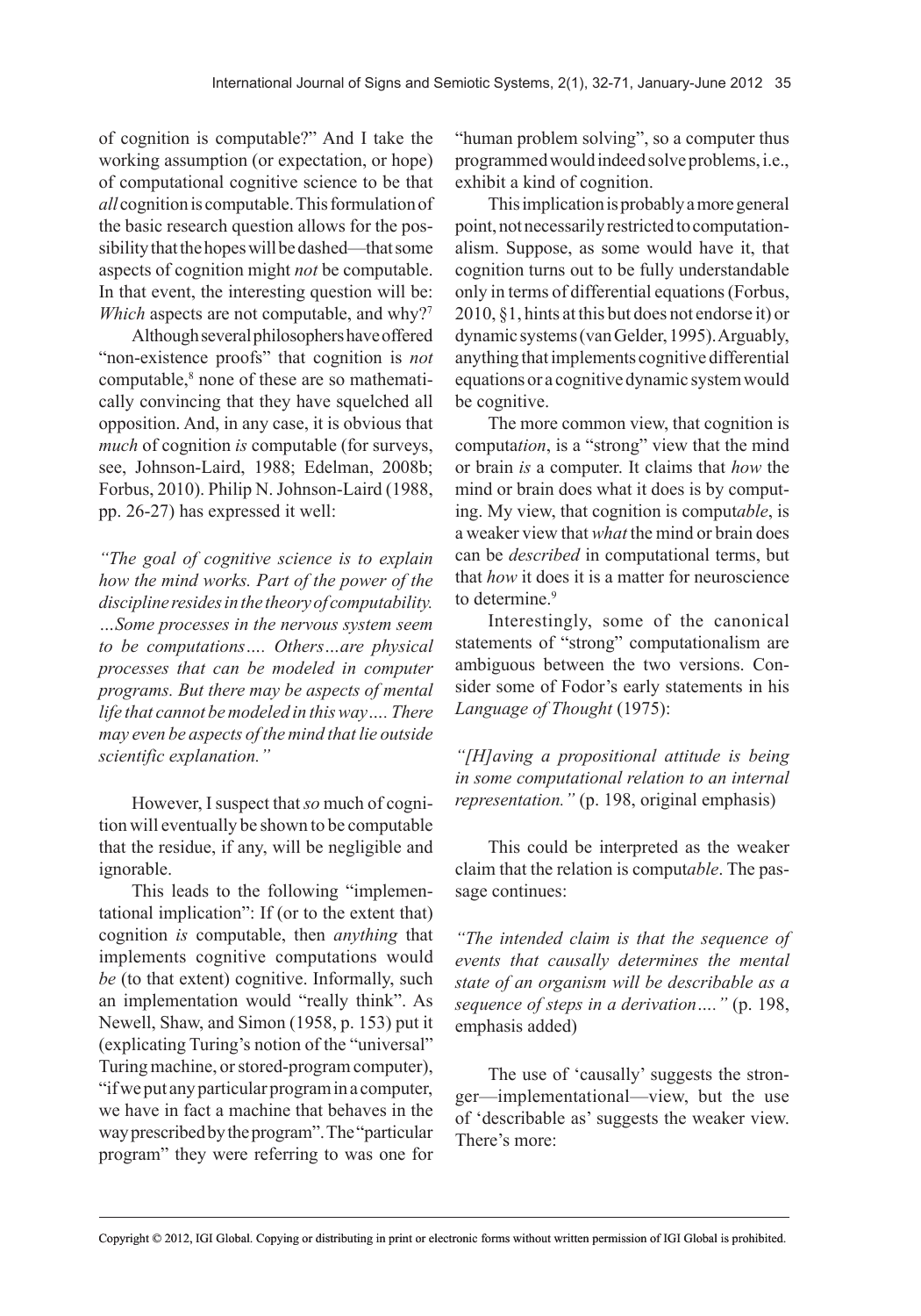*"More exactly: Mental states are relations between organisms and internal representations, and causally interrelated mental states succeed one another* **according to** *computational principles which apply formally to the representations."*(p. 198, bold emphasis added)

If 'according to' means merely that they behave in accordance with those computational principles, then this is consistent with my weaker—view, but if it means that they execute those principles, and then it sounds like the stronger view. Given Fodor's other comments and the interpretations of other scholars, and in light of later statements such as the quote from 2008, I'm sure that Fodor always had the stronger view in mind. But the potentially ambiguous readings give a hint of the delicacy of interpretation.<sup>10</sup>

That cognition is comput*able* is a necessary—but not sufficient—condition for it to be computa*tion*. The crucial difference between cognition as being comput*able* rather than as *being* computa*tion* is that, on the weaker view, the implementational implication holds *even if humans don't implement cognition computationally.* In other words, it allows for the possibility that human cognition is comput*able* but is not comput*ed.* For instance, Gualtiero Piccinini (2005, 2007) has argued that "spike trains" (sequences of "action potential") in groups of neurons—which, presumably, implement human cognition—are not representable as strings of digits, hence not computational. But this does not imply that the *functions*<sup>11</sup> whose outputs they produce are not comput*able*, possibly by different mechanisms operating on different primitive elements in a different (perhaps non-biological) medium.

And Makuuchi et al. (2009, p. 8362) say:

*"If the processing of PSG [phrase structure grammar] is fundamental to human language, the [sic] questions about how the brain implementsthisfacultyarise.Theleftparsopercularis (LPO), a posterior part of Broca's area, was found as a neural correlate of the processing of An Bn sequences in human studies by an*

*artificial grammar learning paradigm comprised of visually presented syllables…. These 2 studies therefore strongly suggest that LPO is a candidate brain area for the processor of PSG (i.e., hierarchical structures)."*

This is consistent with comput*ability* without computa*tion*. However, Makuuchi et al. (2009, p. 8365) later say:

*"The present study clearly demonstrates that the syntactic computations involved in the processing of syntactically complex sentences is neuroanatomically separate from the nonsyntacticVWM [verbalworkingmemory], thus favoring the view that syntactic processes are independent of general VWM."*

That is, brain locations where real computa*tion* is needed in language processing are anatomically distinct from brain locations where computation is *not* needed. This suggests that the brain *could* be computational, contra Piccinini.

Similarly, David J. Lobina (2010) (Lobina & García-Albea, 2009) has argued that, although certain cognitive capabilities are recursive (another term that is sometimes used to mean "computable"), they might not be implemented in the brain in a recursive fashion. After all, algorithms that are most efficiently expressed recursively are sometimes compiled into moreefficiently executable, iterative (non-recursive) code.12

Often when we investigate some phenomenon (e.g., cognition, life, computation, flight), we begin by studying it as it occurs in nature, and then abstract away (or "ascend") from what might be called 'implementation details' (Rapaport, 1999, 2005b) to arrive at a more abstract or general version of the phenomenon, from which we can "descend" to (re-)implement it in a different medium. When this occurs, the term that referred to the original (concrete) phenomenon changes its referent to the abstract phenomenon and then becomes applicable—perhaps metaphorically so—to the new (concrete) phenomenon. So, for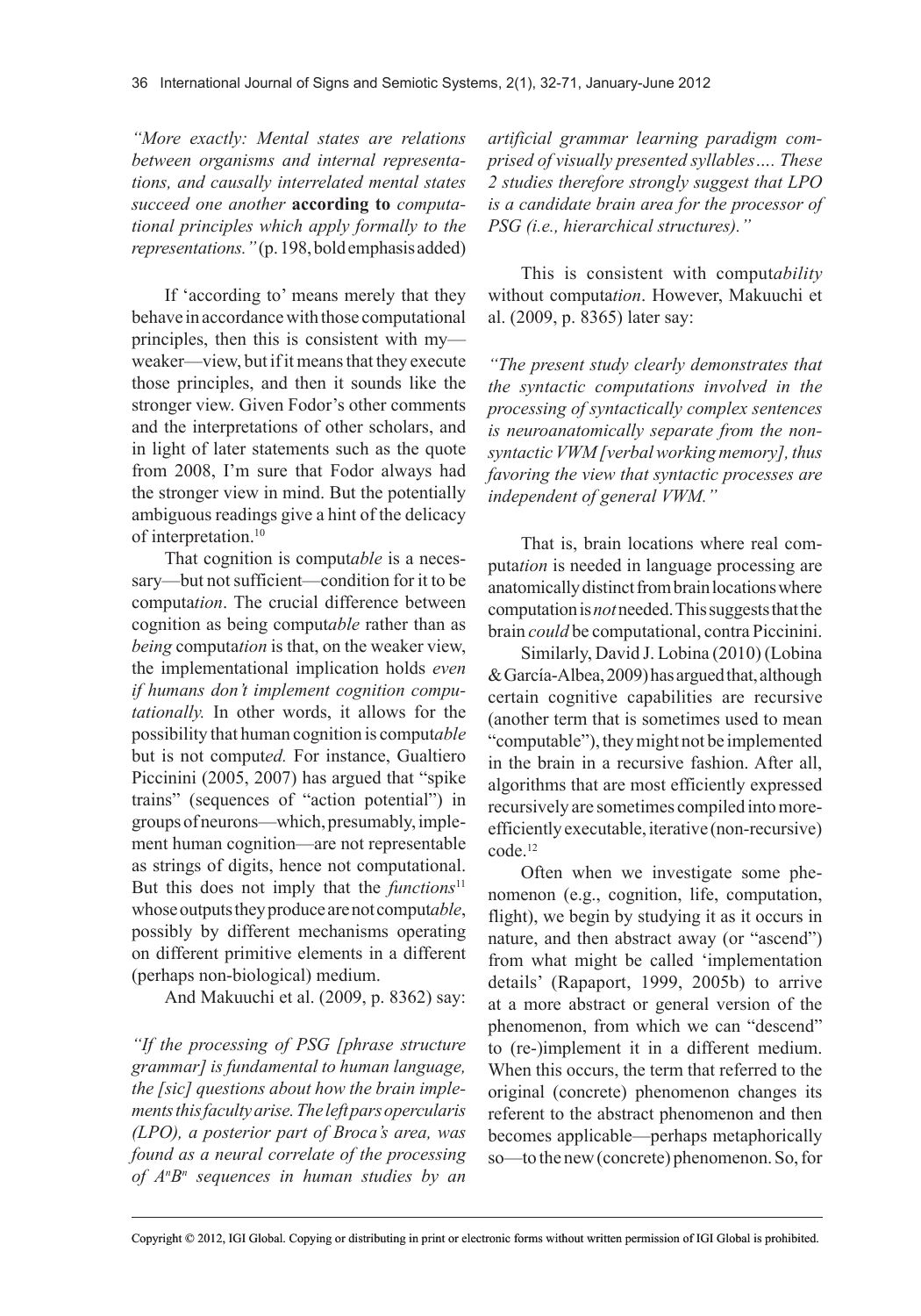instance, flight as it occurs in birds has been reimplemented in airplanes; 'flying' now refers to the more abstract concept that is multiply realized in birds and planes (cf. Ford & Hayes, 1998; Rapaport, 2000, §2.2; Forbus, 2010, p. 2). And computation as done by humans in the late 19th through early 20th centuries<sup>13</sup> was—after Turing's analysis—reimplemented in machines; 'computation' now refers to the more abstract concept. Indeed, Turing's (1936) development of (what would now be called) a *computational* theory of *human* computation seems to me to be pretty clearly the first AI program! (See the Appendix, and cf. my comments about operating systems in §6.)

The same, I suggest, may (eventually) hold true for 'cognition' (Rapaport, 2000). (And, perhaps, for artificial "life"). As Turing (1950, p. 442; boldface emphasis added) said,

*"Theoriginalquestion,'Canmachinesthink?'I believe tobe toomeaninglesstodeservediscussion.NeverthelessIbelieve thatatthe endofthe century the use of words and general educated opinion will have altered so much that one will be able to speak of machines thinking without expecting to be contradicted."*

"General educated opinion" changes when we abstract and generalize, and "the use of words" changes when we shift reference from a word's initial application to the more abstract or general phenomenon. Similarly, Derek Jones (2010) proposed the following "metaphysical thesis": "Underlying biological mechanisms are irrelevant to the study of behavior/systems as such. The proper object of study is the abstract system considered as a multiply realized highlevel object."

This issue is related to a dichotomy in cognitive science over its proper object of study: Do (or should) cognitive scientists study *human* cognition in particular, or (abstract) cognition in general? Computational psychologists lean towards the former; computational philosophers (and AI researchers) lean towards the latter (see note 9; cf. Levesque, 2012, who identifies the former with cognitive science and the latter with AI). We see this, for example, in the shift within computational linguistics from developing algorithms for understanding natural language using "human language concepts" to developing them using statistical methods: Progress was made when it was realized that "you don't have to do it like humans" (Lohr, 2010, quoting Alfred Spector on the research methodology of Frederick Jelinek; for further discussion of this point, see Forbus, 2010, §2).

## **3. SYNTACTIC SEMANTICS**

Three principles underlie computationalism properly treated. I call them "internalism", "syntacticism", and "recursive understanding". Together, these constitute a theory of "syntactic semantics".14 In the present essay, because of space limitations, I will primarily summarize this theory and refer the reader to earlier publications for detailed argumentation and defense (Rapaport, 1986, 1988, 1995, 1998, 1999, 2000, 2002, 2003a, 2005b, 2006, 2011).

## **3.1. Internalism**

*Cognitive agents have direct access only to internal representatives of external objects.*

This thesis is related to theses called "methodological solipsism" (Fodor, 1980, arguing against Putnam,  $1975$ <sup>15</sup> and "individualism" (see, e.g., Segal, 1989, arguing against Burge, 1986).16 It is essentially Kant's point embodied in his distinction between noumenal things-inthemselves and their phenomenal appearances as filtered through our mental concepts and categories: We only have (direct) access to "phenomena", not noumena. Or, as expressed by a contemporary computational cognitive scientist, "My phenomenal world…[is] a neural fiction perpetrated by the senses" (Edelman, 2008b, p. 426).

Internalism is the inevitable consequence of the fact that "the output [of sensory transducers] is…the only contact the cognitive system ever has with the environment" (Pylyshyn, 1985, p. 158).17 As Ray Jackendoff (2002, §10.4)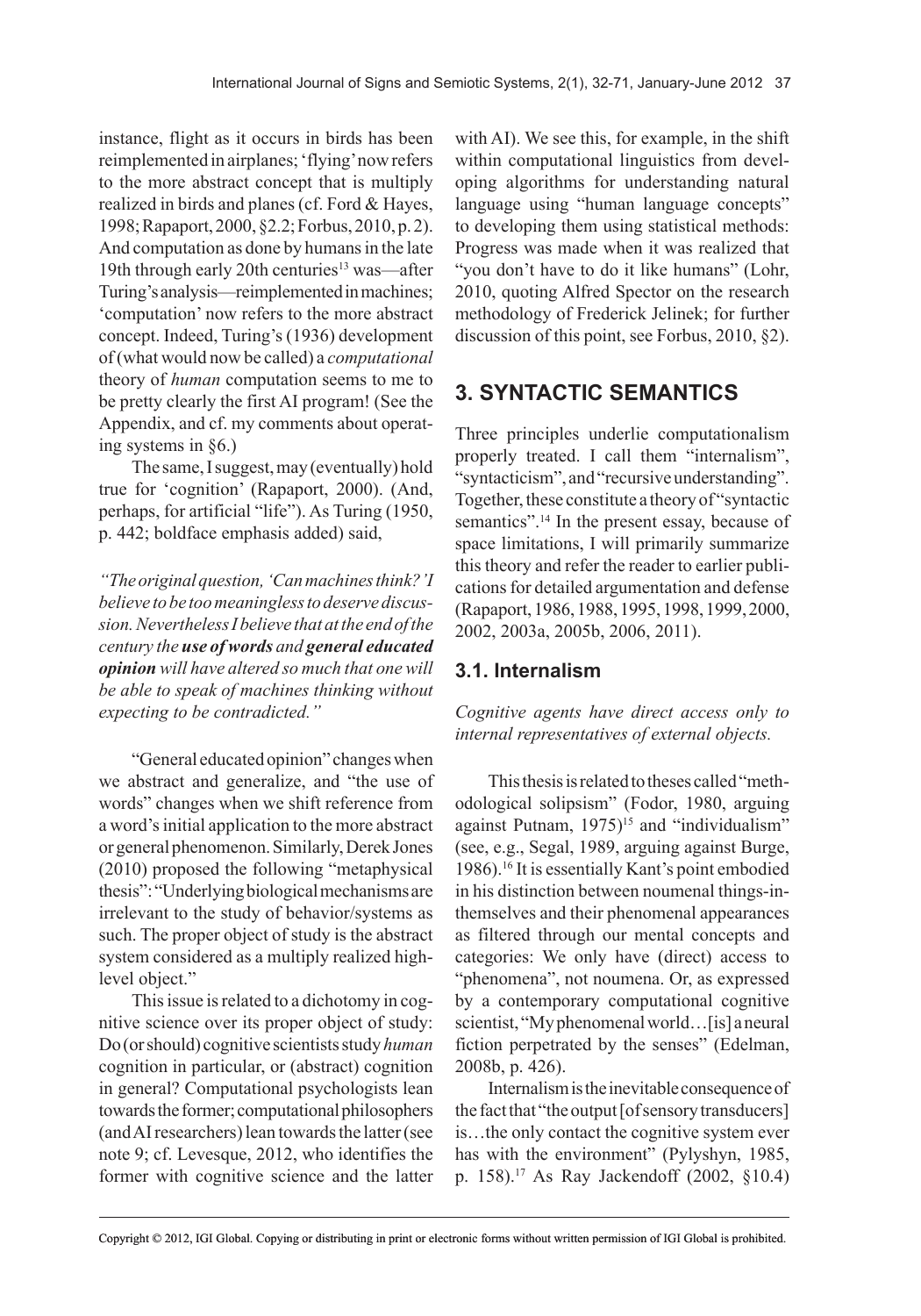put it, a cognitive agent understands the world by "pushing the world into the mind". Or, as David Hume (1777/1902, §12, part 1, p. 152) put it, "the existences which we consider, when we say, *this house* and *that tree*, are nothing but perceptions in the mind and fleeting copies or representations of other existences" (cf. Rapaport, 2000, §5).

This can be seen clearly in two cases:

(1) What I *see* is the result of a long process that begins outside my head with photons reflected off the physical object that I am looking at, and that ends with a qualitative mental image (what is sometimes called a "sense datum"; cf. Huemer, 2011) produced by neuron firings in my brain. These are internal representatives of the external object. Moreover, there is a time delay; what I am consciously aware of at time *t* is my mental representative of the external object as it was at some earlier time *t*′:

*"Computation necessarily takes time and, because visual perception requires complex computations,…thereisanappreciablelatency—on the order of 100msec—between the time of the retinal stimulus and the time of the elicited perception…"* (Changizi et al., 2008, p. 460)

This is in *addition* to the time that it takes the reflected photons to reach my eye, thus *beginning* the computational process. I agree with Huemer (2011) that this implies that we do "not directly perceive *anything*…outside of" us (emphasis added).

(2) Although my two eyes *look at* a single external object, they do so from different perspectives; consequently, they *see* different things. These two perceptions are combined by the brain's visual system into a single, three-dimensional perception, which is constructed and internal (cf. Julesz's, 1971 notion of the "cyclopean eye"). Moreover, I can be aware of (i.e., perceive) the two images from my eyes simultaneously; I conclude from this that what I perceive is not what is "out there": There is only *one* thing "out there", but I perceive *two* things (cf. Hume, 1739/1888, Book I, part 4, §2, pp. 210-211; Ramachandran & Rogers-Ramachandran, 2009). Similarly the existence of saccades implies that "my subjective, phenomenal experience of a static scene" is internal ("irreal", a "simulation of reality") (Edelman, 2008b, p. 410).

There is a related point from naturallanguage semantics: Not all words of a language have an external referent, notably words (like 'unicorn') for non-existents. In Rapaport 1981, I argued that it is best to treat *all* words uniformly as having *only* internal "referents". Just as my meaning for 'unicorn' will be some internal mental concept, so should my meaning for 'horse'.

Consequently, both words and their meanings (including any external objects that serve as the referents of certain words) are represented internally in a *single* language of thought (LOT; see Fodor, 1975). "Methodological solipsism"—the (controversial) position that access to the external world is unnecessary (Fodor, 1980; cf. Rapaport, 2000)18—underlies representationalism:

*"If a system—creature, network router, robot, mind—cannot "reach out and touch" some situation in which it is interested, another strategy, deucedly clever, is available: it can instead exploit meaningful orrepresentational structures in place of the situation itself, so as to allowit to behave appropriatelywith respect to that distal, currently inaccessible state of affairs."* (B.C. Smith, 2010, §5a)

For computers, the single, internal LOT might be an artificial neural network or some kind of knowledge-representation, reasoning, and acting system (such as SNePS) (Shapiro & Rapaport, 1987). For humans, the single, internal LOT is a biological neural network.19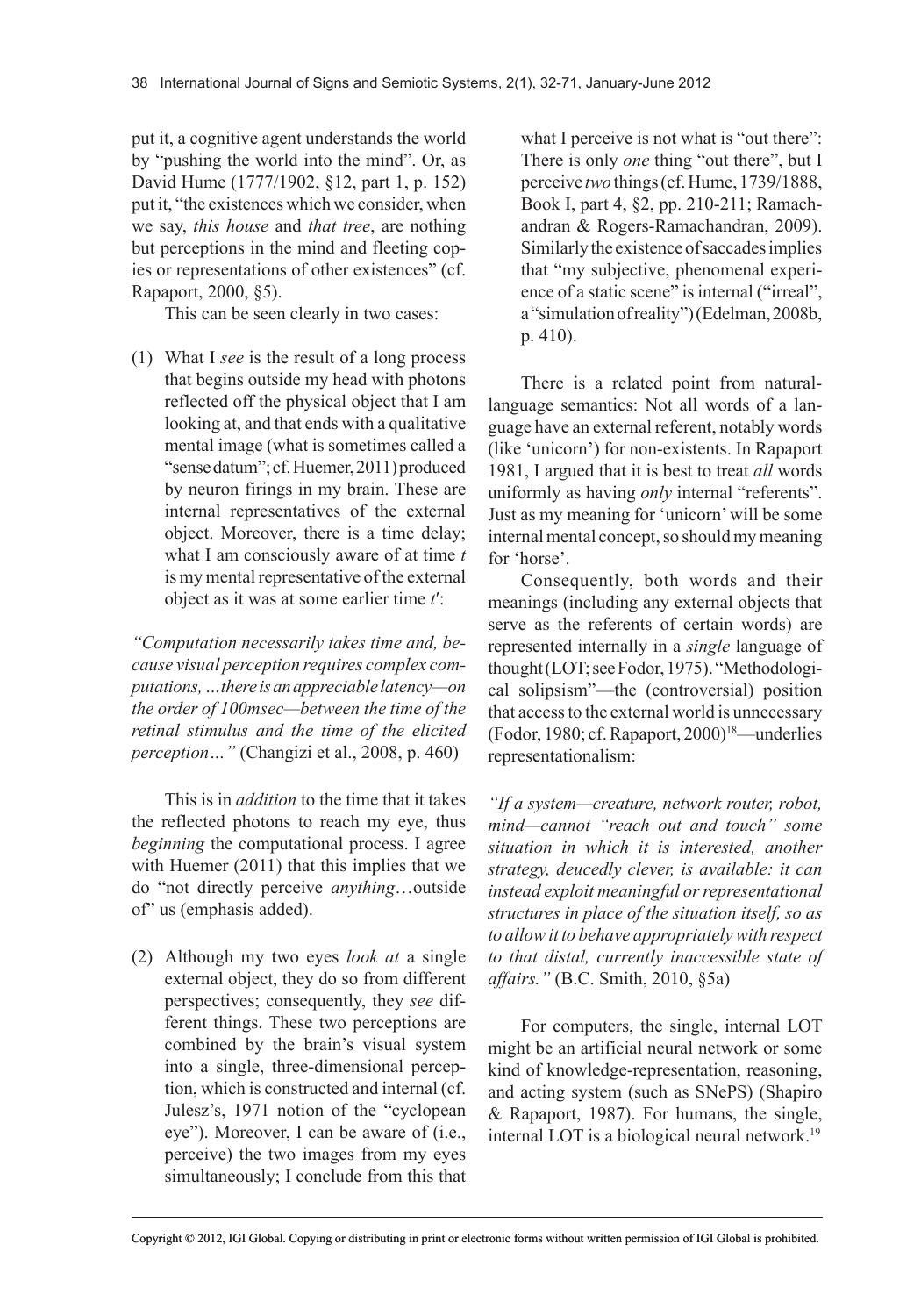It is this last fact that allows us to respond to most of the objections to internalism (see, e.g., Huemer, 2011 for a useful compendium of them). For example, consider the objection that an internal mental representative (call it a "sense datum", "quale", whatever) of, say, one of Wilfrid Sellars's pink ice cubes is neither pink (because it does not reflect any light) nor cubic (because it is not a three-dimensional physical object). Suppose that we really are looking at an external, pink ice cube. Light reflects off the surface of the ice cube, enters my eye through the lens, and is initially processed by the rods and cones in my retina, which transduce the information $20$  contained in the photons into electrical and chemical signals that travel along a sequence of nerves, primarily the optic nerve, to my visual cortex. Eventually, I see the ice cube (or: I have a mental image of it). Exactly how that experience of seeing (that mental image) is produced is, of course a version of the "hard" problem of consciousness (Chalmers, 1996). But we do know that certain neuron firings that are the end result of the ice cube's reflection of photons into my eyes are (or are correlated with) my visual experience of pink; others are (correlated with) my visual experience of cubicness. But now *imagine* a pink ice cube; presumably, the same or similar neurons are firing and are (correlated with) my mental image of pinkness and cubicness. In both cases, it is those neuron firings (or whatever it is that might be correlated with them) that constitute my internal representative. In *neither* case is there anything internal that *is* pink or cubic; in *both* cases, there *is* something that *represents* pinkness or cubicness (cf. Shapiro, 1993; Rapaport, 2005b; Shapiro & Bona, 2010).

As I noted in §2, perception, like knowledge, might not be a strictly (i.e., internal) cognitive phenomenon, depending as it does on the external world.<sup>21</sup> When I see the ice cube, certain neuron firings are directly responsible for my visual experience, and I might think, "That's a pink ice cube." That thought is, presumably, also due to (or identical with) some (other) neuron firings. Finally, presumably, those two sets of neuron firings are somehow correlated or associated, either by the visual ones causing the conceptual ones or both of them being caused by the visual stimulation; in any case, they are somehow "bound" together.

My experience of the pink ice cube and my thought (or thoughts) that it is pink and cubic (or that there is a pink ice cube in front of me) occur purely in my brain. They are, if you will, purely solipsistic. (They are not merely *methodologically* solipsistic. Methodological solipsism is a research strategy: A third-person observer's theory of my cognitive processes that ignored the real ice cube and paid attention only to my neuron firings would be methodologically solipsistic.) Yet there are causal links between the neurological occurrences (my mental experiences) and an entity in the real world, namely, the ice cube.

What about a cognitively programmed computer or robot? Suppose that it has a vision system and that some sort of camera lens is facing a pink ice cube. Light reflects off the surface of the ice cube, enters the computer's vision system through the lens, and is processed by the vision system (say, in some descendent of the way that Marr 1982 described). Eventually, let's say, the computer constructs a representation of the pink ice cube in some knowledge-representation language (it may be a pictorial language). When the computer sees (or "sees") the ice cube, it might think (or "think"), "That's a pink ice cube." That thought might also be represented in the same knowledge-representation language (e.g., as is done in the knowledge-representation, reasoning, and acting system SNePS). Finally, those two representations are associated (Srihari & Rapaport, 1989, 1990).

The computer's "experience" of the pink ice cube and its thought (or "thoughts") that it is pink and cubic (or that there is a pink ice cube in front of it) occur purely in its knowledge base. They are purely solipsistic. Yet there are causal links between the computational representations and the ice cube in the real world. *There is no significantdifferencebetweenthe computerand the human.* Both can "ground" their "thoughts" of the pink ice cube in reality yet deal with their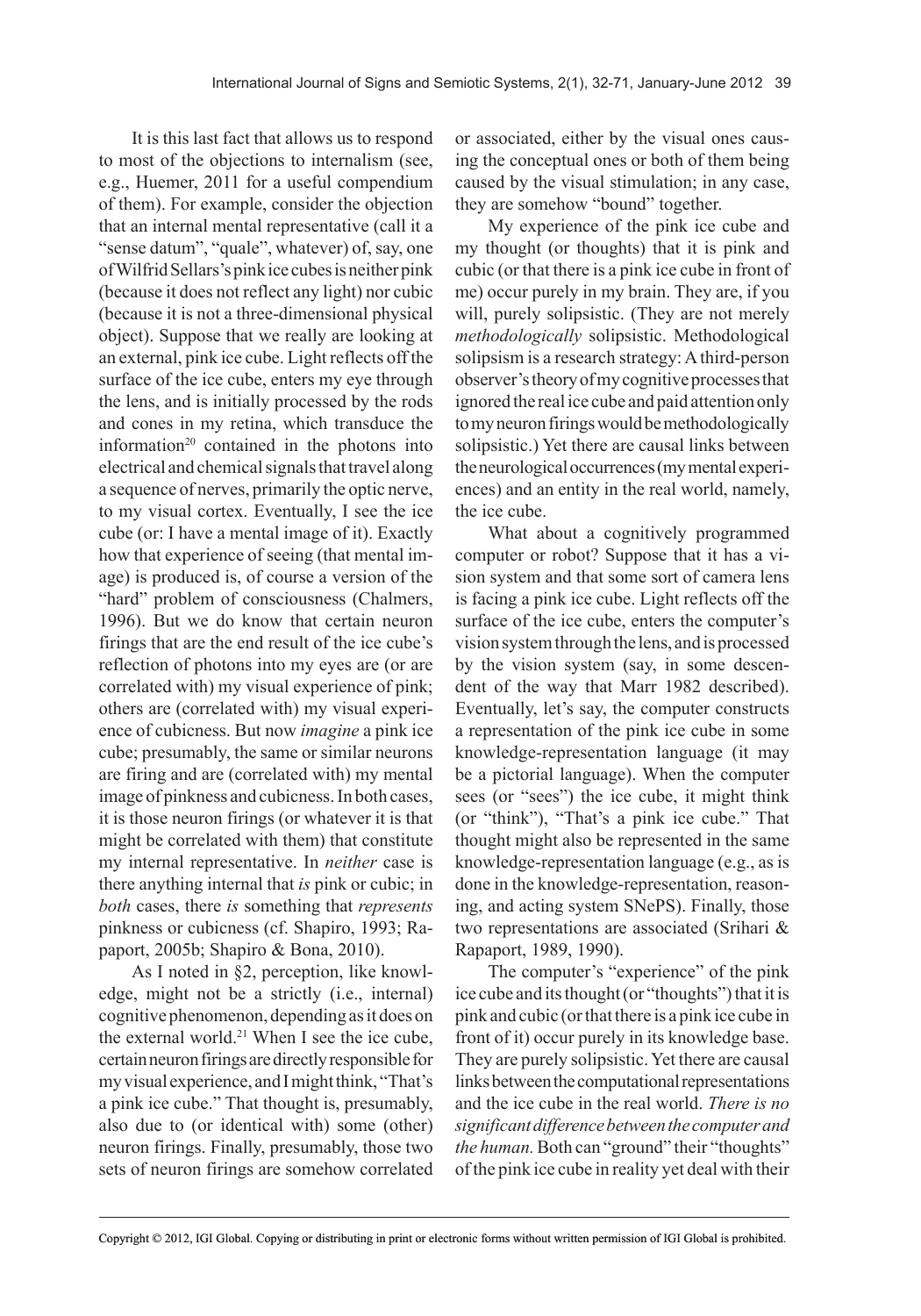representations of both the phrase 'ice cube' and the ice cube in the same, purely syntactic, language of thought. Each can have a syntactic, yet semantic, relation between its internal representation of the linguistic expression and its internal representation of the object that it "means", and each can have *external* semantic relations between those internal representations and the real ice cube. However, neither can have direct perceptual access to the real ice cube to see if it matches their representation:

*"Kant was rightly impressed by the thought that if we ask whether we have a correct conception of the world, we cannot step entirely outside our actual conceptions and theories so as to compare them with a world that is not conceptualized at all, a bare "whatever there is."* (Williams, 1998, p. 40)

Of course, both the computer (if equipped with effectors) and the human can grasp the real ice cube.<sup>22</sup>

It might be objected that internalism underestimates the role of situatedness and embodiment of cognitive agents. Quite the contrary. First, any situated or embodied cognitive agent must internalize the information it receives from the environment that it is situated in, and it must process and respond to that information in the form in which it is received. Such information may be incomplete or noisy, hence not fully representative of the actual environment, but those are the cards that that agent has been dealt and that it must play with (cf. Shapiro & Rapaport, 1991). Second, the software- and hardware-embodied cognitive agents developed by colleagues in my research group operate (i.e., are situated) in real and virtual environments, yet are constructed on the "internal" principles adumbrated here, so they constitute a demonstration that situatedness and embodiment are not inconsistent with internal processing of symbols (Shapiro, 1998, 2006; Shapiro et al., 2001; Santore & Shapiro, 2003; Shapiro & Ismail, 2003; Goldfain, 2006; Anstey et al., 2009; Shapiro & Bona, 2010; and cf. Vera & Simon, 1993).

Finally, there is the issue of whether a cognitive computer (or a cognitively programmed computational agent) must have a sensory-motor interface to the real, or a virtual, environment in which it is situated. I am willing to limit my arguments to computers that do have such an interface to the real, external world. If one is willing to allow such an interface to a *virtual* world, however, and if that virtual world is completely independent from the computational agent, then the two situations (real vs. virtual) are parallel. If on the other hand, the virtual environment is completely internal to the computational agent (i.e., the agent believes falsely that it is really situated in that environment), then we have a situation about which there might be disagreement. However, I would maintain that such a (delusional!) agent is in a situation no different from the first kind of agent, because, in both cases, the agent must internalize its environment.

#### **3.2. Syntacticism**

*It follows that words, their meanings, and semantic relationsbetweenthemareallsyntactic.*

Both 'syntax' and 'semantics' can mean different things. On one standard interpretation, 'syntax' is synonymous with 'grammar', and 'semantics' is synonymous with 'meaning' or 'reference' (to the external world). But more general and inclusive conceptions can be found in Charles Morris (1938, pp. 6-7):

*"One may study the relations of signs to the <i>objects to which the signs are applicable. ...the study of this [relation]…will be called semantics.[The studyof]…the formalrelationofsigns to one another…will be named syntactics."*

On the nature of syntax, consider this early definition from the *Oxford English Dictionary*: "Orderly or systematic arrangement of parts or elements; constitution (of a body); a connected order or system of things."23 In a study of the history of the concept, Roland Posner (1992, p. 37) says that syntax "is that branch of Semiot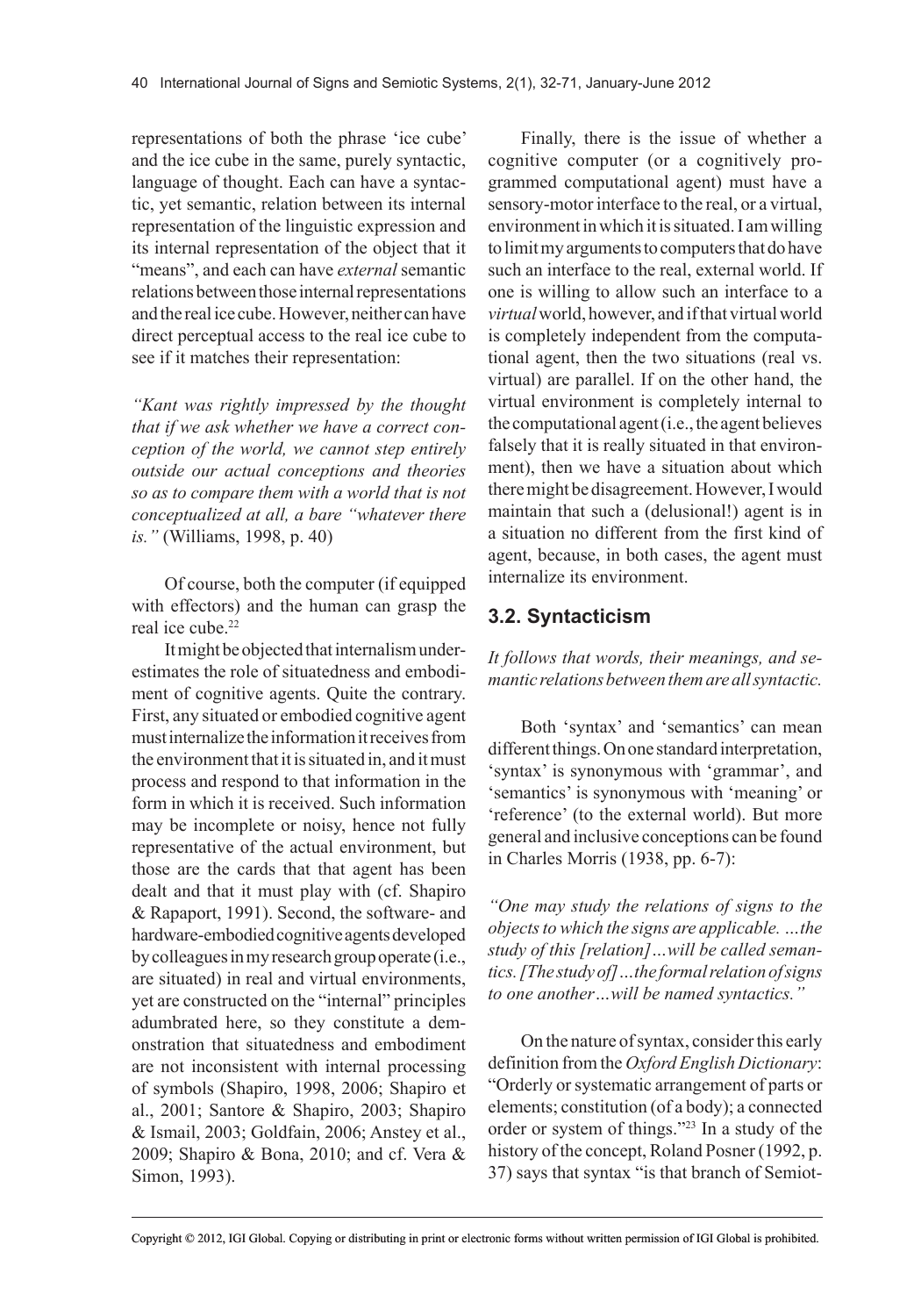ics that studies the formal aspects of signs, the relations between signs, and the combinations of signs". On both of those senses, 'syntax' goes far beyond grammar. Throughout this essay, I use 'syntax' in that broader sense (except when quoting); when I intend the narrower meaning, I will use 'grammar' or 'grammatical syntax.'

On the nature of semantics, we might compare Alfred Tarski's (1944, p. 345) characterization: "*Semantics* is a discipline which, speaking loosely, *deals with certain relations between expressions of a language and the objects…'referred to' by those expressions*" (original italics and original scare quotes around 'referred to', suggesting that the relation need not be one of reference to *external* objects). But, surely, translation from one language to another is also an example of semantic interpretation, though of a slightly different kind: Rather than semantics considered as relations between linguistic expressions and objects in the world, in translation it is considered as relations between linguistic expressions in one language and linguistic expressions in another language (we say that the French word 'chat' *means* "cat" in English).

In fact, *all* relationships between two domains can be seen as interpretations of one of the domains in terms of the other—as a mapping from one domain to another. A mapping process is an algorithm that converts, or translates, one domain to another (possibly the same one). The input domain is the syntactic domain; the output domain is the semantic domain. (I have argued elsewhere that implementation, or realization, of an "abstraction" in some "concrete" medium is also such a mapping, hence a semantic interpretation. (see Rapaport 1999, 2005b; cf. Dresner, 2010).

Generalizing only slightly, both syntax and semantics are concerned with relationships: syntax with relations *among* members of a *single* set (e.g., a set of signs, or marks,  $24$  or neurons, etc.), and semantics with relations *between two* sets (e.g., a set of signs, marks, neurons, etc., on the one hand, and a set of their meanings, on the other). More generally, semantics can be viewed as the study of relations between

any two sets whatsoever, including, of course, two sets of signs (as in the case of translation) or even a set and itself; in both of those cases, semantics becomes syntax. Note that a special case of this is found in an ordinary, monolingual dictionary, where we have relations between linguistic expressions in, say, English and (other) linguistic expressions *also* in English. That is, we have relations *among* linguistic expressions in English. But this is syntax!

"Pushing" meanings into the same set as symbols for them allows semantics to be done syntactically: It turns *semantic* relations *between* two sets (a set of internal marks (see §5.1) and a set of (possibly external) meanings) into *syntactic* relations *among* the marks of a *single* (internal) LOT (Rapaport, 2000, §§4, 5, 2003a, §3.1, 2006, § "Thesis 1"; 2011). For example, both truth-table semantics and formal semantics are syntactic enterprises: Truth tables relate one set of marks (strings) representing propositions to another set of marks (e.g., letters 'T' and 'F') representing truth-values. Formal semantics relates one set of marks (strings) representing propositions to another set of marks representing (e.g.) set-theoretical objects (cf. B.C. Smith, 1982). The relations between sets of neuron firings representing signs and sets of neuron firings representing external meanings are also syntactic. Consequently, symbol-manipulating *computers can do semantics by doing syntax.* As Shimon Edelman (2008a, pp. 188-189) put it, "the meaning of an internal state (which may or may not be linked to an external state of affairs) for the system itself is most naturally defined in terms of that state's relations to its other states", i.e., syntactically.

This is the notion of semantics that underlies the Semantic Web, where "meaning" is given to (syntactic) information on the World Wide Web by associating such information (the "data" explicitly appearing in Web pages, usually expressed in a natural language) with more information ("metadata" that only appears in the HTML source code for the webpage, expressed in a knowledge-representation language such as RDF). But it is not "more of the same" kind of information; rather, the additional informa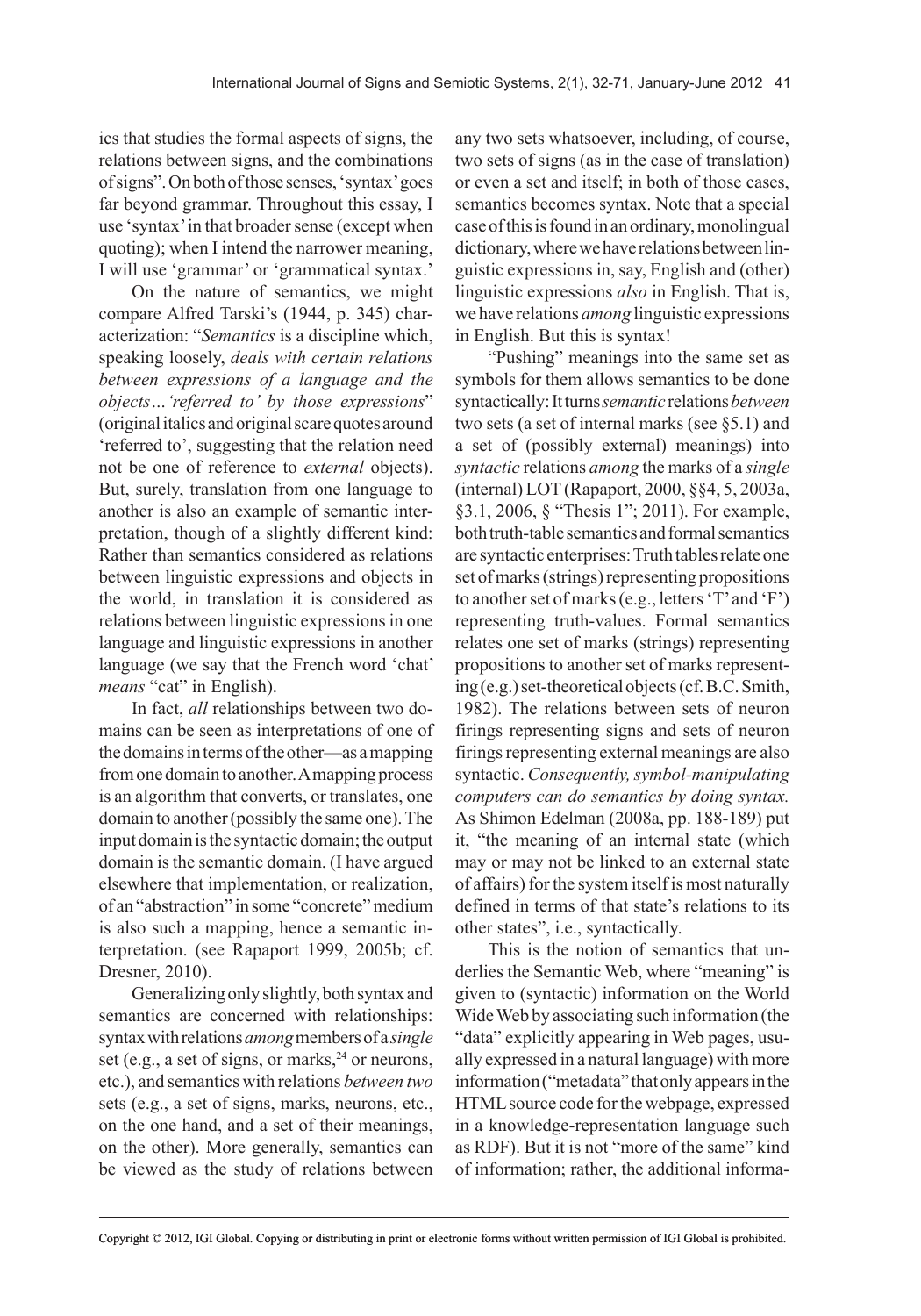tion takes the form of annotations of the first kind of information. Thus, relations are set up between information on, say, Web pages and annotations of that information that serve as semantic interpretations of the former. As John Hebeler has put it, "[T]he computer doesn't know anything more than it's a bunch of bits [i.e., (to rephrase his informal, spoken English), the computer only knows (i.e., doesn't know anything more than) that the Web is a bunch of bits].25 So semantics merely adds extra information to help you with the *meaning* of the information" (as cited in Ray, 2010).

This is how data are interpreted by computer programs. Consider the following description from a standard textbook on data structures (my comments are interpolated as endnotes, not unlike the "semantic" metadata of the Semantic Web!):

*"[T]he concept of information in computer science issimilarto the concepts of point, line, and plane in geometry—they are all undefined terms about which statements can be made but which cannot be explained in terms of more elementary concepts.26 …The basic unit of information is the bit, whose value asserts one of two mutually exclusive possibilities.27 …[I]nformation itself has no meaning. Any meaning can be assigned to a particular bit pattern as long as it is done consistently. It is the interpretation of a bit pattern that gives it meaning.28…Amethod ofinterpreting a bit pattern is often called a data type. …It is by means ofdeclarations29 [inahigh-levellanguage]that the programmer specifies how the contents of the computer memory are to be interpreted by the program. …[W]e…view…data types as a method of interpreting the memory contents of a computer* (Tenenbaum & Augenstein, 1981, pp. 1, 6, 8)."30

#### **3.3. Recursive Understanding**

*Understandingisrecursive:Weunderstandone kind of thing in terms of anotherthat is already understood; the base case is to understand* *something in terms of itself, which is syntactic understanding.*

There are two ways to understand something: One can understand something in terms of something else, or one can understand something directly (Rapaport, 1995). The first way, understanding one kind of thing in terms of another kind of thing, underlies metaphor, analogy, maps and grids (B. Smith, 2001), and simulation (see §8). It is also what underlies the relation between syntax and semantics. In the stereotypical case of semantics, we interpret, or give meanings to, *linguistic expressions.* Thus, we understand language in terms of the world. We can also interpret, or give meanings to, other kinds of (non-linguistic) *things.* For example, we can try to understand the nature of certain neuron firings in our brains: Is some particular pattern of neuron firings correlated with, say, thinking of a unicorn or thinking that apples are red? If so, then we have interpreted, hence understood, those neuron firings. And not only can we understand language in terms of the world, or understand parts of the world in terms of other parts of the world, but we can also understand *the world* in terms of *language about* the world: This is what we do when we learn something from reading about it.

Understanding of this first kind is recursive: We understand one thing by understanding another. It is "recursive", because we are understanding one thing in terms of another *that must already be understood*: We understand in terms of something understood.

But all recursion requires a base case in order to avoid an infinite regress. Consequently, the second way of understanding—understanding something directly—is to understand a domain in terms of itself, to get used to it. This is the fundamental kind—the base case—of understanding.

In general, we understand one domain call it a *syntactic* domain ('SYN<sub>1</sub>')—*indirectly* by *interpreting it* in terms of a (different) domain: a *semantic* domain ('SEM<sub>1</sub>'). This kind of understanding is "indirect", because we understand SYN<sub>1</sub> by looking *elsewhere*, namely,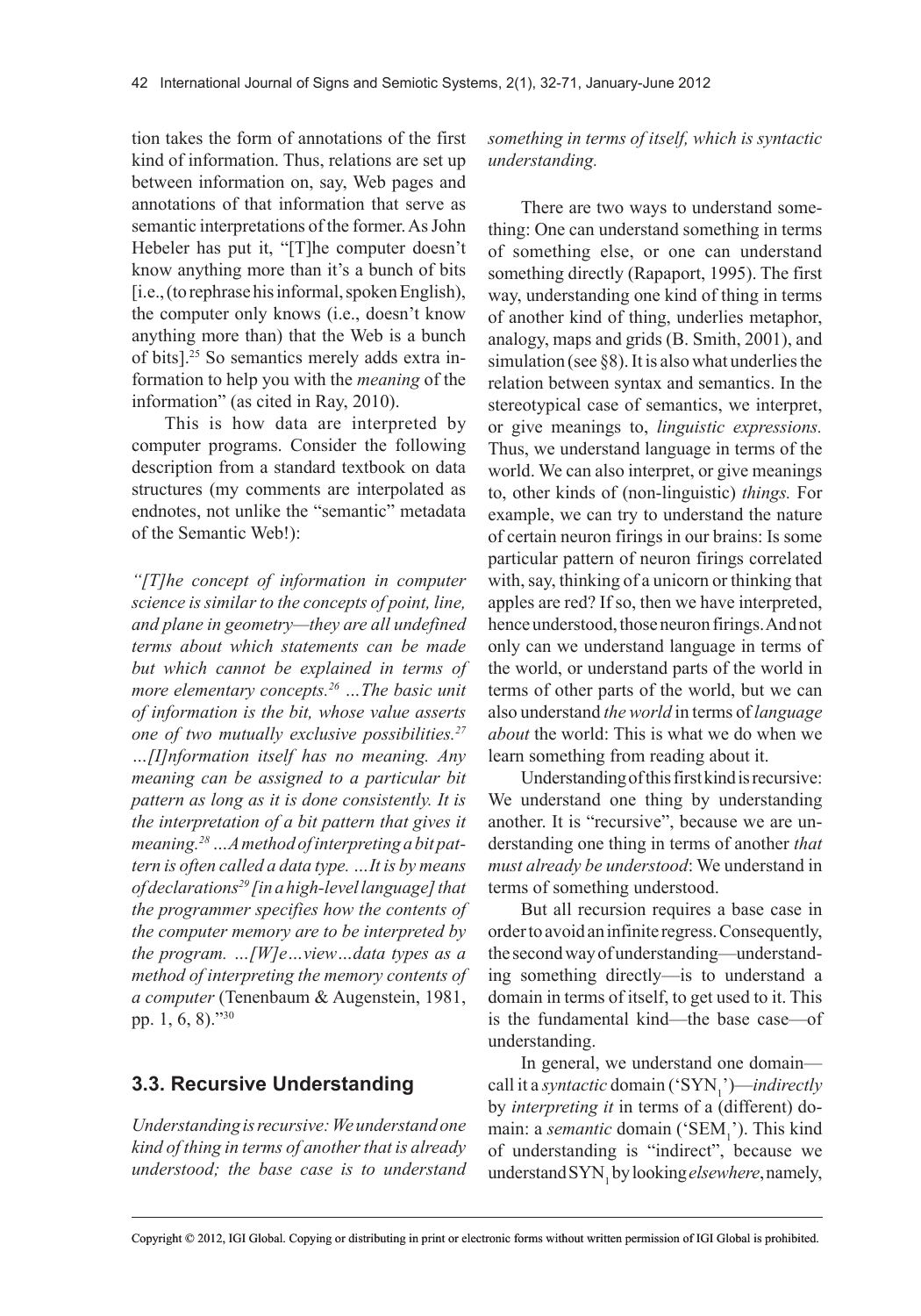at  $SEM<sub>1</sub>$ . But for this process of interpretation to result in real understanding, SEM<sub>1</sub> must be *antecedently understood.* How? In the same way: by considering it as a *syntactic* domain (rename it 'SYN2 ') interpreted in terms of *yet another semantic* domain, which *also* must be antecedently understood. And so on. But, in order not to make this sequence of interpretive processes go on *ad infinitum*, there must be a base case: a domain that is understood directly, i.e., in terms of itself (i.e., not "antecedently"). Such direct understanding is syntactic understanding; i.e., it is understanding in terms of the relations among the marks of the system itself (Rapaport, 1986). Syntactic understanding may be related to what Piccinini (2008, p. 214) called "internal semantics"—the interpretation of an instruction in terms of "what its execution accomplishes *within* the computer." And it may be related to the kind of understanding described in Eco 1988, in which words and sentences are understood in terms of inferential (and other) relations that they have with "contextual" "encyclopedias" of other words and sentences—i.e., syntactically and holistically (cf. Rapaport, 2002).<sup>31</sup>

## **4. SYNTACTIC SEMANTICS VS. FETZER'S THESIS**

Syntactic semantics implies that syntax suffices for semantic cognition, that (therefore) cognition is computable, and that (therefore) computers are capable of thinking.

In a series of papers, including Fetzer (2011) in this journal, James H. Fetzer has claimed that syntax does *not* suffice for semantic cognition, that cognition is *not* computable, and that computers are *not* capable of thinking.

More precisely, Fetzer's thesis is that computers differ from cognitive agents in three ways—statically (or symbolically), dynamically (or algorithmically), and affectively (or emotionally)—and that simulation is not "the real thing."

In the rest of this essay, I will try to show why I think that Fetzer is mistaken on all these points.

## **5. FETZER'S "STATIC" DIFFERENCE**

In the forward to his 2001 collection, *Computers and Cognition*, as well as in his presentation at the 2010 North American Conference on Computing and Philosophy, Fetzer argued that "Computers are mark-manipulating systems, **minds are not**" on the following grounds of "static difference" (Fetzer, 2001, p. xiii, emphasis added):

**Premise 1**: Computers manipulate marks on the basis of their shapes, sizes, and relative locations.

**Premise 2**:

- [a] These shapes, sizes, and relative locations exert causal influence upon computers.
- **[b] But do not stand for anything for those systems.**
- **Premise 3**: Minds operate by utilizing signs that stand for other things in some respect or other for them as sign-using (or "semiotic") systems.
- **Conclusion 1: Computers are not semiotic (or sign-using) systems.**
- **Conclusion 2: Computers are not the possessors of minds.**

I disagree with all of the boldfaced phrases in Fetzer's static-difference argument. Before saying why, note that here—and in his arguments to follow—Fetzer consistently uses declaratives that appear to describe current-day computers: They *do* not do certain things, *are* not affected in certain ways, or *do* not have certain properties. But he really should be using modals that specify what he believes computers *cannot* do, be affected by, or have. Consider premise (2b), that the marks that computers manipulate "do not" stand for anything for those computers. Note that Fetzer's locution allows for the possibility that, although the marks *do* not stand for anything for the computer, they *could* do so. Insofar as they could, such machines *might* be capable of thinking. So Fetzer should have made the stronger claim that they "*could not*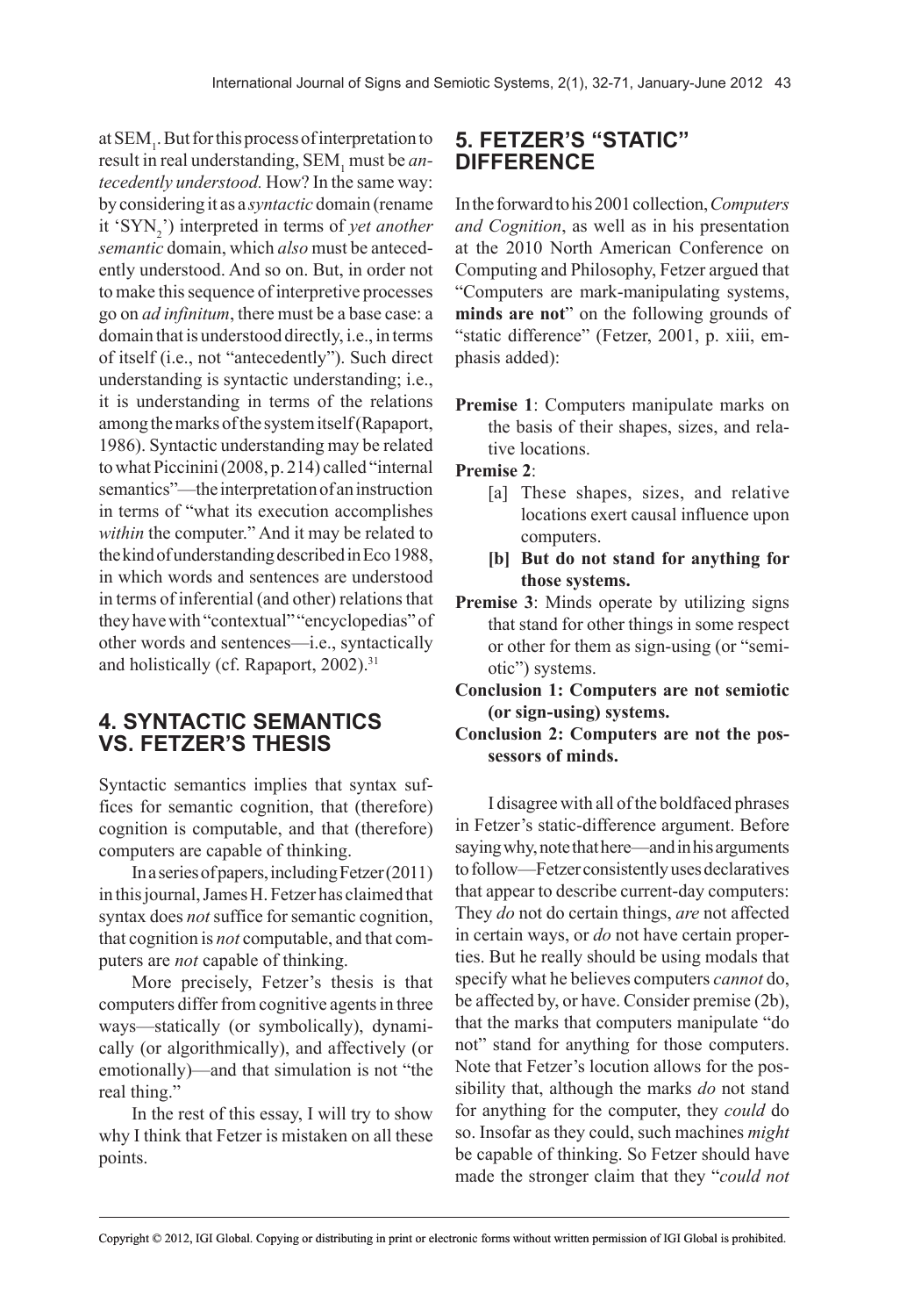stand for anything". But then he'd be wrong, as I shall argue.<sup>32</sup>

#### **5.1. Mark Manipulation**

What is a "mark"? Fetzer (2011) does not define the term; he has used it many times before (e.g., Fetzer, 1994, 1998), also without definition, but occasionally with some clarification. It seems to be a term designed to be neutral with respect to such semiotic terms as 'sign', 'symbol', etc., perhaps even 'term' itself. It seems to have the essential characteristics of being the kind of entity that syntax is concerned with (i.e., marks are the things such that syntax is the study of *their* properties and relations) and of not having an intrinsic meaning. Many logicians use the terms 'sign' or 'symbol' in this way, despite the fact that many semioticians use 'sign' and 'symbol' in such a way that all signs and symbols are meaningful. So 'mark' is intended to be used much as 'sign' or 'symbol' might be used if the sign or symbol were stripped of any attendant meaning. Elsewhere (Rapaport, 1995), I have used 'mark' to mean "(perhaps) physical inscriptions or sounds, that have only some very minimal features such as having distinguished, relatively unchanging shapes capable of being recognized when encountered again"; they have "no intrinsic meaning. But such [marks] *get* meaning the more they are used—the more roles they play in providing meaning to *other*" marks.

Fetzer's Static Premise 1 is true (i.e., I agree with it!): "computers manipulate marks on the basis of their shapes, sizes, and relative locations". But it is not the whole truth: They also manipulate marks on the basis of other, non-spatial relations of those marks to other marks, i.e., on the basis of the marks' syntax in the wide sense in which I am using that term.<sup>33</sup> Fetzer can safely add this to his theory.

I also agree that this manipulation (or processing) is *not* (necessarily) independent of the meanings of these marks. But my agreement follows, not from *Fetzer's* notion of meaning, but from the principle of "syntacticism"  $(\S 3.2)$ : If *some* of the marks represent (or are) meanings of some of the *other* marks, then mark manipulation on the basis of size, shape, location, *and relationsto other marks* includes manipulation on the basis of meaning!

However, this *is* independent of *external* reference. More precisely, it is independent of the actual, external referents of the marks—the objects that the marks stand for, if any (§3.1)—in this way: Any relationship between a mark and an external meaning of that mark is represented by an internal (hence syntactic) relation between that mark and another mark that is the internal representative of the external referent. The latter mark is the output of a sensory transducer; in Kantian terms, it is an internal phenomenon that represents an external noumenon. This is the upshot of internalism  $(\S 3.1)$ .

In this way, such marks *can* stand for something *for the computer.* Computers are, indeed, "string-manipulating" systems (Fetzer 1998: 374). But they are more than "mere" string-manipulating systems, for meaning can arise from (appropriate) combinations of (appropriate) strings.

#### **5.2. Computers and Semiotic Systems**

#### *5.2.1. Fetzer's Argument that Computers are not Semiotic Systems*

Fetzer's static-difference argument claims that computers are *not* semiotic systems. In an earlier argument to the same conclusion, Fetzer (1998), following Peirce, says that a semiotic system consists of something (*S*) being a sign of something (*x*) for somebody (*z*), where:

- Thing *x* "grounds" sign *S*
- Thing *x* stands in a relation of "interpretant" (with respect to a context)" to sign-user *z.*<sup>34</sup>
- And sign *S* stands in a "causation" relation with sign-user *z*.

This constitutes a "semiotic triangle" whose vertices are *S*, *x*, and *z* (Fetzer, 1998, p. 384, Figure 1). This cries out for clarification: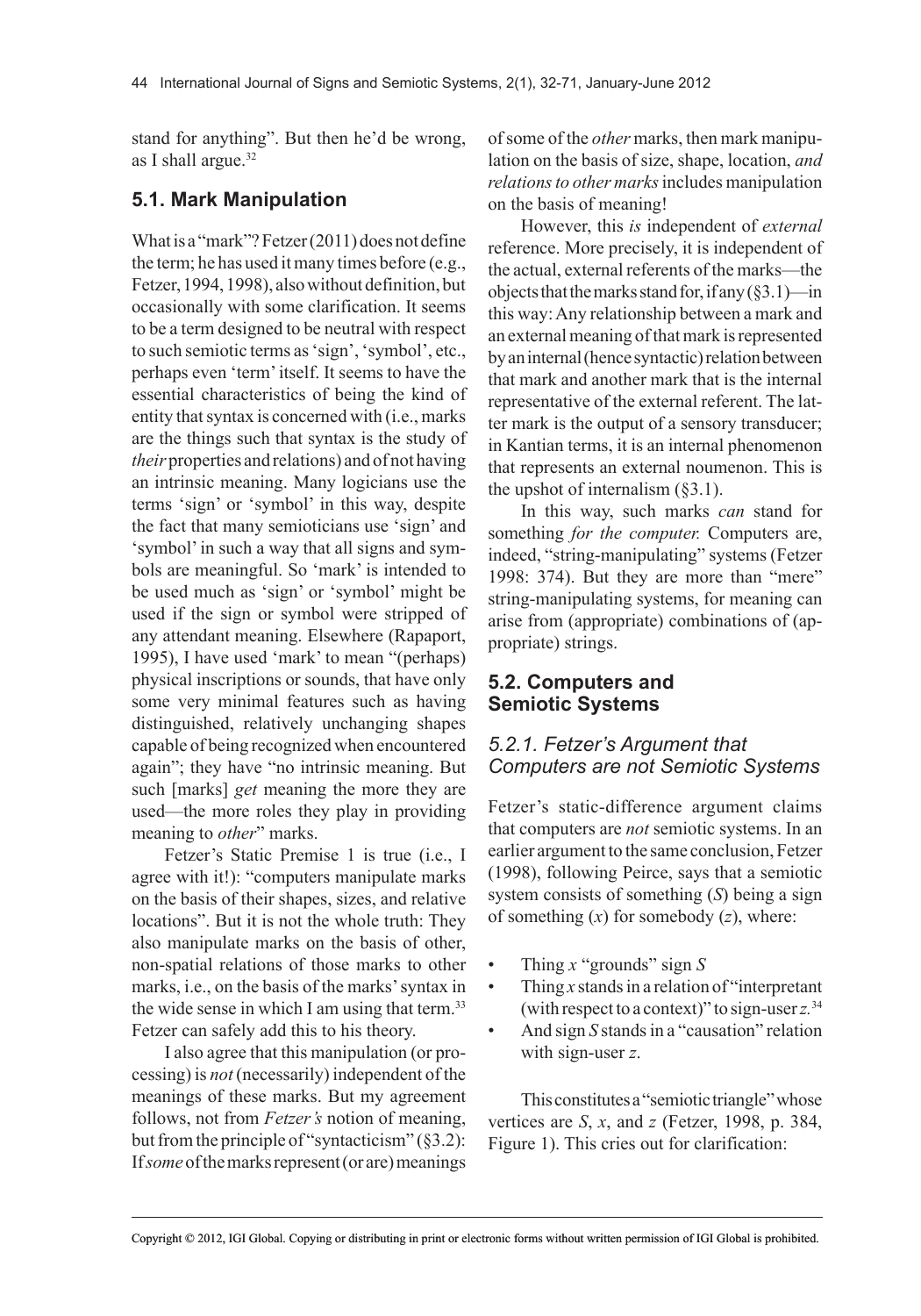- 1. What is the causation relation between sign-user *z* and sign *S*? Does one cause the other? Or is it merely that they are causally—i.e., physically—related?
- 2. What is the grounding relation between sign *S* and the thing *x* that *S* stands for (i.e., that *S* is a sign of)? If sign *S* is grounded by what it stands for (i.e., *x*), then is the relation of *being grounded by* the same as the relation of *standing for*?
- 3. And, if sign *S* stands for thing *x for* signuser *z*, then perhaps this semiotic triangle should really be a semiotic "quadrilateral", with *four* vertices: sign *S*, user *z*, thing *x*, *and an interpretant I*, where the four sides of the quadrilateral are:
	- i. User *z* "causes" sign *S*,
	- ii. Thing *x* "grounds" sign *S*,
	- iii. Interpretant *I* is "for" user *z*,
	- iv. And I stands for thing *x*.

There is also a "diagonal" in this quadrilateral: *I* "facilitates" or "mediates" *S*. (A better way to think of it, however, is that the two sides and the diagonal that all intersect at *I* represent the 4-place relation "interpretant *I* mediates sign *S* standing for object *x* for user *z*" (Rapaport, 1998, p. 410, Figure 2).

By contrast, according to Fetzer, a similar semiotic "triangle" for "input-output" systems, such as computers, *lacks* a relationship between what plays the role of sign *S* and what plays the role of thing  $x$  (it is only a 2-sided "triangle"; see Fetzer, 1998, p. 384, Figure 2). More precisely, for such input-output systems, Fetzer says that we have an input *i* (instead of a sign *S*), a computer *C* (instead of a sign-user *z*), and an output  $o$  (instead of thing  $x$ ), where there is still a causation relation between computer *C* and input *i*, and an interpretant relation between *C* and output *o*, but—significantly—no grounding relation between input *i* and output *o*.

Again, we may raise some concerns:

1. Computers are much more than mere inputoutput systems, because there is always an algorithm that mediates between the computer's input and its output.

- 2. The marks by means of which computers operate include more than merely the external input; there are usually *stored* marks representing what might be called "background knowledge" (or "prior knowledge")—perhaps "(internal) context" would not be an inappropriate characterization: Where are these in this two-sided triangle?
- 3. And what about the "stands for" relation? Surely, what the input marks stand for (and surely they stand for something) is not necessarily the *output*.
- 4. Finally, what does it mean for a sign *S* or an input mark *i* to stand for something *x* (or *o*) yet not be "grounded" by *x*?

Fetzer's chief complaint about computers is not merely that they causally manipulate marks (premise 1) but that such causal manipulation is *all* that they can do. Hence, because such merely causal manipulation requires no mediation between input and output, computers are not semiotic systems. By contrast, semiosis does require such mediation; according to Peirce, it is a ternary relation:

"I define a Sign as anything which is so determined by something else, called its Object, and so determines an effect upon a person, which effect I call its Interpretant, that the latter is thereby mediately determined by the former. My insertion of "upon a person" is a sop to Cerberus, because I despair of making my own broader conception understood (Peirce, 1908/1977, pp. 80-81)."

The fact that "upon a person" is a "sop to Cerberus" suggests that the effect need *not* be "upon a person"; it *could*, thus, be "upon a computer". That is, the mark-user need not be human (cf. Eco, 1979, p. 15: "It is possible to interpret Peirce's definition in a non-anthropomorphic way...").<sup>35</sup>

## *5.2.2. Peirce and Computation*

Given Fetzer's reliance on Peirce's version of semiotics (which I focus on rather than, say, on Saussure's version of semiotics, because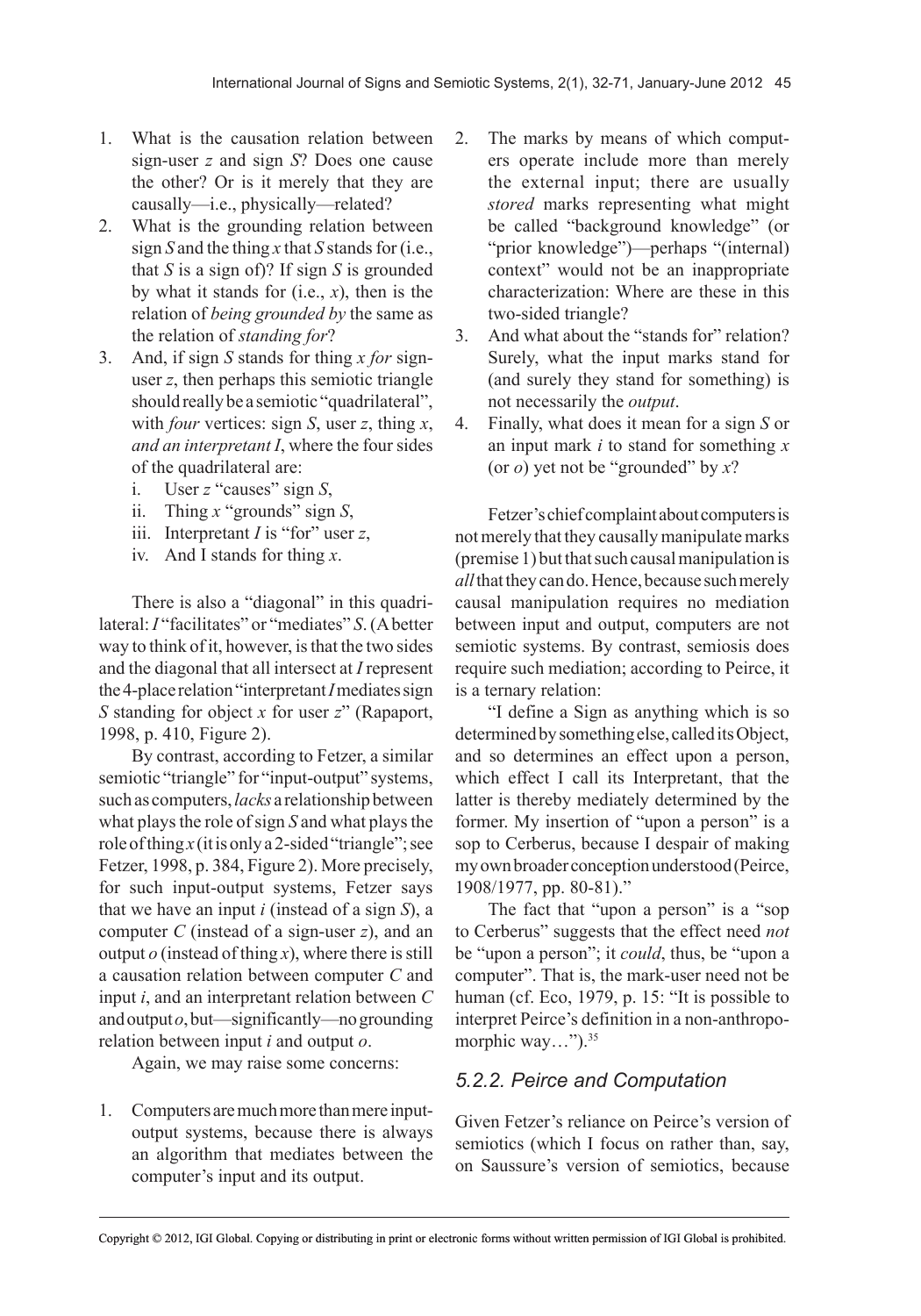Peirce is whom Fetzer focuses on), it is worth noting that Peirce had some sympathy for—and certainly an active interest in—computation, especially its syntactic aspect:

*"The secretofallreasoningmachinesisafterall very simple. It is that whatever relation among the objects reasoned about is destined to be the hinge of a ratiocination, that same general relation must be capable of being introduced between certain parts of the machine. …When we perform a reasoning in our unaided minds we do substantially the same thing, that is to say, we construct an image in our fancy under certain general conditions, and observe the result.*" (Peirce, 1887, p. 168)<sup>36</sup>

There is even an anticipation of at least one of Turing's insights (cf. Appendix):37

*"[T]he capacity of a machine has absolute limitations;ithasbeencontrived todoacertain thing, and it can do nothing else. Forinstance, the logical machines that have thus far been devised can deal with but a limited number of different letters. The unaided mind is also limited in this asin otherrespects; but the mind working with a pencil and plenty of paper has no such limitation. It presses on and on, and whatever limits can be assigned to its capacity to-day, may be over-stepped to-morrow."* (Peirce, 1887, p. 169, emphasis added)

Furthermore, Peirce had views on the relation of syntax to semantics that are, arguably, sympathetic to mind. As Brown (2002, p. 20) observes.<sup>38</sup>

*"Thus Peirce, in contrast to Searle, would not…allow any separation between syntax and semantics, in the following respect. He would claim that what Searle is terming "syntactic rules" partake of what Searle would consider semantic characteristics, and, generally, that such rules must so partake. However, if those rulesweresimpleenoughsothatpurededuction,*

*i.e.,thinkingofthe firsttypeofthirdness,wasall thatwasrequired, then a machine could indeed duplicate such 'routine operations.'"* (Peirce, 1992d, p. 43). In this simple sense, for Peirce, a digital computer has 'mind' or 'understanding.'

Thus, I find Fetzer's analysis vague and unconvincing at best. We need to bring some clarity to this. First, consider what Peirce actually says:

*"Asign, orrepresentamen,issomethingwhich stands to somebody for something in some respect or capacity. It addresses somebody, that is, creates in the mind of that person an equivalent sign, or perhaps a more developed sign. That sign which it creates I call the interpretant of the first sign. The sign stands for something, its object. It stands for that object, not in all respects, but in reference to a sort of idea,which I have sometimes called the ground of the representamen."* (CP 2.228)

*"[B]y 'semiosis' I mean…an action, or influence, which is, or involves, a cooperation of three subjects, such as a sign, its object, and its interpretant, this tri-relative influence not beinginanywayresolvableintoactionsbetween pairs."* (CP 5.484)

By 'representamen', Peirce means "sign", but I think that we may also say 'mark'. So, the Peircean analysis consists of:

1. A mark (or sign, or representamen):

A "mark" is, roughly, an uninterpreted sign—if that's not an oxymoron: If a sign consists of a mark (signifier) plus an interpretation (signified), then it must be marks that are interpreted; after all, signs (presumably) wear their interpretations on their sleeves, so to speak. Although many semioticians think that it is anathema to try to separate a sign into its two components, that is precisely what "formality" is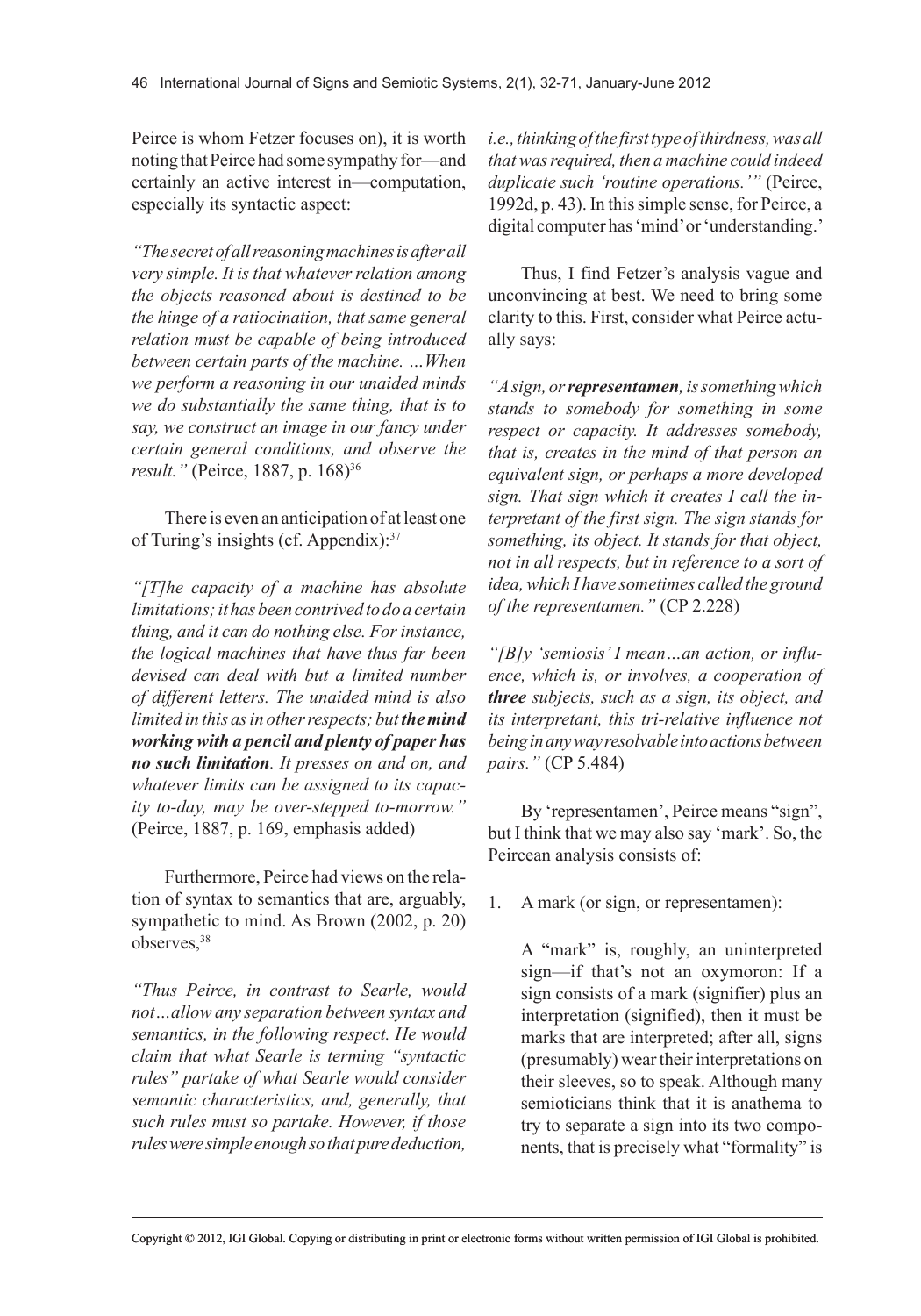about in such disciplines as "formal logic", "formal semantics", and so on: Formality is the separation of mark from meaning; it is the focus on the form or shape of marks. (cf. B.C. Smith, 2010, §4b)

2. A mark user (or interpreter):

*"[A] Sign has an Object and an Interpretant, the latter being that which the Sign produces in the Quasi-mind that is the Interpreter by determining the latter to a feeling, to an exertion, or to a Sign, which determination is the Interpretant"* (Peirce CP 4.536)

- 3. An object that the mark stands for (or is a sign of);
- 4. An interpretant in the mark-user's mind, which is also a mark.

The interpretant is the mark-user's idea (or concept, or mental representative) $39$ —but an idea or representative of what? Of the mark? Or of the object that the mark stands for? Peirce says that the interpretant's *immediate* cause is the mark and its *mediate* cause is the object.<sup>40</sup> Moreover, the interpretant is also a representamen, namely, a sign of the original sign.<sup>41</sup>

But there is also another item: Presumably, there is a causal process that produces the interpretant in the mark-user's mind. This might be an automatic or unconscious process, as when a mental image is produced as the end product of the process of visual perception. Or it might be a conscious process, as when the mark-user reads a word (a mark) and consciously figures out what the word might mean, resulting in an interpretant (as in "deliberate" contextual vocabulary acquisition; cf. Rapaport & Kibby, 2007, 2010).

One standard term for this process (i.e., for this relation between mark and interpretant) is 'interpretation'. The word 'interpretation', however, is ambiguous. In one sense, it is a functional42 *relation* from a mark to a thing that the mark "stands for" or "means". In another sense, it is the end product or *output* of such a functional relation. For present purposes, since we already have Peirce's term 'interpretant'

for the *output*, let us restrict 'interpretation' to refer to the *process*. (What is the relationship between my *binary* relation of interpretation and Peirce's *ternary* relation of semiosis? (see the quote from Peirce CP 5.484).<sup>43</sup> "Interpretation" in my sense is only *part* of "semiosis" in Peirce's sense; it is a relation between only two of the three parameters of Peircean semiosis, namely, the sign and its interpretant.)

With this by way of background, I will now present three arguments that computers *are* semiotic systems.<sup>44</sup> Recall (§5.2.1) that Peirce's view of semiotics does not require the mark-user to be human!

#### *5.2.3. Computers Are Semiotic Systems I: Incardona's Argument*

The first argument, due to Lorenzo Incardona (personal communication), consists of three premises and a conclusion.

- 1. Something is a semiotic system if and only if it carries out a process that mediates between a mark and an interpretant of that mark:
	- The essential characteristic of a semiotic system is its ternary nature; it applies (i) a mediating or interpretive process to (ii) a mark, resulting in (iii) an interpretant of that mark (and indirectly of the mark's object). A semiotic system interprets marks.<sup>45</sup>
	- However, there must be a fourth component: After all, *whose* interpretant is it that belongs to a given mark? This is just another way of asking about "the" meaning of a word. What is "the" interpretant of 'gold'? Is it what *I* think gold is? What *experts* think it is (Putnam, 1975)? It is better to speak of "a" meaning "for" a word than "the" meaning "of" a word (Rapaport, 2005a). Surely, there are many meanings for marks but, in semiosis, the only one that matters is that of (iv) the interpreter, i.e., the executor of the interpretive process (i, above) that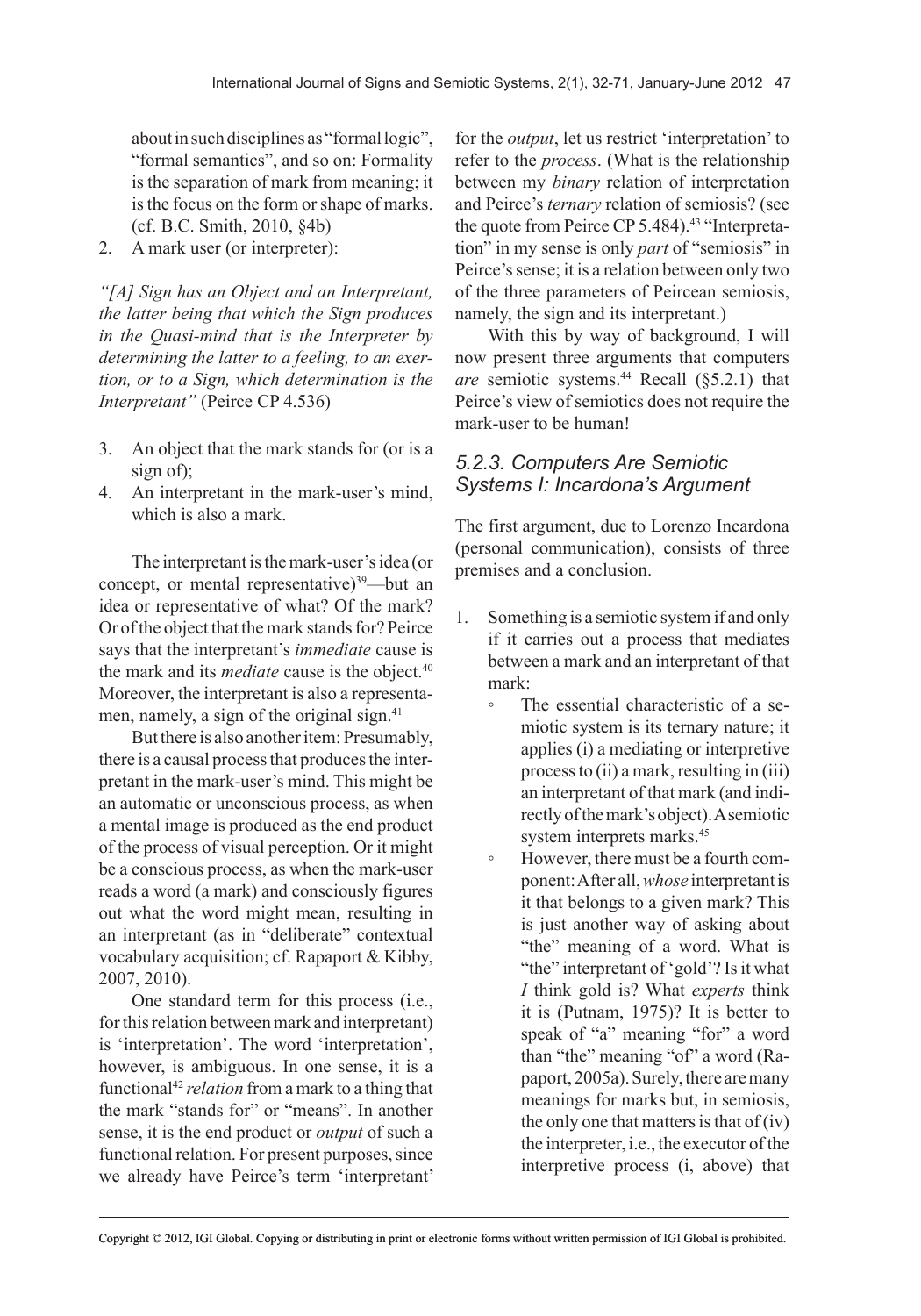mediates the mark (ii, above) and the (executor's) interpretant (iii, above).

- 2. Algorithms describe processes that mediate between inputs and outputs.
	- An algorithm is a *static text* (or an abstract, mathematical entity) that describes a *dynamic process*. That process can be thought of as the algorithm being executed.
	- The output of an algorithm stands (by definition) in a functional relation to its input. It describes (or can describe) a meaningful relation between the input mark and the output mark. So, the output of an algorithm is an interpretant of its input. This is a causal relationship, but it is not *merely* a causal (or stimulus-response, "behavioral") correlation between input and output: In the case of computable functions (i.e., of a computable interpretation process), there is a mediating process, namely, an algorithm. Consequently, the input-output relation is grounded—or mediated—by that algorithm, i.e., the mechanism that converts the input into the output, i.e., the interpretation.<sup>46</sup>
- 3. Clearly, computers are algorithm machines<sup>47</sup>
	- That's what computers do: They execute algorithms, converting inputs into outputs, i.e., interpreting the inputs as the outputs according to an algorithm. But a computer is (usually) *not a mere* input-output system. The (typical) algorithm for converting the input to the output (i.e., for *interpreting*) the input as the output) is not a mere tablelookup. First, there is internally stored data that can be used or consulted in the conversion process; this can be thought of as a "context of interpretation". Second, there are numerous operations that must be performed on the input together with the stored data in order to produce the output, so it is a dynamic process. Moreover, the stored data can be modified by

the input or the operations so that the system can "learn" and thereby change its interpretation of a given input.

4. Therefore, computers *are* semiotic systems.

#### *5.2.4. Computers Are Semiotic Systems II: Goldfain's Argument from Mathematical Cognition*

Does a calculator that computes greatest common divisors (GCDs) understand what it is doing? I think that almost everyone, including both Fetzer and I, would agree that it does not. But *could* a *computer* that computes GCDs understand what it is doing? I am certain that Fetzer would say 'no'; but I—along with Albert Goldfain (2008; Shapiro, Rapaport et al., 2007)—say 'yes': Yes, it could, as long as it had enough background, or contextual, or supporting information: A computer with a full-blown theory of mathematics at, say, the level of an algebra student learning GCDs, together with the ability to explain its reasoning when answering a question, could understand GCDs as well as the student. (Perhaps it could understand better than the student, if the student lacks the ability to fully explain his or her reasoning.)

Calculating becomes understanding if embedded in a larger framework linking the calculation to other concepts (not unlike the semantic contributions of Semantic Web annotations, which also serve as an embedding framework). So a computer *could* know, do, and understand mathematics, *if* suitably programmed with all the background information required for knowing, doing, and understanding mathematics. A computer or a human who can calculate GCDs by executing an algorithm does not (necessarily) thereby understand GCDs. But a computer or a human who has been taught (or programmed) all the relevant mathematical definitions can understand GCDs (for further discussion, see Rapaport, 1988, 1990, 2006, 2011).

Goldfain (personal communication) has offered the following argument that marks can stand for something for a computer: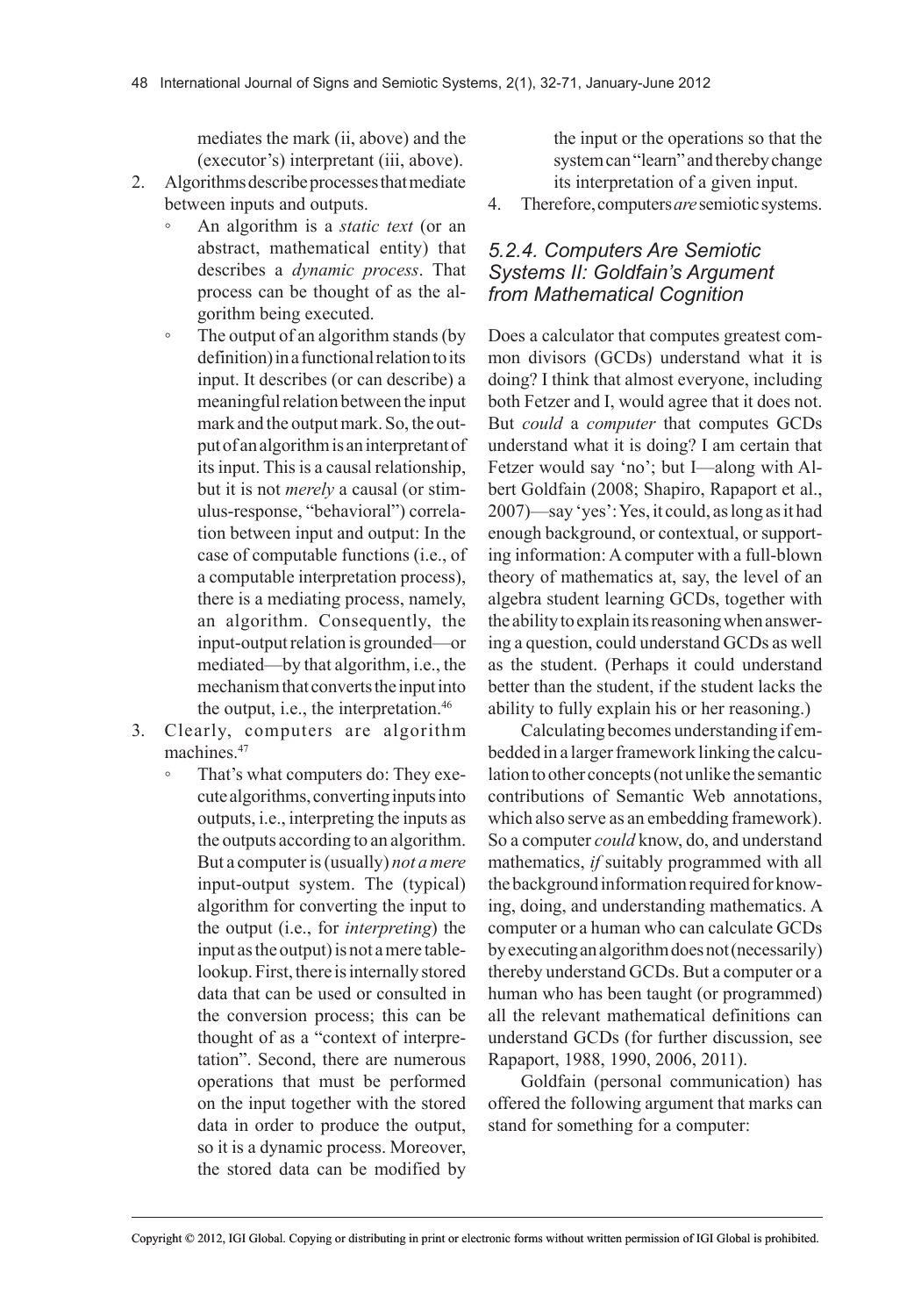- 1. The natural numbers that a cognitive agent refers to are denoted by a sequence of marks that are unique to the agent. These marks exemplify (or implement, Rapaport, 1999, 2005b) a finite, initial segment of the natural-number structure (i.e., 0, 1, 2, 3, ..., up to some number  $n$ ).
- 2. Such a finite, initial segment can be generated by a computational cognitive agent (e.g., a computer, suitably programmed) via perception and action in the world during an act of counting (e.g., using the Lisp programming language's "gensym" function) (for details see Goldfain, 2008). Thus, there would be a history of how these marks came to signify something for the agent (e.g., the computer).
- 3. These marks (e.g., b4532, b182, b9000, …) have no meaning for another cognitive agent (e.g., a human user of the computer) who lacks access to their ordering.
- 4. Such private marks (called 'numerons' by cognitive scientists studying mathematical cognition) are associable with publicly meaningful marks (called 'numerlogs').48 For example, 'b4532' might denote the same number as the Hindu-Arabic numeral '1', 'b182' might denote the same number as '2', etc.
- 5. A computational cognitive agent (e.g., a computer) can do mathematics solely on the basis of its numerons (see Goldfain, 2008, for a detailed demonstration of this; cf. Shapiro, Rapaport et al., 2007).
- 6. Therefore, *these marks stand for something for the computer* (i.e., for the agent). Moreover, we can check the mathematics, because of premise 4.
- 7. Thus, such a computer would be a semiotic system.

#### *5.2.5. Computers Are Semiotic Systems III: Argument from Embedding in the World*

Besides being able to understand mathematics in this way, computers can also understand other, conventional activities. Fetzer (2008) gives the following example of something that a semiotic system can do but that, he claims, a computer cannot:

*"A red light at an intersection…stands for applying the brakes and coming to a complete halt, only proceeding when the light turns green, for those who know 'the rules of the road.'"* (emphasis added)

As Fetzer conceives it, the crucial difference between a semiotic system and a computer is that the former, but not the latter, can use a mark as something that stands for something (else) *foritself* (cf. Fetzer, 1998). In that case, we need to ask whether such a red light can stand for "applying the brakes", etc. *for a computer*.

It could, *if* it has those rules *stored* (memorized) in a knowledge base (its mind). But merely storing, and even being able to access and reason about, this information is not enough: IBM's *Jeopardy*-winning Watson computer can do that, but no one would claim that such merely stored information is understood, i.e., stands for anything for Watson itself. At least one thing more is needed for a red light to stand for something for the computer itself: The computer must *use* those rules to drive a vehicle. But there *are* such computers (or computerized vehicles), namely, those that have successfully participated in the DARPA Grand Challenge autonomous vehicle competitions (for a relevant discussion, see Parisien & Thagard, 2008). I conclude that (such) computers can be semiotic systems.

Some might argue that such embedding in a world is not computable. There are two reasons to think that it is. First, all of the autonomous vehicles must internally store the external input in order to compute with it. Thus, the syntacticsemantic principle of internalism explains how the embedding is computable. Second, the vehicles' behaviors are the output of computable (indeed, computational) processes (I discuss this further in  $\S 6.2$ ).<sup>49</sup>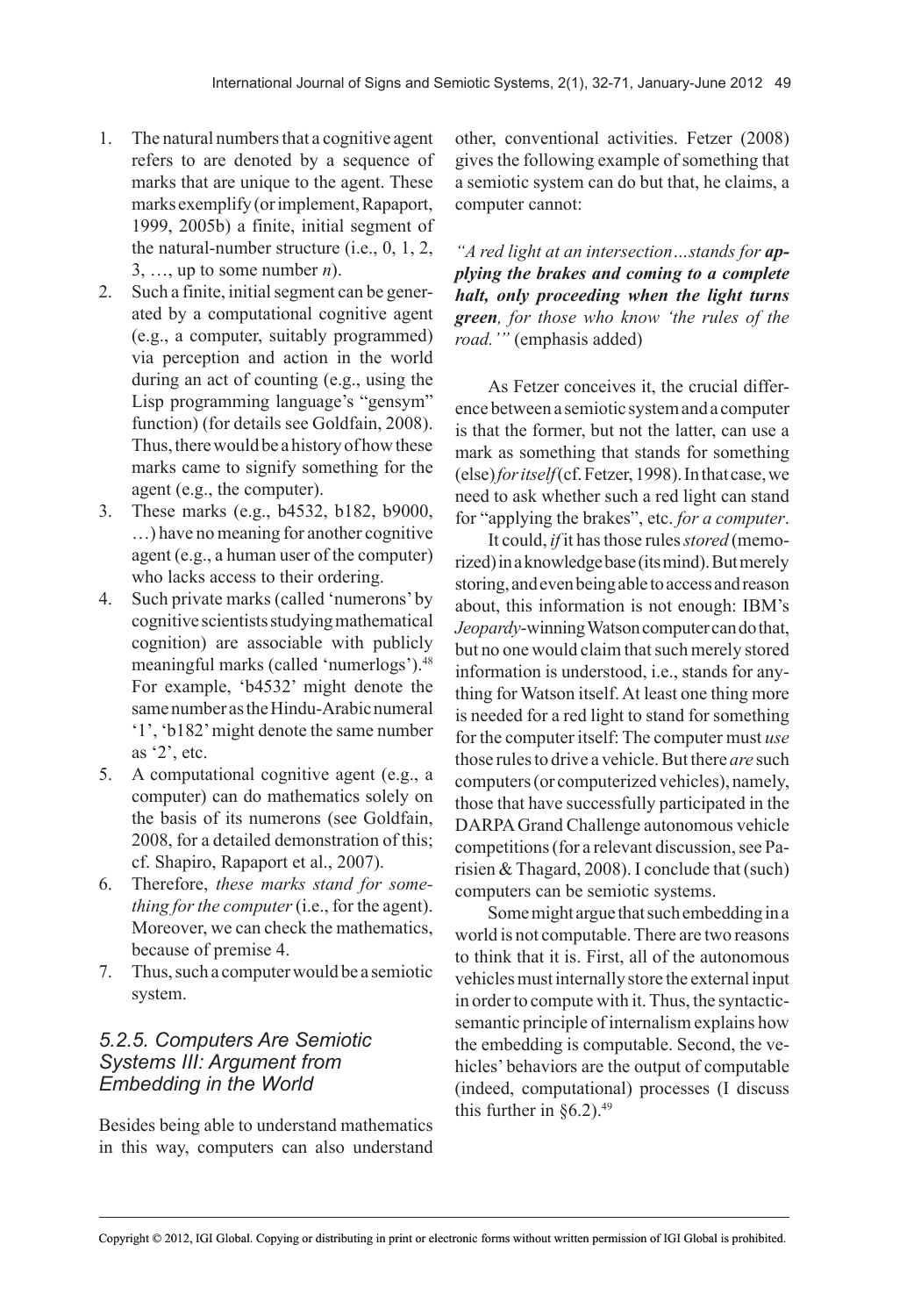## **6. FETZER'S "DYNAMIC" DIFFERENCE**

Fetzer also argues that "computers are governed by algorithms, but **minds are not**", on the following grounds (Fetzer, 2001, p. xv, emphasis added):

- **Premise 1**: Computers are governed by programs, *which are causal models of algorithms.*
- **Premise 2**: Algorithms are effective decision procedures for arriving at definite solutions to problems in a finite number of steps.
- **Premise 3**: *Most human thought processes, includingdreams,daydreams,andordinary thinking, are not procedures for arriving atsolutionsto problemsin a finite number of steps.*
- **Conclusion 1: Most human thought processes are not governed by programs as causal models of algorithms.**

**Conclusion 2**: *Minds are not computers.*

Once again, I disagree with the boldfaced claims. The italicized claims are ones that are subtly misleading; below, I will explain why. I prefer not to speak as Fetzer does.

First, let me point to a "red herring": Fetzer (2008) said that "if thinking is computing *and computing isthinking* and if computing is algorithmic, then thinking is algorithmic, but it isn't" (my emphasis). The second conjunct is false; fortunately (for Fetzer), it is also irrelevant: A computer executing a non-cognitive program (e.g., an operating system) *is* computing but is *not* thinking. (Of course, this depends on whether you hold that an operating system is a *non-*cognitive, computer program. Once upon a time, it was *humans* who operated computers. Arguably, operating systems, insofar as they do a task once reserved for humans, *are* doing a cognitive task. Alternatively, what the humans who operated computers were doing was a task requiring no "intelligence" at all.<sup>50</sup> Cf. my remark about Turing machines as AI programs, in §2; on performing intelligent tasks without intelligence, see Dennett, 2009.)

## **6.1. Algorithms**

Premise 2 is consistent with the way I characterized 'algorithm' in §2, so I am willing to accept it. Yet I think that algorithms, so understood, are the wrong entity for this discussion. Instead, we need to relax some of the constraints and to embrace a more general notion of "procedure" (Shapiro, 2001).

- (1) In particular, procedures (as I am using the term here) are like algorithms, but they do not necessarily halt of their own accord; they may continue executing until purposely (or accidentally) halted by an outside circumstance (cf. Knuth's, 1973 notion of a (non-finite) "computational method"; see the Appendix). For instance, an automatic teller machine or an online airline reservation system should not halt unless turned off by an administrator (cf. Wegner, 1997).
- (2) Also, procedures (as I am using the term) need not yield "correct" output (goal *G* need not be completely or perfectly accomplished). Consider a computer programmed for playing chess. Even IBM's celebrated, chess champion Deep Blue will not win or draw every game, even though chess is a game of perfect (finite) information (like Tic Tac Toe) in which, mathematically, though not practically, it is knowable whether any given player, if playing perfectly, will win, lose, or draw, because the "game tree" (the tree of all possible moves and replies) can *in principle* be completely written down and examined. But because of the practical limitations (the tree would take too much space and time to actually write down; cf. Zobrist, 2000, p. 367), the computer chess program will occasionally give the "wrong" output. But it is not behaving any differently from the algorithmic way it would behave if it gave the correct answer. Sometimes, such programs are said to be based on "heuristics" instead of "algorithms", where a *heuristicforproblem P* is an *algorithm* for some other problem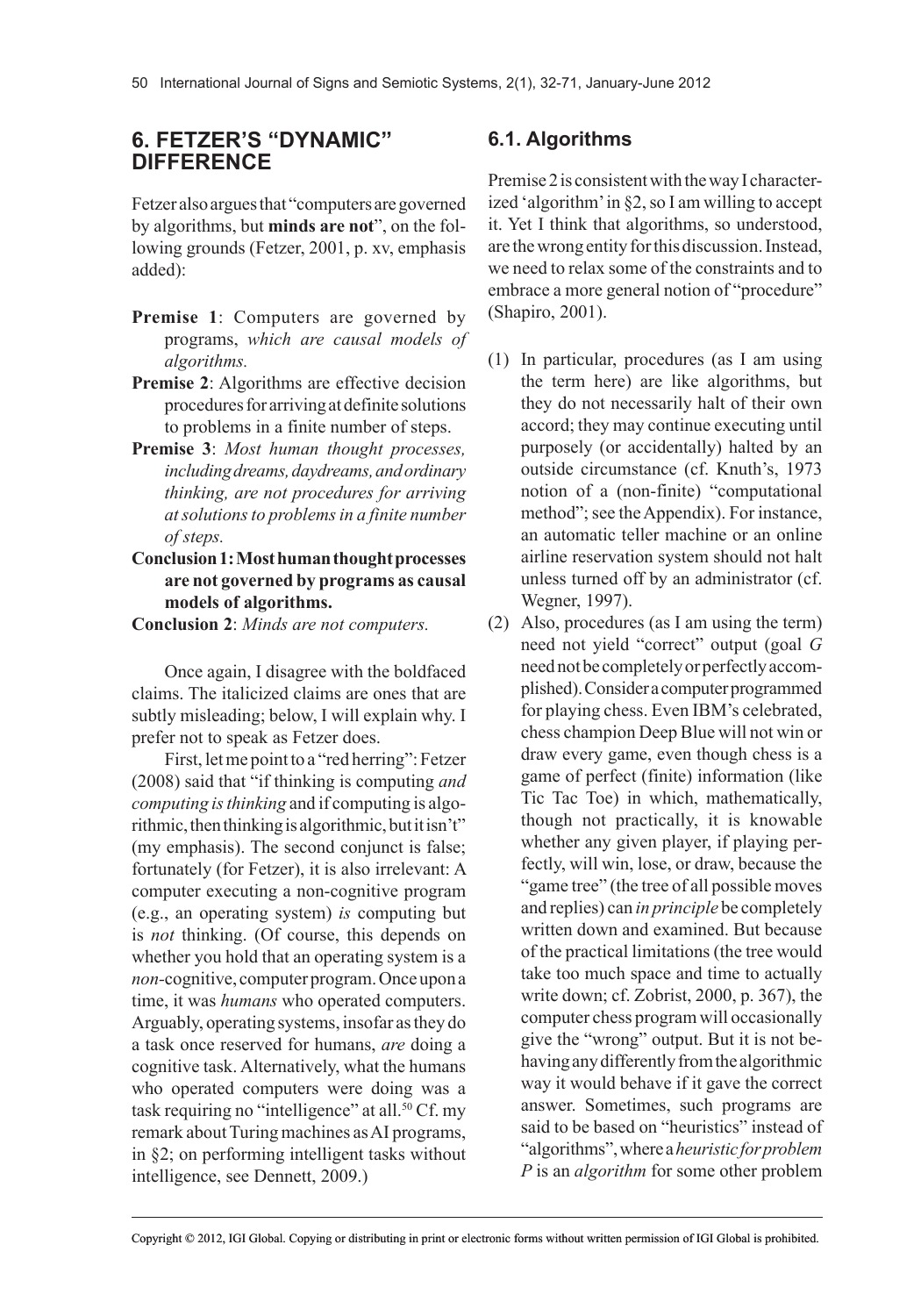$P'$ , where the solution to  $P'$  is "near enough" to a solution to *P* (Rapaport, 1998, §2; cf. Simon's, 1956, notion of "satisficing"). Another kind of procedure that does not necessarily yield "correct" output is a "trial and error" (or Putnam-Gold) machine that continually generates "guesses" as to the correct output and is allowed to "change its mind", with its "final answer" being its *last* output, not its *first* output (Kugel, 2002).

(3) Finally, procedures (as I am using the term) include "interactive" programs, which are best modeled, not as Turing machines, but as Turing's "oracle" machines (a generalization of the notion of Turing machine) (see Wegner, 1997, Soare, 2009).

In order for computational cognitive science's working hypothesis to be correct, the computation of cognition will have to be done by "algorithms" that are procedures in one or more of these senses.

## **6.2. Are Dreams Algorithms?**

Fetzer (1998) argues that dreams are not algorithms and that ordinary, stream-of-consciousness thinking is not "algorithmic". I am willing to agree, up to a point, with Fetzer's Dynamic Premise 3: *Some* human thought processes may indeed *not be* algorithms (or even procedures more generally). But that is not the real issue. The real issue is this: Could there be algorithms (or procedures) that *produce* dreams, stream-ofconsciousness thinking, or other mental states or procedures, including those that might not *themselves* be algorithms (or procedures)?

The difference between an entity *being* computable and being *producedby* a computable process (i.e., being the *output* of an algorithm) can be clarified by considering two ways in which images can be considered computable entities. An image could be *implemented by* an array of pixels; this is the normal way in which images are stored in—and processed by—computers. Such an image is a computable, discrete data structure reducible to arrays of 0s and 1s.

Alternatively, an image could be *produced by* a computational process that drives something like a flatbed plotter (Phillips, 2011) or produces a painting (as with Harold Cohen's AARON; see McCorduck, 1990). Such an image is *not* a discrete entity—it is, in fact, continuous; it is *not* reducible to arrays of 0s and 1s. Similarly, dreams need not themselves *be* algorithms in order to be producible *by* algorithms. (The same could, perhaps, be said of pains and other qualia: They might not themselves *be* algorithmically describable states, but they might be the *outputs* of algorithmic(ally describable) processes.)

What are dreams? In fact, no one knows, though there are many rival theories. Without some scientific agreement on what dreams are, it is difficult to see how one might say that they are—or are not—algorithmic or producible algorithmically. But suppose, as at least one standard view has it, that dreams are our interpretations of random neuron firings during sleep (perhaps occurring during the transfer of memories from short- to long-term memory), $51$ interpreted as if they were due to external causes. Suppose also that *non*-dream neuron firings are computable. There are many reasons to think that they are; after all, the working assumption of computational cognitive science may have been challenged, but has not yet been refuted (*pace* Piccinini, 2005, 2007–remember, I am supposing that neuron firings are comput*able*, not necessarily computa*tional*; thus, Piccinini's arguments that neuron firings are *not* computational are irrelevant—and *pace* those cited in note 8). In that case, the neuron firings that constitute dreams would also be computable.

What about stream-of-consciousness thinking? That might be computable, too, by means of spreading activation in a semantic network, apparently randomly associating one thought to another.

In fact, computational cognitive scientists have proposed computational theories of both dreaming and stream-of-consciousness thinking! (see Mueller, 1990; Edelman, 2008b; Mann, 2010). It is not a matter of whether these scientists are right and Fetzer is wrong, or the other way around. Rather, the burden of proof is on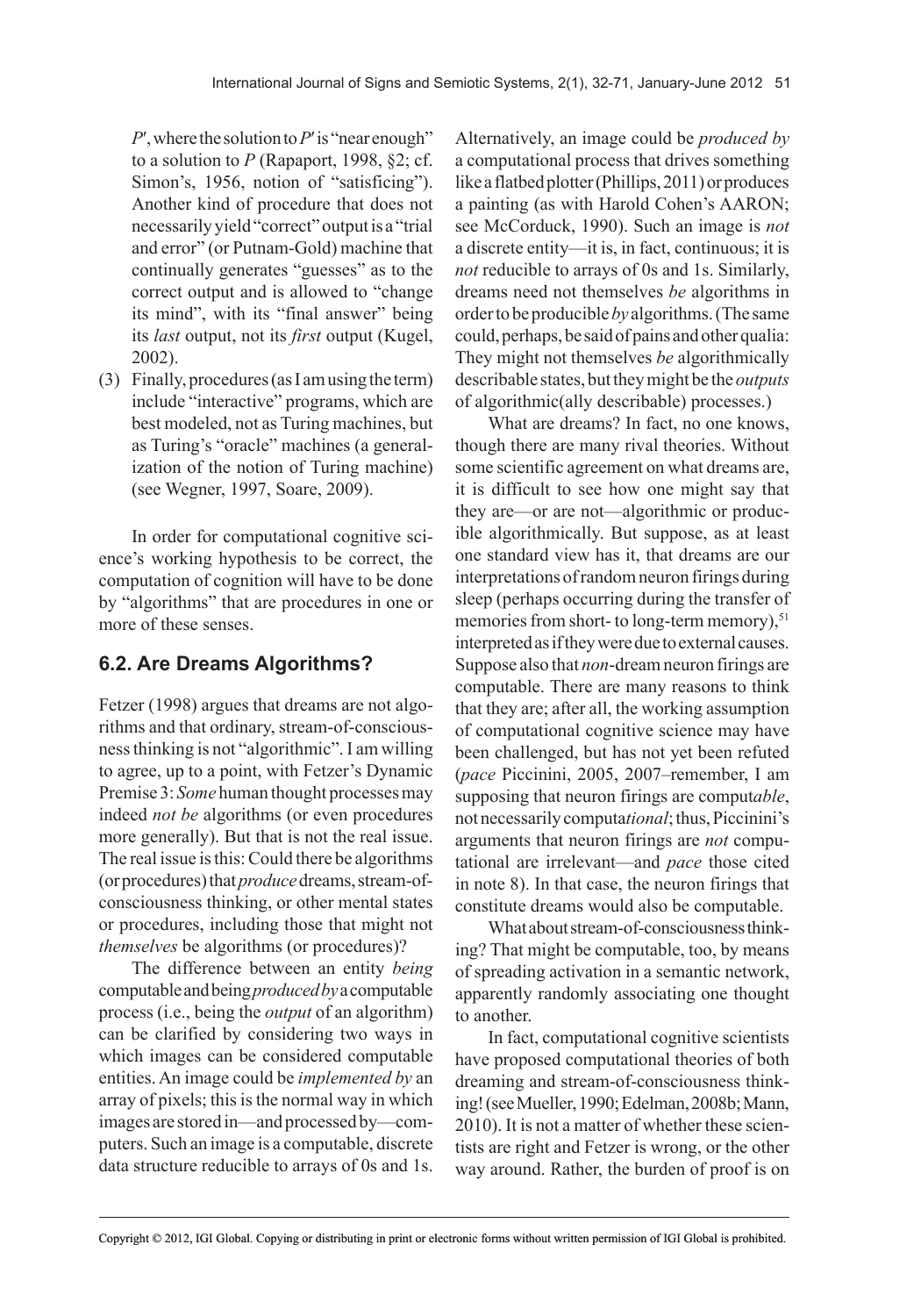Fetzer to say why he thinks that these proposed computational theories fail irreparably.

The important point is that whether a mental state or process is computable is at least an empirical question. Anti-computationalists must be wary of committing what many AI researchers think of as the Hubert Dreyfus fallacy: One philosopher's idea of a non-computable task may be just another computer scientist's research project. Put another way, what no one has *yet* written a computer program for is not thereby necessarily non-computable.

## **6.3. Are Minds Computers?**

Fetzer's Dynamic Conclusion 2 is another claim that must be handled carefully: Maybe minds are computers; maybe they aren't. The more common formulation is that minds are *programs* and that *brains* are computers (cf. Searle, 1990; Piccinini, 2010). But I think that there is a better way to express the relationship than either of these slogans: A mind is a virtual machine, computationally implemented in some medium.

Roughly, a virtual machine is a computational implementation of a real machine; the virtual machine is executed as a process running on another (real or virtual) machine. For instance, there is (or was, at the time of writing) an "app" for Android smartphones that implements (i.e., simulates, perhaps emulates; see §8) a Nintendo Game Boy. Game Boy videogames can be downloaded and played on this "virtual" Game Boy "machine" (for a more complex example, of a virtual machine running on another virtual machine, see Rapaport, 2005b, §3.3).

Thus, the human mind is a virtual machine computationally implemented in the nervous system, and a robot mind would be a virtual machine computationally implemented in a computer. Such minds consist of states and processes produced by the behavior of the brain or computer that implements them (for discussion of virtual machines and this point of view, see Rapaport, 2005b, §3.2; Hofstadter, 2007; Edelman, 2008b; Pollock, 2008).

## **7. FETZER'S "AFFECTIVE" DIFFERENCE**

Fetzer also argues that "Mental thought transitions are affected by emotions, attitudes, and histories, **but computers are not**", on the following grounds (Fetzer, 2008, 2010, emphasis added):

- **Premise 1**: Computers are governed by programs, *which are causal models of algorithms.*
- **Premise 2**: Algorithms are effective decisions, **which are not affected by emotions, attitudes, or histories.**
- **Premise 3**: Mental thought transitions are affected by values of variables **that do not affect computers.**
- **Conclusion 1: The processes controlling mental thought transitions are fundamentally different than those that control computer procedures.**
- **Conclusion 2**: *Minds are not computers.*

Once again, I disagree with the boldfaced claims and find the italicized ones subtly misleading, some for reasons already mentioned.

Before proceeding, it will be useful to rehearse (and critique) the definitions of some of Fetzer's technical terms, especially because he uses some of them in slightly non-standard ways. On Fetzer's view:

- The *intension* of expression  $E = \int_{def}$  the conditions that need to be satisfied for something to be an *E.* (This term is not usually limited to noun phrases in the way that Fetzer seems to limit it ("to be an *E*"), but this is a minor point.)
- The *extension* of expression  $E = d$  the class of all things that satisfy *E*'s intension. (A more standard definition would avoid defining 'extension' in terms of 'intension'; rather, the extension of an expression would be the class of all (existing) things to which the expression  $E$  is applied by (native) speakers of the language).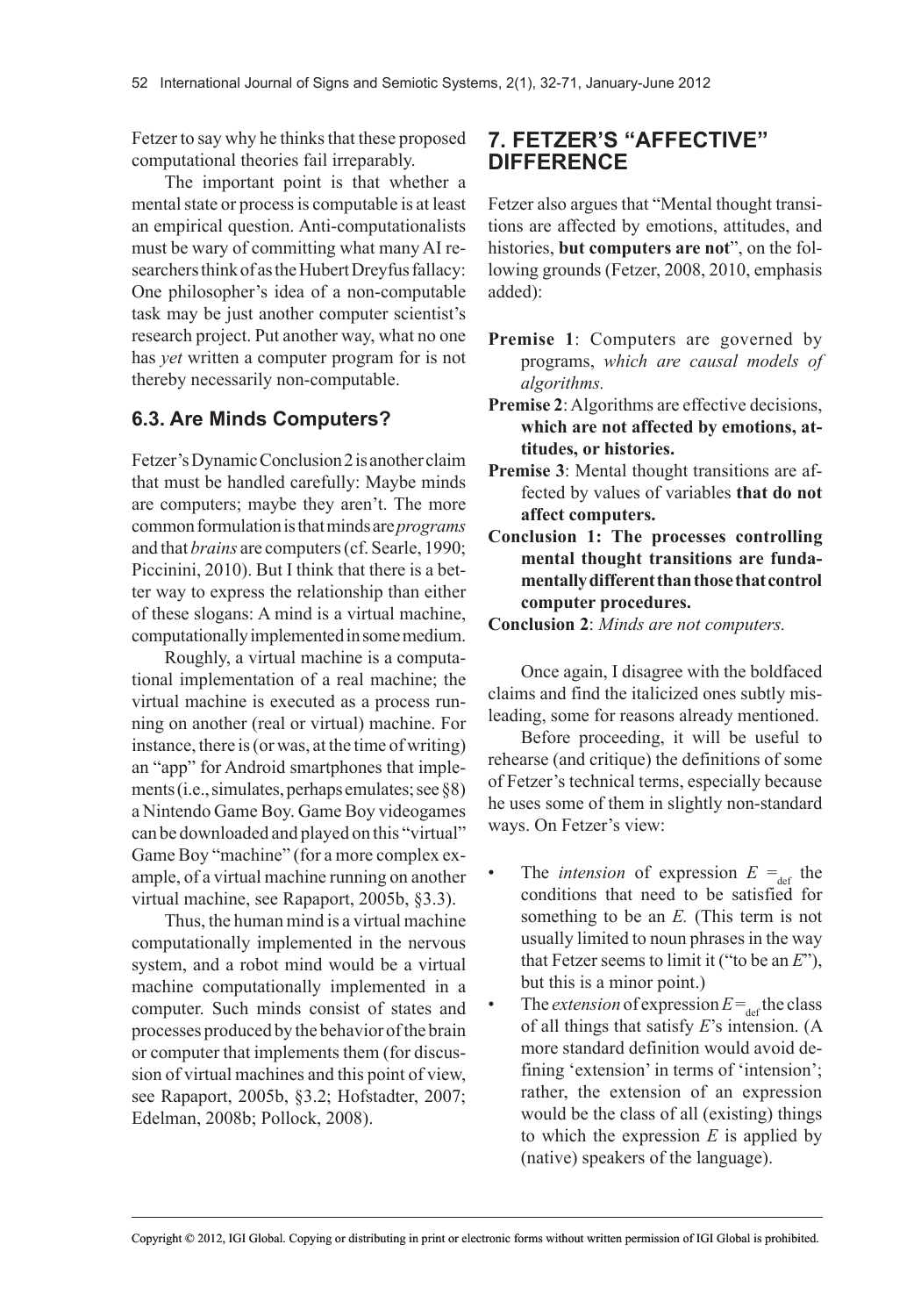- The *denotation* of expression *E* for agent  $A = \frac{d}{dt}$  the subset of *E*'s extension that *A* comes into contact with. (This notion may be useful, but 'denotation' is more often a mere synonym of 'extension' or 'referent'.)
- The *connotation* of expression *E* for agent  $A = \frac{A}{\det A}$ 's attitudes and emotions in response to *A*'s interaction with *E*'s denotation for *A* (Again, a useful idea, but not the usual use of the term, which is more often a way of characterizing the other concepts that are closely related to *E* (perhaps in some agent *A*'s mind, or just the properties associated with (things called) *E*. Both 'denotation' and 'connotation' in their modern uses were introduced by Mill 1843, the former being synonymous with 'extension' and the latter referring to implied properties of the item denoted).

Fetzer then identifies the "meaning" of *E* for *A* as *E*'s denotation and connotation for *A.*

Contra Fetzer's Affective Premises 2 and 3, programs *can* be based on idiosyncratic emotions, attitudes, and histories: Karen Ehrlich and I (along with other students and colleagues) have developed and implemented a computational theory of contextual vocabulary acquisition (Ehrlich, 1995; Rapaport & Ehrlich, 2000; Rapaport, 2003b, 2005a; Rapaport & Kibby, 2007, 2010). Our system learns (or "acquires") a meaning for an unfamiliar or unknown word from the word's textual context integrated with the reader's prior beliefs. These prior beliefs (more usually called 'prior knowledge' in the reading-education literature), in turn, can—and often do—include idiosyncratic "denotations" and "connotations" (in Fetzer's senses), emotions, attitudes, and histories. In fact, contrary to what some reading educators assert (cf. Ames, 1966; Dulin, 1970), a meaning for a word can*not* be determined *solely* from its textual context. The reader's prior beliefs are essential (Rapaport, 2003b; Rapaport & Kibby, 2010). And, clearly, the meaning that one reader figures out or attributes to a word will differ from that of another reader to the extent that their prior beliefs differ.

Furthermore, several cognitive scientists have developed computational theories of affect and emotion, showing that emotions, attitudes, and histories *can* affect computers that model them (Simon, 1967; Sloman & Croucher, 1981; Wright et al., 1996; Sloman, 2004, 2009; Picard, 1997; Thagard, 2006,among others).

Once again, the burden of proof is on Fetzer.

# **8. SIMULATION**

I close with a discussion of "the matter of simulation". Fetzer argues that "Digital machines can nevertheless simulate thought processes and other diverse forms of human behavior", on the following grounds (Fetzer, 2001, p. xvii, 2008, 2010, emphasis added):

- **Premise 1**: Computer programmers and those who design the systems that they control can increase their performance capabilities, making them better and better simulations.
- **Premise 2**: Their performance capabilities may be closer and closer approximations to the performance capabilities of human beings **without turning them into thinking things.**
- **Premise 3: Indeed, the static, dynamic, and affective differences that distinguish computer performance from human performance preclude those systems from being thinking things.**
- **Conclusion**: Although the performance capabilities of digital machines can become better and better approximations of human behavior, **they are still not thinking things.**

As before, I disagree with the boldfaced claims. But, again, we must clarify Fetzer's somewhat non-standard use of terms.

Computer scientists occasionally distinguish between a "simulation" and an "emulation", though the terminology is not fixed. In the *Encyclopedia of Computer Science*, Paul F. Roth (1983) says that *x simulates y* means that *x* is a model of some real or imagined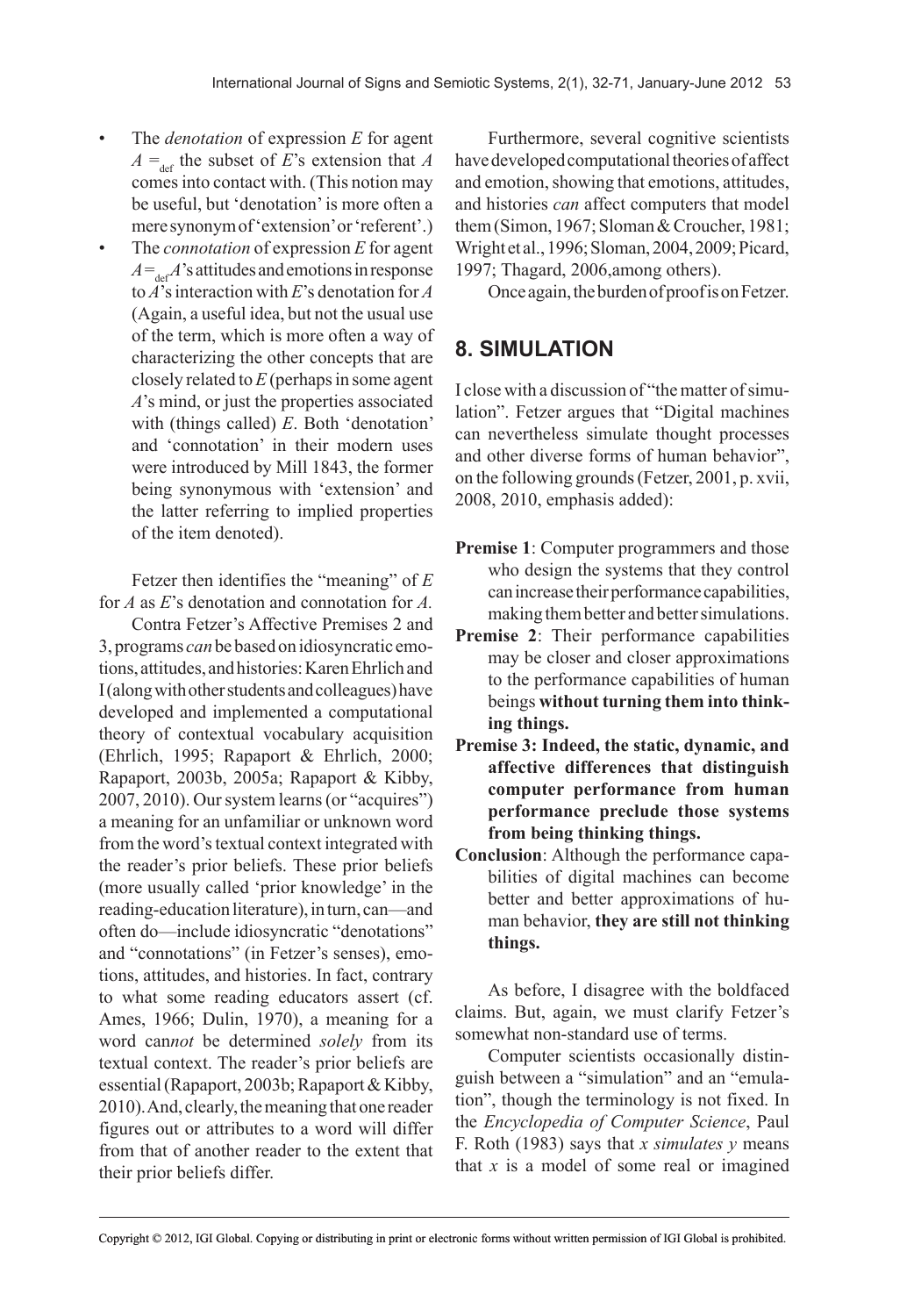system *y*, and we experiment with *x* in order to understand *y*. (Compare our earlier discussion of understanding one thing in terms of another, §3.3.) Typically, *x* might be a computer program, and *y* might be some real-world situation. In an extreme case, *x* simulates *y* if and only if *x* and *y* have the same input-output behavior.

And in another article in that *Encyclopedia*, Stanley Habib (1983) says that *x emulates y* means that either: (a) computer *x* "interprets and executes" computer *y*'s "instruction set" by implementing *y*'s operation codes in *x*'s hardware—i.e., hardware *y* is implemented as a virtual machine on *x*—or (b) software feature *x* "simulates"(!) "hardware feature" *y*, doing what *y* does exactly (so to speak) as *y* does it. Roughly, *x* emulates *y* if and only if *x* and *y* not only have the same input-output behavior, but also use the same algorithms and data structures.

This suggests that there is a continuum or spectrum, with "pure" simulation at one end (input-output–equivalent behavior) and "pure" emulation at the other end (behavior that is equivalent with respect to input-output, all algorithms in full detail, and all data structures). So, perhaps there is no real distinction between simulation and emulation except for the degree of faithfulness to what is being simulated or emulated.

In contrast, Fetzer uses a much simplified version of this for his terminology (Fetzer, 1990, 2001, 2011):

- System *x simulates* system  $y = \int_{def} x$  and *y* have the same input-output behavior.
- System *x* replicates system  $y = e^{x}$  simulates *y* by the same or similar processes.
- System *x* emulates system  $y = e^{ax}$  replicates *y*, and *x* and *y* "are composed of the same kind of stuff".

At least the latter two are non-standard definitions and raise many questions. For instance, how many processes must be "similar", and how "similar" must they be, before we can say that one system replicates another? Or consider (1) a Turing machine (a single-purpose, or dedicated, computer) that computes GCDs and (2) a universal Turing machine (a multiplepurpose, or stored-program computer) that can be programmed to compute GCDs using exactly the same program as is encoded in the machine table of the former Turing machine. Does the latter emulate the former? Does the former emulate the latter? Do two copies of the former emulate each other? Nevertheless, Fetzer's terminology makes some useful distinctions, and, here, I will use these terms as Fetzer does.

The English word 'simulation' (however defined) has a sense (a "connotation"?) of "imitation" or "unreal": A simulation of a hurricane is not a real hurricane. A simulation of digestion is not real digestion. And I agree that a computer that simulates (in Fetzer's sense) some process *P* is not *necessarily* "really" doing *P*. But what, exactly, is the difference? A computer simulation (or even a replication) of the daily operations of a bank is not thereby the daily operations of a (real) bank. But I *can* do my banking online; simulations *can* be used as if they were real, as long as the (syntactic) simulations have causal impact on me (Goldfain, personal communication, 2011). And although computer simulations of hurricanes don't get real people wet (they are, after all, not emulations in Fetzer's sense), they *could* get *simulated* people *simulatedly* wet (Shapiro & Rapaport, 1991; Rapaport, 2005b):

*"[A]simulated hurricane would feel very real, and indeed can prove fatal, to a person who happens to reside in the same simulation."* (Edelman, 2011, p. 2, note 3, emphasis added)

The "person", of course, would have to be a *simulated* person. And it well might be that the way that the simulated hurricane would "feel" to that simulated person would differ from the way that a real hurricane feels to a real person (on the meaningfulness of that comparison, see Strawson, 2010, pp. 218-219).

*"Paul Harris[2000]found that even two-yearolds will tell you that if an imaginary teddy [bear]isdrinkingimaginary tea,thenifhe spills*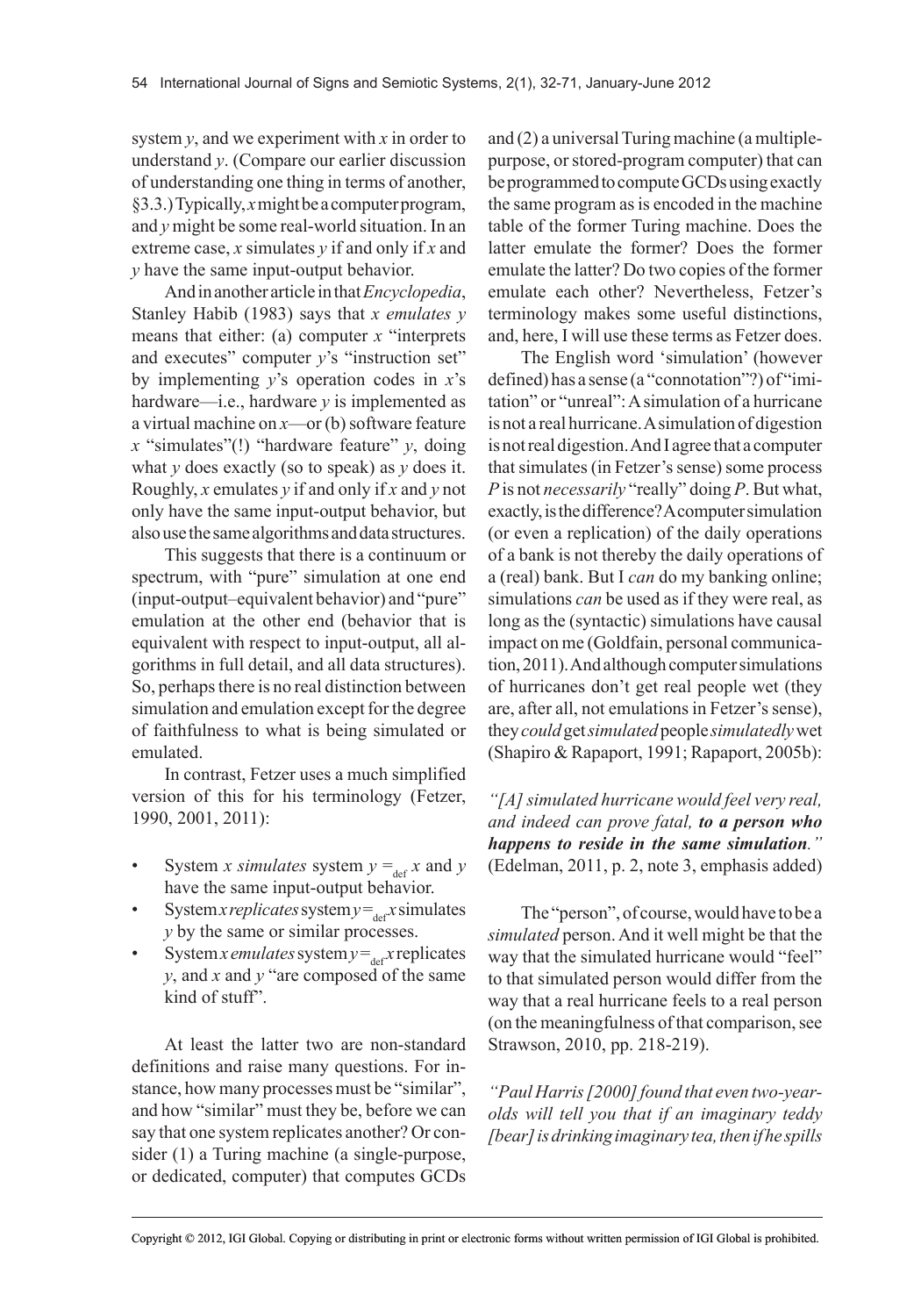*it the imaginary floor will require imaginary mopping-up."* (Gopnik, 2009, p. 29)

This is a matter of the "scope" of the simulation: Are people within the scope of the hurricane simulation or not? If they are not, then the simulation won't get them wet. If they are—i.e., if they are simulated, too—then it will.

It should also be noted that sometimes things like *simulated* hurricanes *can* do something analogous to getting *real* people wet: Children "can have real emotional reactions to entirely imaginary scenarios" (Gopnik, 2009, p. 31), as, of course, can adults, as anyone who has wept at the movies can testify (cf. Schneider, 2009).

But there are cases where a simulation *is* the real thing. For example:

- A scale model of a scale model of the Statue of Liberty *is* a scale model of the Statue of Liberty.
- A Xerox copy of a document *is* that document, at least for purposes of reading it and even for some legal purposes.
- A PDF version of a document *is* that document.

More specifically, a computer that simulates an "informational process" *is* thereby actually doing that informational process, because a computer simulation of information *is* information:

- A computer simulation of a picture *is* a picture, hence the success of digital "photography".
- A computer simulation of language *is* language. Indeed, as William A. Woods (2010, p. 605, emphasis added) said:

*"[L]anguage isfundamentally computational. Computational linguistics has a more intimate relationship with computers than many other disciplines that use computers as a tool. When acomputationalbiologistsimulatespopulation dynamics, no animals die.52 When a meteorolo-* *gist simulates the weather, nothing gets wet.53 But computers really do parse sentences. Natural language question-answering systems really do answer questions.54Theactionsoflanguage are in the same space as computational activities, or alternatively, these particular computational activities are in the same space as language and communication."*

• A computer simulation of mathematics is mathematics. As Edelman (2008b, p. 81) put it (though not necessarily using the terms as Fetzer does):

*"A simulation of a computation and the computation itself are equivalent: try to simulate the addition of 2 and 3, and the result will be just as good as if you "actually" carried out the addition—that is the nature of numbers."*

• A computer simulation of reasoning *is* reasoning. This is the foundation of automated theorem proving.

And, in general, a computer simulation of cognition *is* cognition. To continue the just-cited quote from Edelman (2008b, p. 81):

*"Therefore, if the mind is a computational entity, a simulation of the relevant computations would constitute its fully functional replica."*

## **9. CONCLUSION**

I conclude that Fetzer is mistaken on all counts: Computers *are* semiotic systems and *can* possess minds, mental processes *are* governed by algorithms (or, at least, "procedures"), and algorithms *can* be affected by emotions, attitudes, and individual histories. Moreover, computers that implement cognitive algorithms really do exhibit those cognitive behaviors—they really do think. And syntactic semantics explains how this is possible.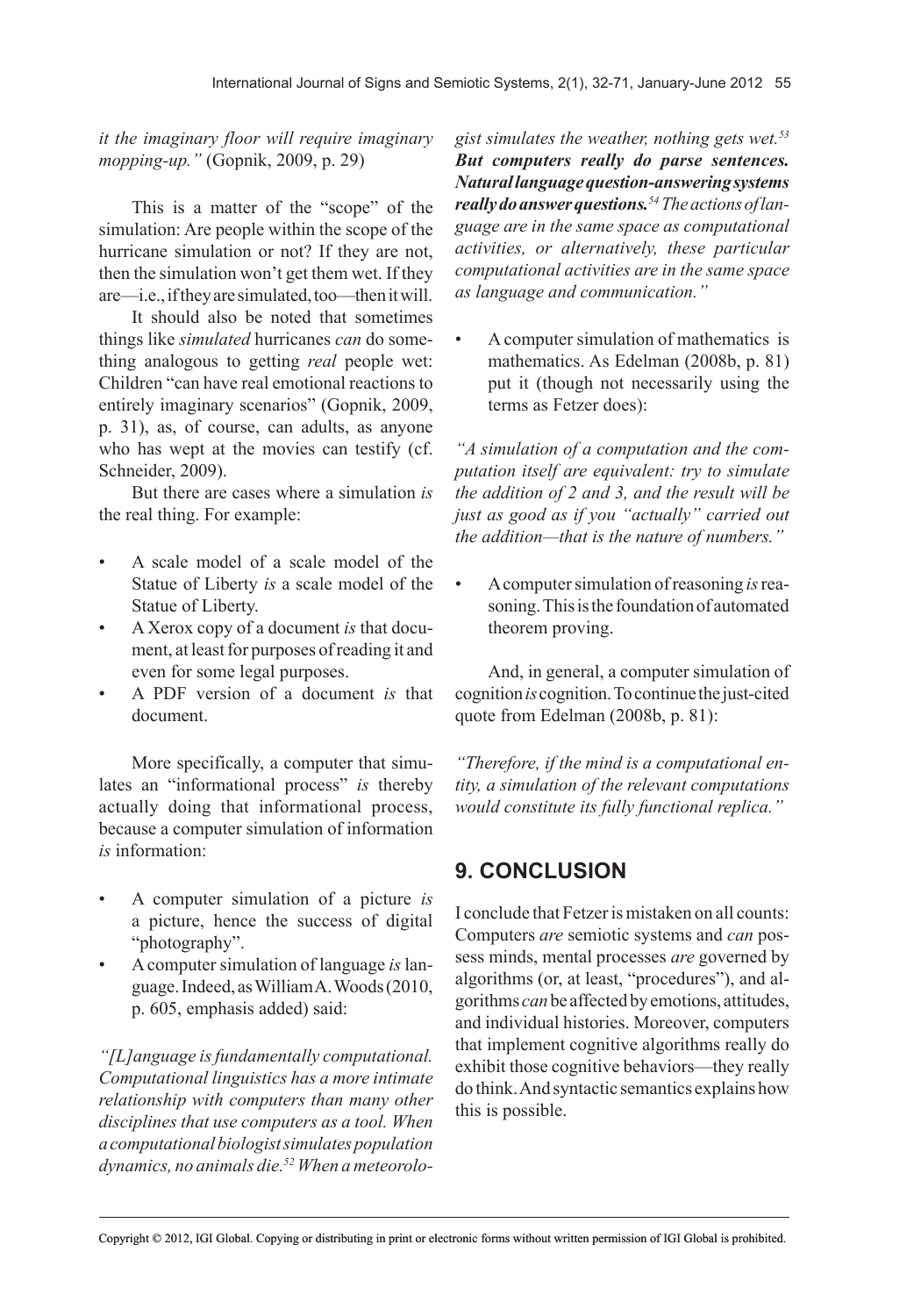## **ACKNOWLEDGMENTS**

This essay is based on my oral reply ("Salvaging Computationalism: How Cognition *Could Be* Computing") to two unpublished presentations by Fetzer: (1) "Can Computationalism Be Salvaged?", 2009 International Association for Computing and Philosophy (Chicago), and (2) "Limits to Simulations of Thought and Action", session on "The Limits of Simulations of Human Actions" at the 2010 North American Computing and Philosophy conference (Carnegie-Mellon University). I am grateful to Fetzer for allowing me to quote from his slides and from an unpublished manuscript; to our copresenters at both meetings—Selmer Bringsjord and James H. Moor—for their commentaries; to our unique audiences at those meetings; and to Randall R. Dipert, Albert Goldfain, Lorenzo Incardona, Kenneth W. Regan, Daniel R. Schlegel, Stuart C. Shapiro, and members of the SNePS Research Group for comments or assistance on previous drafts.**REFERENCES**Ames, W. S. (1966). The development of. classification scheme of contextual aids. *Reading Research Quarterly*, *2*(1), 57–82. doi:10.2307/747039

Andersen, P. B. (1992). Computer semiotics. *ScandinavianJournalofInformationSystems, 4*(1), 1-30. Retrieved May 5, 2011, from http://aisle.aisnet.org/ cgi/viewcontent.cgi?article=1189&context=sjisAnst ey, J., Seyed, A. P., Bay-Cheng, S., Pape, D., Shapiro, S. C., Bona, J.,. Hibit, S. (2009). The agent takes the stage. *International Journal ofArts and Technology*, *2*(4), 277–296. doi:10.1504/IJART.2009.029236

Barsalou, L. W. (1999). Perceptual symbol systems. *The Behavioral and Brain Sciences*, *22*, 577–660.

Brighton, H. (2002). Compositional syntax from cultural transmission. *Artificial Life*, *8*(1), 25–54. doi:10.1162/106454602753694756

Brown, S. R. (2002). Peirce, Searle, and the Chinese Room Argument. *Cybernetics. Human Knowing*, *9*(1), 23–38.

Burge, T. (1986). Individualism and psychology. *The Philosophical Review*, *95*(1), 3–45. doi:10.2307/2185131

Cariani, P. (2001). Symbols and dynamics in the brain. *Bio Systems*, *60*, 59–83. doi:10.1016/S0303- 2647(01)00108-3

Chalmers, D. J. (1996). *The conscious mind: In search of. fundamental theory*. New York, NY: Oxford University Press.

Church, A. (1936). An unsolvable problem of elementary number theory. *American Journal of Mathematics*, *58*(2), 345–363. doi:10.2307/2371045

Cleland, C. E. (1993). Is the Church-Turing thesis true? *Minds and Machines, 3*(3), 283-312.

Crane, T. (1990). The language of thought: No syntax without semantics. *Mind. Language*, *5*(3), 187–212. doi:10.1111/j.1468-0017.1990.tb00159.x

Crossley, J. N.,. Henry, A. S. (1990). Thus Spake al-Khwārizmī:. translation of the text of Cambridge University Library Ms. Ii.vi.5. *HistoriaMathematica*, *17*, 103–131. doi:10.1016/0315-0860(90)90048-I

Dennett, D. (2009). Darwin's 'Strange Inversion of Reasoning.' *Proceedings of the National Academy of Sciences of the United States of America*, *106*(1), 10061–10065. doi:10.1073/pnas.0904433106

Dietrich, E. (1990). Computationalism. *Social Epistemology*, *4*(2), 135–154. doi:10.1080/02691729008578566

Dipert, R. R. (1984). Peirce, Frege, the Logic of Relations, and Church's Theorem. *HistoryandPhilosophy ofLogic*, *5*, 49–66. doi:10.1080/01445348408837062

Dresner, E. (2010). Measurement-theoretic representation and computation-theoretic realization. *The Journal of Philosophy*, *107*(6), 275–292.

Dreyfus, H. L. (1965). Alchemy and artificial intelligence (Report No. P-3244). Santa Monica, CA: Rand. Retrieved November 2, 2011, from http:// tinyurl.com/4hczr59

Dreyfus, H. L. (1972). *What computers can't do: The limits of artificial intelligence*. New York, NY: Harper. Row.

Dreyfus, H. L. (1979). *What computers can't do: The limits of artificial intelligence* (Rev. ed.). New York, NY: Harper. Row.

Dreyfus, H. L. (1992). *What computers still can't do:. critique of artificial reason*. Cambridge, MA: MIT Press.

Dulin, K. L. (1970). Using context clues in word recognition and comprehension. *The Reading Teacher*, *23*(5), 440–445, 469.

Eco, U. (1979).. *theory of semiotics*. Bloomington, IN: Indiana University Press.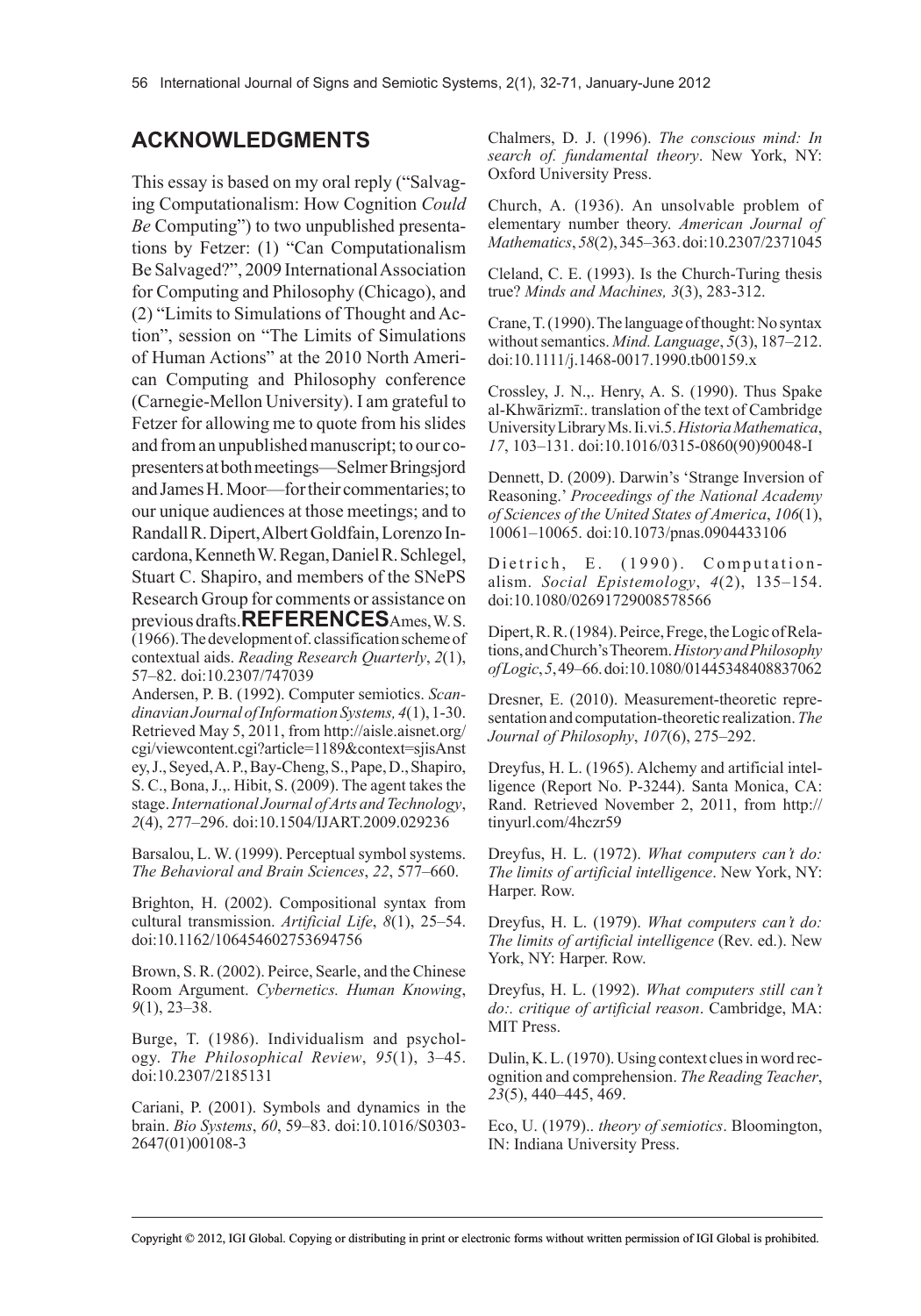Eco, U. (1988). On truth:. fiction. In Eco, U., Santambrogio, M.,. Violi, P. (Eds.), *Meaning and mental representations* (pp. 41–59). Bloomington, IN: Indiana University Press.

Edelman, S. (2008a). On the nature of minds, or: truth and consequences. *Journal of Experimental. Theoretical Artificial Intelligence*, *20*, 181–196. doi:10.1080/09528130802319086

Edelman, S. (2008b). *Computing the mind*. New York, NY: Oxford University Press.

Edelman, S. (2011). Regarding reality: Some consequences of two incapacities. *FrontiersinTheoretical and Philosophical Psychology*, *2*, 1–8.

Ehrlich, K. (1995). *Automatic vocabulary expansion through narrative context* (Tech. Rep. No. 95-09). Buffalo, NY: Department of Computer Science, SUNY Buffalo.

Fetzer, J. H. (1990). *Artificial intelligence: Itsscope and limits*. Dordrecht, The Netherlands: Kluwer Academic.

Fetzer, J. H. (1994). Mental algorithms: Are minds computational systems? *Pragmatics. Cognition*, *2*, 1–29. doi:10.1075/pc.2.1.01fet

Fetzer, J. H. (1998). People are not computers: (Most) thought processes are not computational procedures. *JournalofExperimental.TheoreticalArtificialIntelligence*, *10*, 371–391. doi:10.1080/095281398146653

Fetzer, J. H. (2001). *Computers and cognition: Why mindsarenotmachines*. Dordrecht, The Netherlands: Kluwer Academic.

Fetzer, J. H. (2008). *Computing vs. cognition: Three dimensional differences.* Unpublished manuscript.

Fetzer, J. H. (2010, July). *Limits to simulations of thought and action*. Paper presented at the North American Conference on Computing and Philosophy, Pittsburgh, PA.

Fetzer, J. H. (2011). Minds and machines: Limits to simulations of thought and action. *International Journal of Signs and Semiotic Systems*, *1*(1), 39–48. doi:10.4018/ijsss.2011010103

Fodor, J. A. (1975). *The language of thought*. New York, NY: Crowell.

Fodor, J. A. (1980). Methodological solipsism considered as. research strategy in cognitive psychology. *The Behavioral and Brain Sciences*, *3*, 63–109. doi:10.1017/S0140525X00001771

Fodor, J. A. (2000). *The mind doesn'twork thatway: The scope and limits of computational psychology*. Cambridge, MA: MIT Press.

Fodor, J. A. (2008). *LOT 2: The language of thought revisited*. Oxford, UK: Clarendon.

Forbus, K. D. (2010). AI and cognitive science: The past and next 30 years. *Topics in Cognitive Science*, *2*(3), 345–356. doi:10.1111/j.1756- 8765.2010.01083.x

Ford, K.,. Hayes, P. (1998). On computational wings. *Scientific American Presents*, *9*(4), 78–83.

Franzén, T. (2005). *Gödel'sTheorem:An incomplete guide to its use and abuse*. Wellesley, MA: A. K. Peters. doi:10.1201/b10700

Gandy, R. (1988). The confluence of ideas in 1936. In Herken, R. (Ed.), *The universal Turing machine:. half-century survey* (2nd ed., pp. 51–102). Vienna, Austria: Springer-Verlag.

Gelman, R.,. Gallistel, C. R. (1986). *The child's understandingofnumber*. Cambridge, MA: Harvard University Press.

Goldfain, A. (2006). Embodied enumeration: Appealing to activities for mathematical explanation. In M. Beetz, K. Rajan, M. Thielscher,. R. Bogdan Rusu (Eds.), *Cognitive robotics: Papers from the AAAI Workshop* (pp. 69-76). Menlo Park, CA: AAAI Press.

Goldfain, A. (2008).. *computational theory of early mathematical cognition* (Unpublished doctoral dissertation). Buffalo, NY: Department of Computer Science. Engineering, SUNY Buffalo. Retrieved May 5, 2011, from http://www.cse.buffalo.edu/sneps/ Bibliography/GoldfainDissFinal.pdf

Gopnik, A. (2009). *The philosophical baby: What children's minds tell us about truth, love, and the meaning of life*. New York, NY: Farrar, Straus and Giroux.

Habib, S. (1983). Emulation. In Ralston, A.,. Reilly, E. D. Jr., (Eds.), *Encyclopedia of computer science and engineering* (2nd ed., pp. 602–603). New York, NY: Van Nostrand Reinhold.

Harnad, S. (1990). The symbol grounding problem. *Physica D. Nonlinear Phenomena*, *42*, 335–346. doi:10.1016/0167-2789(90)90087-6

Harris, P. (2000). *The work of the imagination*. Malden, MA: Blackwelline

Hobbes, T. (1651). *Leviathan*. Indianapolis, IN: Bobbs-Merrill Library of Liberal Arts.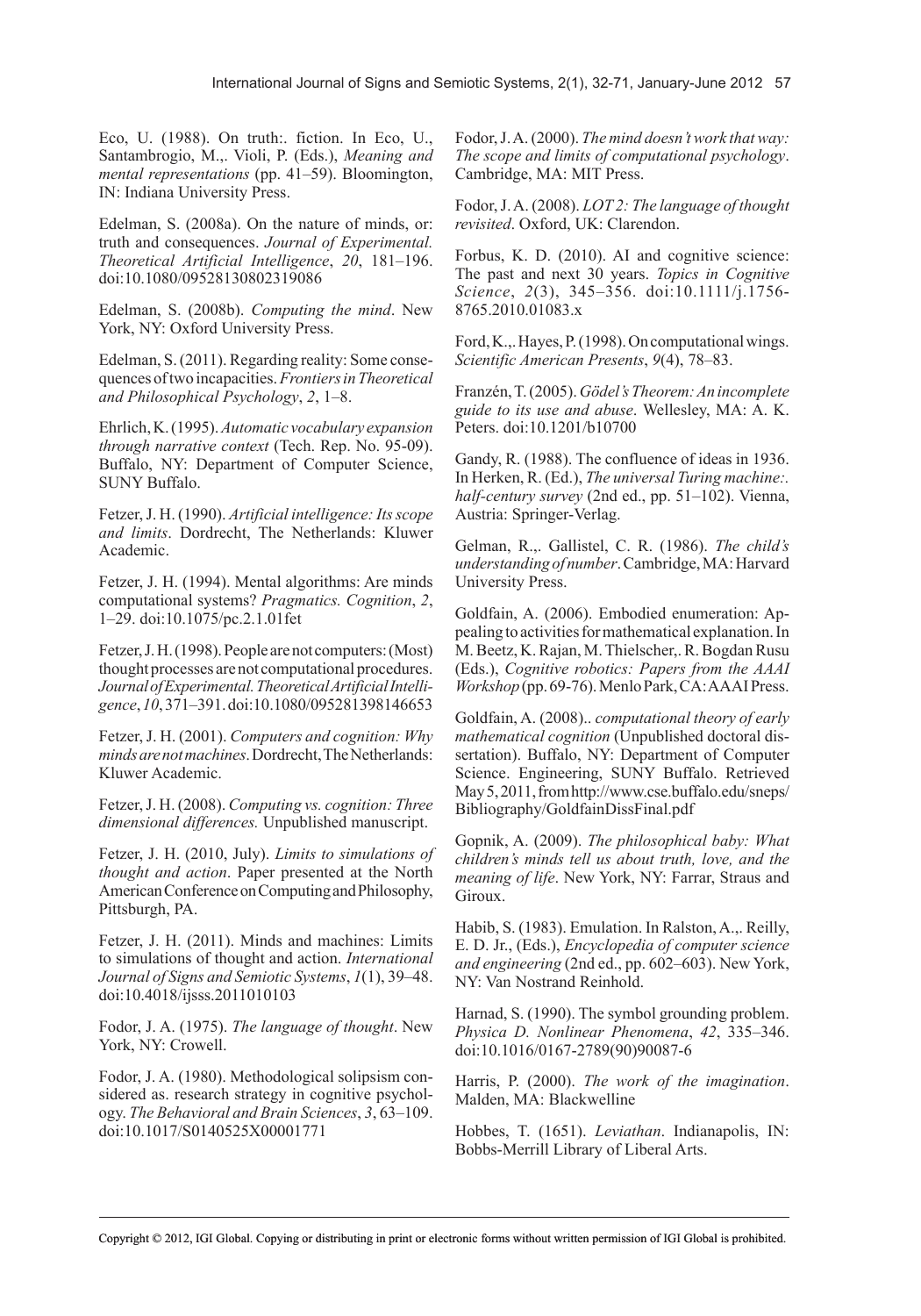Hofstadter, D. (2007).. *am.strange loop*. New York, NY: Basic Books.

Horst, S. (2009). The computational theory of mind. In E. N. Zalta (Ed.), *Stanford encyclopedia of philosophy.* Retrieved May 6, 2011, from http:// plato.stanford.edu/archives/win2009/entries/ computational-mind/

Huemer, M. (2011). Sense-Data. In E. N. Zalta (Ed.), *Stanfordencyclopediaofphilosophy.* Retrieved May 6, 2011, from http://plato.stanford.edu/archives/ spr2011/entries/sense-data/

Hume, D. (1888).. *treatise of human nature* (Selby-Bigge, L. A., Ed.). Oxford, UK: Oxford University Press. (Original work published 1739)

Hume, D. (1902). *An enquiry concerning human understanding* (Selby-Bigge, L. A., Ed.). Oxford, UK: Oxford University Press. (Original work published 1777)

Incardona, L. (in press). *Semiotica. Web Semantico: Basi teoriche. metodologiche per la semiotica computazionale* [Semiotics and Semantic Web: Theoretical and Methodological Foundations for Computational Semiotics] (Unpublished doctoral dissertation). University of Bologna, Bologna, Italy.

Jackendoff, R. (2002). *Foundations of language: Brain, meaning, grammar, evolution*. Oxford, UK: Oxford University Press.

Johnson-Laird, P. N. (1983). *Mental models: Towards. cognitive science of language, inference, and consciousness*. Cambridge, MA: Harvard University Press.

Johnson-Laird, P. N. (1988). *The computer and the mind: An introduction to cognitive science*. Cambridge, MA: Harvard University Press.

Jones, D. (2010, July). *Animat Liberation.* Paper presented at the North American Conference on Computing and Philosophy, Pittsburgh, PA.

Julesz, B. (1971). *Foundations of cyclopean perception*. Chicago, IL: University of Chicago Press.

Ketner, K. L. (1988). Peirce and Turing: Comparisons and conjectures. *Semiotica*, *68*(1-2), 33–61. doi:10.1515/semi.1988.68.1-2.33

Kirby, S. (2000). Syntax without natural selection: How compositionality emerges from vocabulary in. population of learners. In Knight, C. (Ed.), *The evolutionary emergenceoflanguage:Socialfunction and the origins of linguistic form* (pp. 303–323). Cambridge, UK: Cambridge University Press. doi:10.1017/CBO9780511606441.019

Kleene, S. C. (1952). *Introductiontometamathematics*. Princeton, NJ: D. Van Nostrand.

Kleene, S. C. (1967). *Mathematical logic*. New York, NY: Wiley.

Knuth, D. E. (1972). Ancient Babylonian algorithms. *Communications of the ACM*, *15*(7), 671–677. doi:10.1145/361454.361514

Knuth, D. E. (1973). Basic concepts: §1.1: Algorithms. In Knuth, D. E., *The art of computer programming* (2nd ed., p. xiv-9). Reading, MA: Addison-Wesley.

Kugel, P. (2002). Computing machines can't be intelligent (…and Turing said so). *Minds and Machines*, *12*(4), 563–579. doi:10.1023/A:1021150928258

Levesque, H. (2012). *Thinking as computation:.first course*. Cambridge, MA: MIT Press.

Lobina, D. J. (2010). Recursion and the competence/ performance distinction in AGL tasks. *Languageand Cognitive Processes.* Retrieved November 4, 2011, from http://tinyurl.com/Lobina2010

Lobina, D. J.,. García-Albea, J. E. (2009). Recursion and cognitive science: Data structures and mechanism. In *Proceedings of the 31st Annual Conference of the Cognitive Science Society* (pp. 1347-1352).

Lohr, S. (2010, September 24). Frederick Jelinek, who gave machines the key to human speech, dies at 77. *The New York Times*, p. B10.

Lucas, J. R. (1961). Minds, machines and Gödel. *Philosophy (London, England)*, *36*, 112–127. doi:10.1017/S0031819100057983

Makuuchi, M., Bahlmann, J., Anwander, A.,. Friederici, A. D. (2009). Segregating the core computational faculty of human language from working memory. *Proceedings of the National Academy of Sciences of the United States of America*, *106*(20), 8362–8367. doi:10.1073/pnas.0810928106

Mann, G. A. (2010).. machine that daydreams. *IFIP Advances in Information and Communication Technology*, *333*, 21–35. doi:10.1007/978-3-642- 15214-6\_3

Markov, A. A. (1960). Theory of algorithms (E. Hewitt, Trans.). In *American Mathematical Society Translations* (Series 2, Vol. 15, pp. 1-14). Moscow, USSR: Academy of Sciences. (Original work published 1954)

Marr, D. (1982). *Vision:. computational investigation into the human representation and processing of visual information*. New York, NY: W. H. Freeman.

Copyright © 2012, IGI Global. Copying or distributing in print or electronic forms without written permission of IGI Global is prohibited.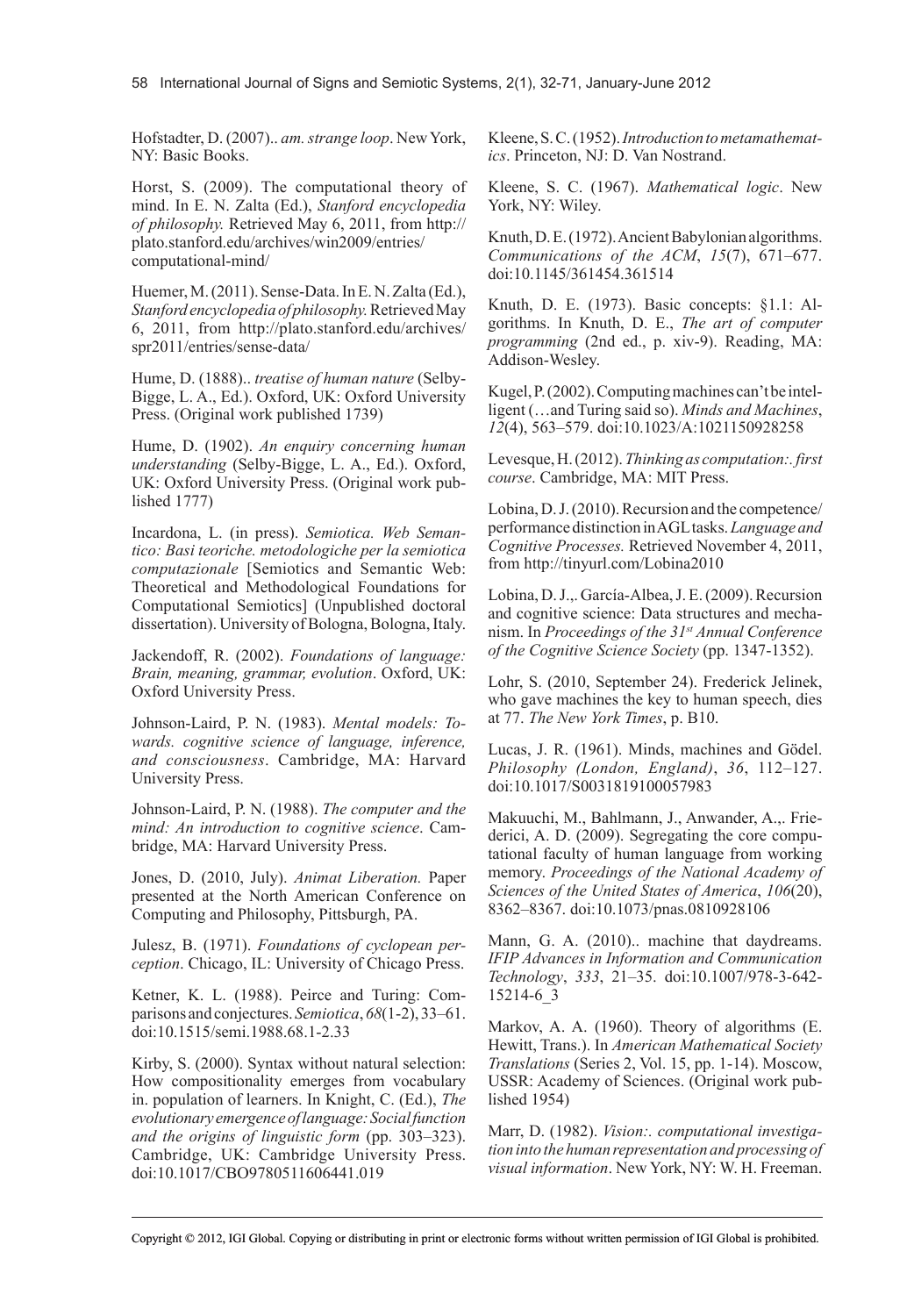McCorduck, P. (1990). *Aaron's Code: Meta-art, artificialintelligence,andtheworkofHaroldCohen*. New York, NY: W. H. Freeman.

McCulloch, W. S.,. Pitts, W. H. (1943).. logical calculus of the ideas immanent in nervous activity. *TheBulletinofMathematicalBiophysics*, *5*, 115–133. doi:10.1007/BF02478259

McGee, K. (2011). Review of K. Tanaka-Ishii's *Semiotics of Programming. Artificial Intelligence*, *175*, 930–931. doi:10.1016/j.artint.2010.11.023

Mill, J. S. (1843).. *system of logic.* Retrieved November 4, 2011, from http://tinyurl.com/Mill-SystemLogic

Miller, G. A., Galanter, E.,. Pribram, K. H. (1960). *Plans and the structure of behavior*. New York, NY: Henry Holt. doi:10.1037/10039-000

Morris, C. (1938). *Foundationsofthe theoryofsigns*. Chicago, IL: University of Chicago Press.

Mueller, E. T. (1990). *Daydreaming in humans and machines:. computermodel of the streamof thought*. Norwood, NJ: Ablex.

Nadin, M. (2007). Semiotic machine. *Public Journal of Semiotics*, *1*(1), 85–114.

Nadin, M. (2010). Remembering Peter Bøgh Andersen: Is the computer. semiotic machine?. discussion never finished. *Semiotix: New Series, 1*. Retrieved May 5, 2011, from http://www.semioticon.com/ semiotix/2010/03

Newell, A., Shaw, J. C.,. Simon, H. A. (1958). Elements of. theory of human problem solving. *PsychologicalReview*, *65*(3), 151–166. doi:10.1037/ h0048495

Newell, A.,. Simon, H. A. (1976). Computer science as empirical inquiry: Symbols and search. *Communications of the ACM*, *19*(3), 113–126. doi:10.1145/360018.360022

Nöth, W. (2003). Semiotic machines. *S.E.E.D. Journal(Semiotics,Evolution,Energy,andDevelopment), 3*(3), 81-99.

Parisien, C.,. Thagard, P. (2008). Robosemantics: How Stanley represents the world. *Minds and Machines*, *18*(2), 169–178. doi:10.1007/s11023- 008-9098-2

Pattee, H. H. (1969). How does. molecule become. message? *Developmental Biology*, *3*(Supplement),  $1-16$ .

Pattee, H. H. (1982). Cell psychology: An evolutionary approach to the symbol-matter problem. *Cognition and Brain Theory*, *5*(4), 325–341.

Peirce, C. S. (1887). Logical machines. *TheAmerican Journal of Psychology*, *1*, 165–170.

Peirce, C. S. (1977). *Semiotic and Significs: The correspondence between Charles S. Peirce and Victoria Lady Welby* (Hardwick, C. S.,. Cook, J., Eds.). Bloomington, IN: Indiana University Press. (Original work published 1908)

Peirce, C. S. (1992). Some consequences of four incapacities. In Houser, N.,. Kloesel, C. (Eds.), *The essential Peirce: Selected philosophical writings* (Vol. 1, pp. 186–199). Bloomington, IN: Indiana University Press.

Peirce, C. S. (1998). *The essential Peirce: Selected philosophical writings* (Peirce Edition Project, Ed.) (Vol. 2). Bloomington, IN: Indiana University Press.

Peirce, C. S. (1931-1958 ). In Hartshorne, C., Weiss, P.,. Burks, A. W. (Eds.), *CollectedPapers ofCharles SandersPeirce* (Vol. 1-8). Cambridge, MA: Harvard University Press.

Penrose, R. (1989). *The emperor's new mind: Concerning computers, minds and the laws of physics*. New York, NY: Oxford University Press.

Perlovsky, L. I. (2007). Symbols: Integrated cognition and language. In Gudwin, R.,. Queiroz, J. (Eds.), *Semiotics and intelligent systems development* (pp. 121–151). Hershey, PA: Idea Group.

Phillips, A. L. (2011). The algorists. *American Scientist*, *99*(2), 126. doi:10.1511/2011.89.126

Picard, R. W. (1997). *Affective computing*. Cambridge, MA: MIT Press.

Piccinini, G. (2005). Symbols, strings, and spikes: The empirical refutation of computationalism*.* Retrieved November 4, 2011, from http://tinyurl.com/ Piccinini2005

Piccinini, G. (2007). Computational explanation and mechanistic explanation of mind. In Marraffa, M., De Caro, M.,. Ferretti, F. (Eds.), *Cartographies of themind:Philosophy and psychology in intersection* (pp. 23–36). Dordrecht, The Netherlands: Springer-Verlag. doi:10.1007/1-4020-5444-0\_2

Piccinini, G. (2008). Computation without representation. *Philosophical Studies*, *137*(2), 205–241. doi:10.1007/s11098-005-5385-4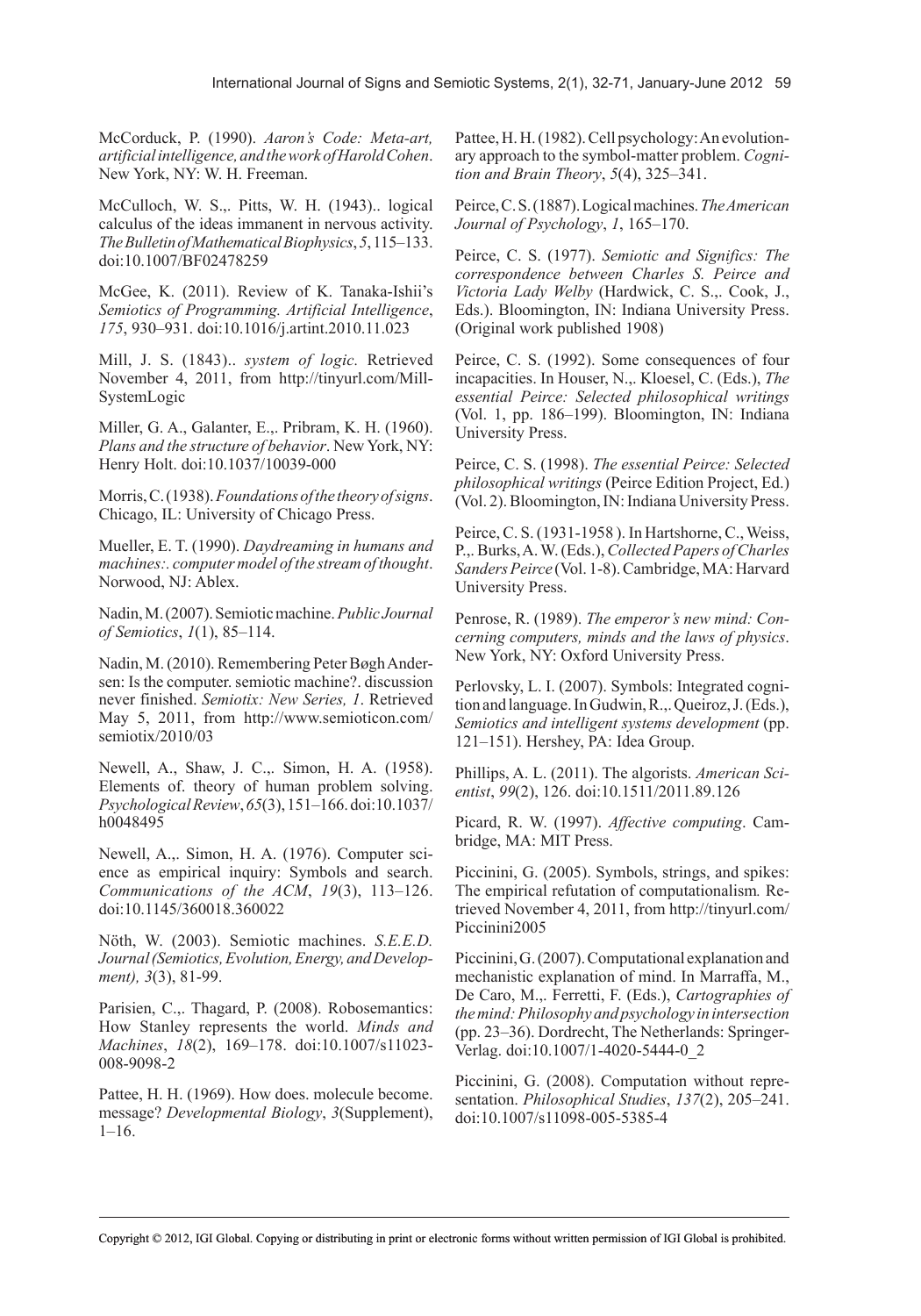Piccinini, G. (2010). The mind as neural software? Understanding functionalism, computationalism, and computational functionalism. *Philosophy and Phenomenological Research*, *81*(2), 269–311. doi:10.1111/j.1933-1592.2010.00356.x

Piccinini, G.,. Scarantino, A. (2011). Information processing, computation, and cognition. *Journal of Biological Physics*, *37*, 1–38. doi:10.1007/s10867- 010-9195-3

Pollock, J. L. (2008). What am I? Virtual machines and the mind/body problem. *Philosophy and Phenomenological Research*, *76*(2), 237–309. doi:10.1111/j.1933-1592.2007.00133.x

Posner, R. (1992). Origins and development of contemporary syntactics. *LanguagesofDesign*, *1*, 37–50.

Putnam, H. (1960). Minds and machines. In Hook, S. (Ed.), *Dimensions of mind:.symposium* (pp. 148– 179). New York, NY: New York University Press.

Putnam, H. (1961). *Brains and behavior.* Paper presented at the American Association for the Advancement of Science, Section. (History and Philosophy of Science).

Putnam, H. (1975). The meaning of 'meaning. In Gunderson, K. (Ed.), *Language,mind,andknowledge (MinnesotaStudiesinthephilosophyofscience)* (Vol. 7, pp. 131–193). Minneapolis, MN: University of Minnesota Press. (Reprinted in *Mind, language, and reality*, pp. 215-271, by H. Putnam, 1979, Cambridge, UK: Cambridge University Press)

Putnam, H. (1988). *Representation and reality*. Cambridge, MA: MIT Press.

Pylyshyn, Z. W. (1980). Computation and cognition: Issues in the foundations of cognitive science. *The Behavioral and Brain Sciences*, *3*, 111–169. doi:10.1017/S0140525X00002053

Pylyshyn, Z. W. (1985). *Computationandcognition: Toward. foundation for cognitive science* (2nd ed.). Cambridge, MA: MIT Press.

Ramachandran, V.,. Rogers-Ramachandran, D. (2009). Two eyes, two views. *Scientific American Mind*, *20*(5), 22–24. doi:10.1038/scientificamericanmind0909-22

Rapaport, W. J. (1978). Meinongian Theories and. Russellian Paradox. *Noûs, 12*, 153-180. [Errata, Nous, 13, 125]. doi:10.2307/2214805

Rapaport, W. J. (1979). An Adverbial Meinongian Theory. *Analysis*, *39*, 75–81. doi:10.2307/3327784 Rapaport, W. J. (1981). How to make the world fit our language: An essay in Meinongian Semantics. *Grazer Philosophische Studien*, *14*, 1–21.

Rapaport, W. J. (1985). Non-existent objects and epistemological ontology. [Reprinted in *Non-existence and predication*, R. Haller, Ed., 1986, Amsterdam, The Netherlands: Rodopi]. *Grazer Philosophische Studien*, *25-26*, 61–95.

Rapaport, W. J. (1986). Searle's experiments with thought. *Philosophy of Science*, *53*, 271–279. doi:10.1086/289312

Rapaport, W. J. (1988). Syntactic semantics: Foundations of computational natural-language understanding. In J. H. Fetzer (Ed.), *Aspects of artificial intelligence* (pp. 81-131). Dordrecht, The Netherlands: Kluwer Academic. Eratta retrieved November 4, 2011, from http://tinyurl.com/SynSemErrata1 (Reprinted in *Thinking computers and virtual persons: Essays on the intentionality of machines*, pp. 225-273, E. Dietrich, Ed., 1994, San Diego, CA: Academic Press)

Rapaport, W. J. (1990). *Computer processes and virtual persons: Comments on Cole's 'Artificial Intelligence and Personal Identity'* (Tech. Rep. No. 90-13). Buffalo, NY: Department of Computer Science, SUNY Buffalo. Retrieved November 4, 2011, from http://tinyurl.com/Rapaport1990

Rapaport, W. J. (1995). Understanding understanding: Syntactic semantics and computational cognition. In Tomberlin, J. E. (Ed.), *AI, connectionism, and philosophical psychology (Philosophical perspectives,* Vol. 9, pp. 49–88). Atascadero, CA: Ridgeview. (Reprinted in *Language and meaning in cognitive science: Cognitive issues and semantic theory (Artificial intelligence and cognitive science: Conceptual issues)*, Vol. 4, pp. 73-88, J. Toribio. A. Clark, Ed., 1998, New York, NY: Garland) doi:10.2307/2214212

Rapaport, W. J. (1998). How minds can be computational systems. *Journal of Experimental. Theoretical Artificial Intelligence*, *10*, 403–419. doi:10.1080/095281398146671

Rapaport, W. J. (1999). Implementation is semantic interpretation. *The Monist*, *82*, 109–130.

Rapaport, W. J. (2000). How to pass. Turing Test: Syntactic semantics, natural-language understanding, and first-person cognition. [Reprinted in *The Turing Test: The elusive standard of artificial intelligence*, pp. 161-184, J. H. Moor, Ed., 2003, Dordrecht, The Netherlands: Kluwer Academic]. *Journal of Logic Language and Information*, *9*(4), 467–490. doi:10.1023/A:1008319409770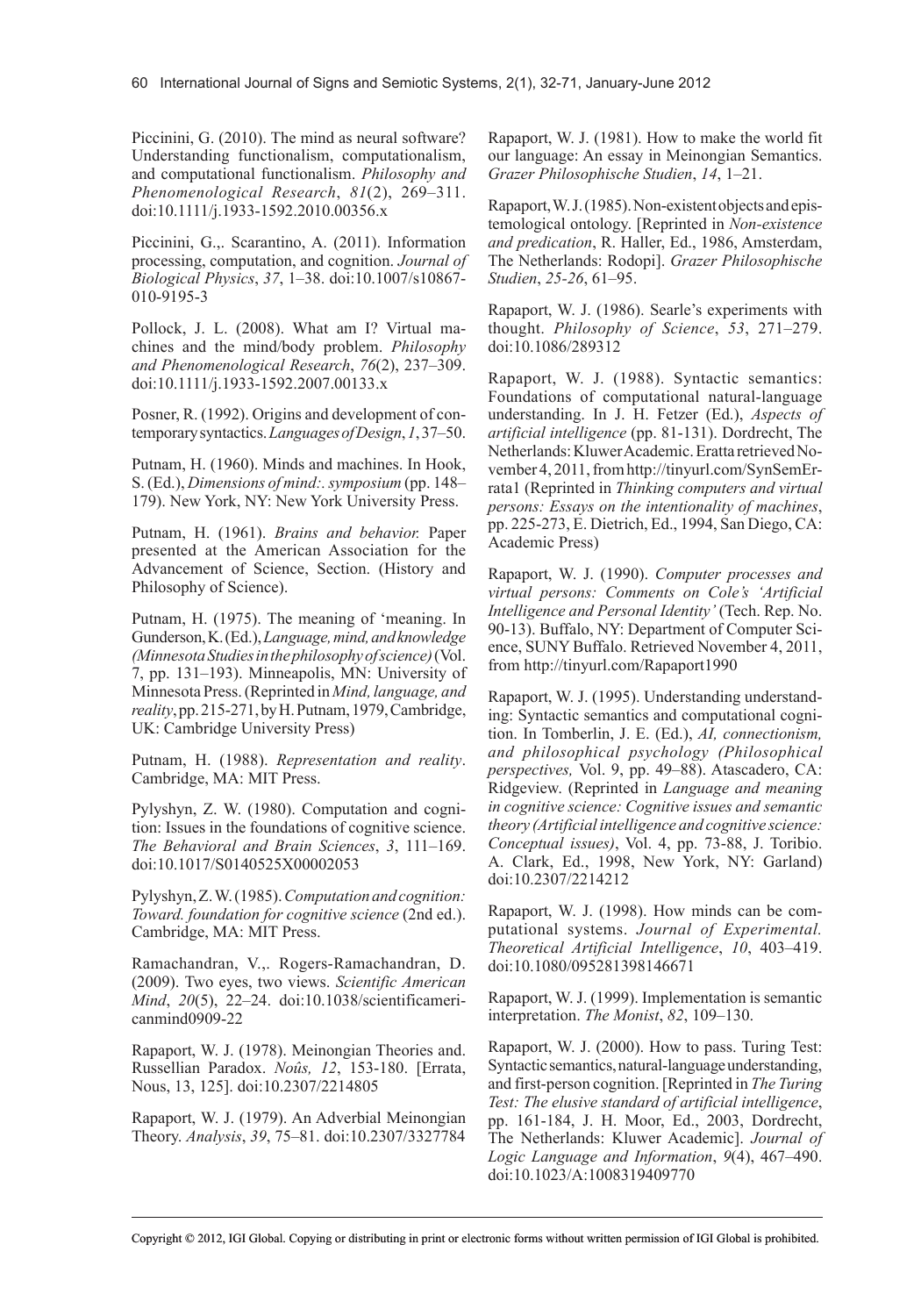Rapaport, W. J. (2002). Holism, conceptual-role semantics, and syntactic semantics. *Minds and Machines*, *12*(1), 3–59. doi:10.1023/A:1013765011735

Rapaport, W. J. (2003a). What did you mean by that? Misunderstanding, negotiation, and syntactic semantics. *Minds and Machines*, *13*(3), 397–427. doi:10.1023/A:1024145126190

Rapaport, W. J. (2003b). What is the 'context' for contextual vocabulary acquisition? In *Proceedings of the 4th International Conference on Cognitive Science and the 7th Australasian Society for Cognitive Science Conference*, Sydney, Australia (Vol. 2, pp. 547-552). Sydney, Australia: University of New South Wales.

Rapaport, W. J. (2005a). In defense of contextual vocabulary acquisition: How to do things with words in context. In A. Dey, B. Kokinov, D. Leake,. R. Turner (Eds.), *Proceedings of the 5th International and Interdisciplinary Conference on Modeling and Using Context*, Paris, France. Berling: Springer (LNCS 3554, pp. 396-409).

Rapaport, W. J. (2005b). Implementation is semantic interpretation: Further thoughts. *Journal of Experimental. Theoretical Artificial Intelligence*, *17*(4), 385–417. doi:10.1080/09528130500283998

Rapaport, W. J. (2006). How Helen Keller used syntactic semantics to escape from. Chinese Room. *Minds and Machines*, *16*(4), 381–436. doi:10.1007/ s11023-007-9054-6

Rapaport, W. J. (2011). Yes, she was! Reply to Ford's 'Helen Keller was never in. Chinese Room'. *Minds and Machines*, *21*(1), 3–17. doi:10.1007/ s11023-010-9213-z

Rapaport, W. J.,. Ehrlich, K. (2000).. computational theory of vocabulary acquisition. In L. M. Iwańska. S. C. Shapiro (Eds.), *Natural language processing and knowledge representation:Language for knowledge and knowledge for language* (pp. 347-375). Menlo Park, CA/Cambridge, MA: AAAI Press/MIT Press. Errata retrieved November 4, 2011, from http:// tinyurl.com/RapaportEhrlichErrata

Rapaport, W. J.,. Kibby, M. W. (2007). Contextual vocabulary acquisition as computational philosophy and as philosophical computation. *Journal of Experimental.TheoreticalArtificialIntelligence*, *19*(1), 1–17. doi:10.1080/09528130601116162

Rapaport, W. J.,. Kibby, M. W. (2010). *Contextual vocabulary acquisition: From algorithm to curriculum*. Retrieved November 4, 2011, from http:// tinyurl.com/RapaportKibby2010

Ray, K. (2010). *Web 3.0.* Retrieved March 1, 2011, from http://kateray.net/film

Rosen, R. (1987). On the scope of syntactics in mathematics and science: The machine metaphor. In Casti, J. L.,. Karlqvist, A. (Eds.), *Real brains, artificial minds* (pp. 1–23). New York, NY: Elsevier Science.

Rosser, B. (1939). An informal exposition of proofs of Gödel's Theorem. *JournalofSymbolicLogic*, *4*(2), 53–60. doi:10.2307/2269059

Roth, P. F. (1983). Simulation. In Ralston, A.,. Reilly, E. D. Jr., (Eds.), *Encyclopedia of computer science and engineering* (2nd ed., pp. 1327–1341). New York, NY: Van Nostrand Reinhold.

Santore, J. F.,. Shapiro, S. C. (2003). Crystal Cassie: Use of. 3-D gaming environment for. cognitive agent. In *Proceedings of the IJCAI Workshop on Cognitive Modeling of Agents and Multi-Agent Interactions*, Acapulco, Mexico (pp. 84-91).

Schagrin, M. L., Rapaport, W. J.,. Dipert, R. R. (1985). *Logic:. computer approach*. New York, NY: McGraw-Hill.

Schneider, S. (2009). The paradox of fiction. In *Internet encyclopedia of philosophy.* Retrieved May 6, 2011, from http://www.iep.utm.edu/fict-par/

Searle, J. R. (1980). Minds, brains, and programs. *The Behavioral and Brain Sciences*, *3*, 417–457. doi:10.1017/S0140525X00005756

Searle, J. R. (1990). Is the brain. digital computer? *Proceedings and Addresses of the American Philosophical Association*, *64*(3), 21–37. doi:10.2307/3130074

Segal, G. (1989). Seeing what is not there. *The Philosophical Review*, *98*(2), 189–214. doi:10.2307/2185282

Shapiro, S. C. (1992). Artificial intelligence. In Shapiro, S. C. (Ed.), *Encyclopedia of artificial intelligence* (2nd ed., pp. 54–57). New York, NY: John Wiley. Sons.

Shapiro, S. C. (1993). Belief spaces as sets of propositions. *Journal of Experimental. Theoretical Artificial Intelligence*, *5*(2-3), 225–235. doi:10.1080/09528139308953771

Shapiro, S. C. (1998). Embodied Cassie. In *Proceedings of the AAAI Fall Symposium on Cognitive Robotics* (Tech. Rep. No. FS-98-02) (pp. 136-143). Menlo Park, CA: AAAI Press.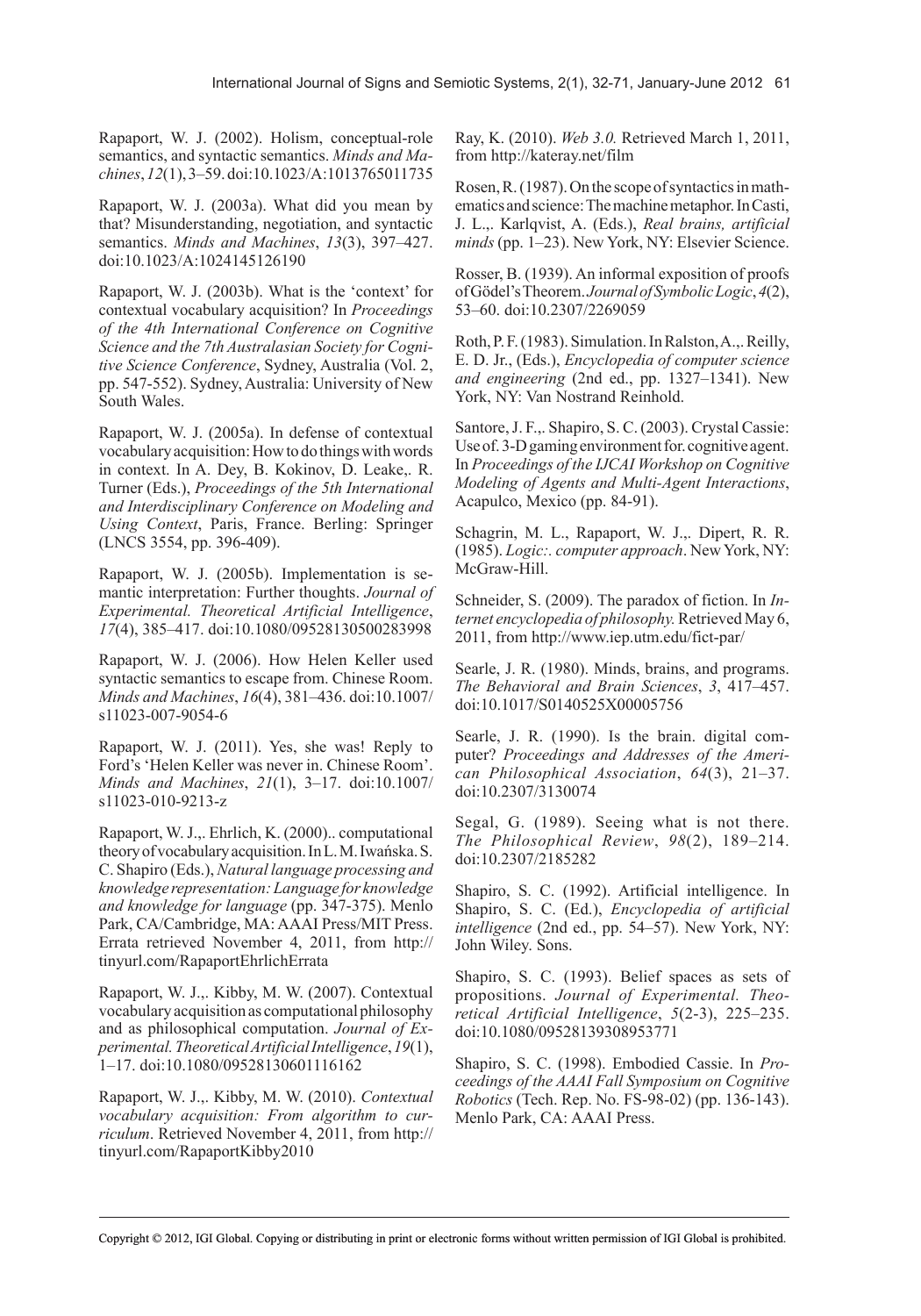Shapiro, S. C. (2001). Computer science: The study of procedures. Retrieved May 5, 2011, from http:// www.cse.buffalo.edu/~shapiro/Papers/whatiscs.pdf

Shapiro, S. C. (2006). Natural-language-competent robots. *IEEE Intelligent Systems*, *21*(4), 76–77.

Shapiro, S. C., Amir, E., Grosskreutz, H., Randell, D.,. Soutchanski, M. (2001, May 20-22). Commonsense and embodied agents:. panel discussion. In *Proceedings of the 5th InternationalCommon Sense Symposium on Logical Formalizations of CommonsenseReasoning,CourantInstitute of Mathematical Sciences*, New York, NY. Retrieved October 20, 2011, from http://www.cse.buffalo.edu/~shapiro/Papers/ commonsense-panel.pdf

Shapiro, S. C.,. Bona, J. P. (2010). The GLAIR cognitive architecture. *International Journal of Machine Consciousness*, *2*, 307–332. doi:10.1142/ S1793843010000515

Shapiro, S. C.,. Ismail, H. O. (2003). Anchoring in. grounded layered architecture with integrated reasoning. *Robotics andAutonomous Systems*, *43*(2- 3), 97–108. doi:10.1016/S0921-8890(02)00352-4

Shapiro, S. C.,. Rapaport, W. J. (1987). SNePS considered as. fully intensional propositional semantic network. In Cercone, N.,. McCalla, G. (Eds.), *The knowledge frontier: Essays in the representation of knowledge* (pp. 262–315). New York, NY: Springer. doi:10.1007/978-1-4612-4792-0\_11

Shapiro, S. C.,. Rapaport, W. J. (1991). Models and minds: Knowledge representation for naturallanguage competence. In Cummins, R.,. Pollock, J. (Eds.), *Philosophy and AI: Essays at the interface* (pp. 215–259). Cambridge, MA: MIT Press.

Shapiro, S. C., Rapaport, W. J., Kandefer, M., Johnson, F. L.,. Goldfain, A. (2007). Metacognition in SNePS. *AI Magazine*, *28*(1), 17–31.

Simon, H. A. (1956). Rational choice and the structure of the environment. *Psychological Review*, *63*(2), 129–138. doi:10.1037/h0042769

Simon, H. A. (1967). Motivational and emotional controls of cognition. *Psychological Review*, *74*, 29–39. doi:10.1037/h0024127

Sloman, A. (2004). What are emotion theories about? In *Proceedings of the AAAI Spring Symposium Workshop on Architectures for Modeling Emotion*, Stanford, CA.

Sloman, A. (2009). The cognition and affect project. Retrieved May 6, 2011, from http://www.cs.bham. ac.uk/research/projects/cogaff/cogaff.html

Sloman, A.,. Croucher, M. (1981). Why robots will have emotions. In *Proceedings of the International Joint Conference on Artificial Intelligence*, Vancouver, BC, Canada. Retrieved May 6, 2011, from http://www.cs.bham.ac.uk/research/projects/ cogaff/81-95.html#36

Smith, B. (2001). True grid. In D. Montello (Ed.), *Proceedings of the COSIT Conference on Spatial InformationTheory:FoundationsofGeographic Information Science*, Morro Bay, CA, Berlin: Springer (LNCS 2205, pp. 14-27).

Smith, B. C. (1982). Linguistic and computational semantics. In *Proceedings of the 20th Annual MeetingoftheAssociationforComputationalLinguistics*, Toronto, ON, Canada (pp. 9-15). Morristown, NJ: Association for Computational Linguistics.

Smith, B. C. (1985). Limits of correctness in computers. [Reprinted in *Programverification*, pp. 275-293, T. R. Colburn, J. H. Fetzer,. T. Rankin, Eds., 1993, Dordrecht, The Netherlands: Kluwer Academic]. *ACM SIGCAS Computers and Society*, *14-15*(1-4), 18–26. doi:10.1145/379486.379512

Smith, B. C. (2010). Introduction. In B. C. Smith (Ed.), *Age of significance.* Cambridge, MA: MIT Press. Retrieved March 24, 2011, from http://www. ageofsignificance.org/aos/en/aos-v1c0.html

Soare, R. I. (2009). Turing oracle machines, online computing, and three displacements in computability theory. *Annals of Pure and Applied Logic*, *160*, 368–399. doi:10.1016/j.apal.2009.01.008

Srihari, R. K.,. Rapaport, W. J. (1989). Extracting visual information from text: Using captions to label human faces in newspaper photographs. In *Proceedings of the 11th Annual Conference of the Cognitive Science Society*, Ann Arbor, MI (pp. 364- 371). Mahwah, NJ: Lawrence Erlbaum.

Srihari, R. K.,. Rapaport, W. J. (1990). Combining linguistic and pictorial information: Using captions to interpret newspaper photographs. In D. Kumar (Ed.), *Current Trendsin SNePS—SemanticNetwork Processing System,* Berlin: Springer (LNAI 437, pp. 85-96).

Strawson, G. (2010). *Mental reality* (2nd ed.). Cambridge, MA: MIT Press.

Tarski, A. (1944). The semantic conception of truth and the foundations of semantics. *Philosophy and Phenomenological Research*, *4*(3), 341–376. doi:10.2307/2102968

Tenenbaum, A. M.,. Augenstein, M. J. (1981). *Data structures using Pascal*. Upper Saddle River, NJ: Prentice Hall.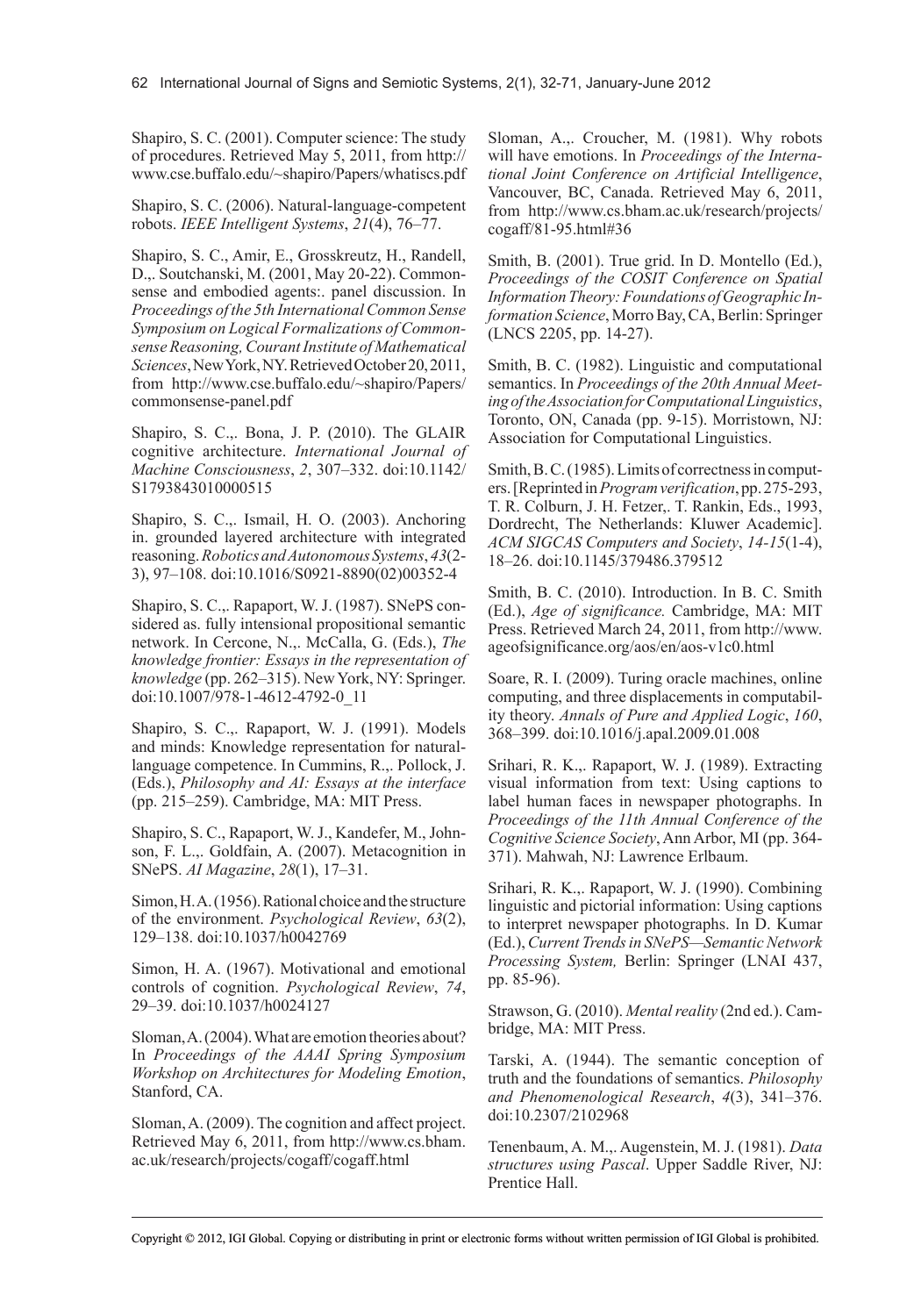Thagard, P. (2006). *Hot thought: Mechanisms and applications of emotional cognition*. Cambridge, MA: MIT Press.

Toussaint, G. (1993).. new look at Euclid's Second Proposition. *Mathematical Intelligencer*, *15*(3), 12–23. doi:10.1007/BF03024252

Turing, A. M. (1936). On computable numbers, with an application to the *Entscheidungsproblem. Proceedings of the London Mathematical Society*, *42*(2), 230–265.

Turing, A. M. (1950). Computing machinery and intelligence. *Mind*, *59*, 433–460. doi:10.1093/mind/ LIX.236.433

Van Gelder, T. (1995). What might cognition be, if not computation? *The Journal of Philosophy*, *92*(7), 345–381. doi:10.2307/2941061

Vera, A. H.,. Simon, H. A. (1993). Situated action:. symbolic interpretation. *Cognitive Science*, *17*(1), 7–48. doi:10.1207/s15516709cog1701\_2

Wegner, P. (1997). Why interaction is more powerful than algorithms. *CommunicationsoftheACM*, *40*(5), 80–91. doi:10.1145/253769.253801

Weizenbaum, J. (1976). *Computerpowerandhuman reason: From judgment to calculation*. New York, NY: W.H. Freeman.

Widdowson, H. G. (2004). Text, context, pretext. Malden, MA: Blackwell. doi:10.1002/9780470758427

Williams, B. (1998). The end of explanation? *The New York Review of Books*, *45*(18), 40–44.

Winograd, T.,. Flores, F. (1987). *Understanding computersandcognition:.newfoundationfordesign*. Reading, MA: Addison-Wesley.

Woods, W. A. (2010). The right tools: Reflections on computation and language. *Computational Linguistics*, *36*(4), 601–630. doi:10.1162/coli\_a\_00018

Wright, I., Sloman, A.,. Beaudoin, L. (1996). Towards. design-based analysis of emotional episodes. *Philosophy,Psychiatry,.Psychology*, *3*(2), 101–126. doi:10.1353/ppp.1996.0022

Wu, H.-H. (2011). *Understandingnumbersinelementary school mathematics*. Providence, RI: American Mathematical Society.

Zobrist, A. L. (2000). Computer games: Traditional. In Ralston, A., Reilly, E. D.,. Hemmendinger, D. (Eds.), *Encyclopedia of computer science* (4th ed., pp. 364–368). New York, NY: Grove's Dictionaries.

## **ENDNOTES**

1 Although I take full responsibility for this essay, I am also using it as an opportunity to publicize two arguments for the claim that computers are semiotic systems. These arguments were originally formulated by my former students Albert Goldfain and Lorenzo Incardona. I am grateful to both of them for many discussions on the topics discussed here. <sup>2</sup> Throughout this essay, all italics in quotes are in the original, unless otherwise noted or supplied by the publisher.

<sup>3</sup> The authors quoted here include most of the principal philosophers who have written on computationalism. There are, of course, many researchers in both symbolic and connectionist AI who, without necessarily taking explicit philosophical positions on computationalism, are computationalists of one stripe or another. These include, according to one anonymous referee for this journal, Barsalou, Grossberg, Kosslyn, Kozma, Perlovsky, and Rocha, all of whom do computational modeling of (human) cognition. One must be cautious, however; Perlovsky, in particular, misunderstands at least one important logical claim: Contrary to what he consistently says in several of his writings (e.g., Perlovsky, 2007, p. 123), Gödel *never* "proved inconsistency of logic". Rather, Gödel proved, roughly, that *if* a formal system consisting of first-order logic together with Peano's axioms for the natural numbers was consistent, then it was incomplete. Thus, such a system of "arithmetic" (which contains, but is not the same as, "logic") would only be inconsistent if it were complete. The usual interpretation of Gödel is that arithmetic *is* (in all likelihood) consistent; hence, it is incomplete. See note 49 for further discussion. See Franzén (2005) to be disabused of misinterpretations of Gödel.

See the rest of their Ch. 1, "Images and Plans" for some caveats, e.g., their endnote 12 (p. 16) says: "comparing the sequence of operations executed by an organism and by a properly programmed computer is quite different from comparing computers with brains, or electrical relays with synapses."

5 Except when quoting or in bibliographic references, I use single quotes to form names of expressions, and I use double quotes as "scare quotes" or to mark quoted passages.

> By 'legal', I mean values in the domain of the function. So a partial function (i.e., one that is undefined on some set of values) would be such that those values on which it is un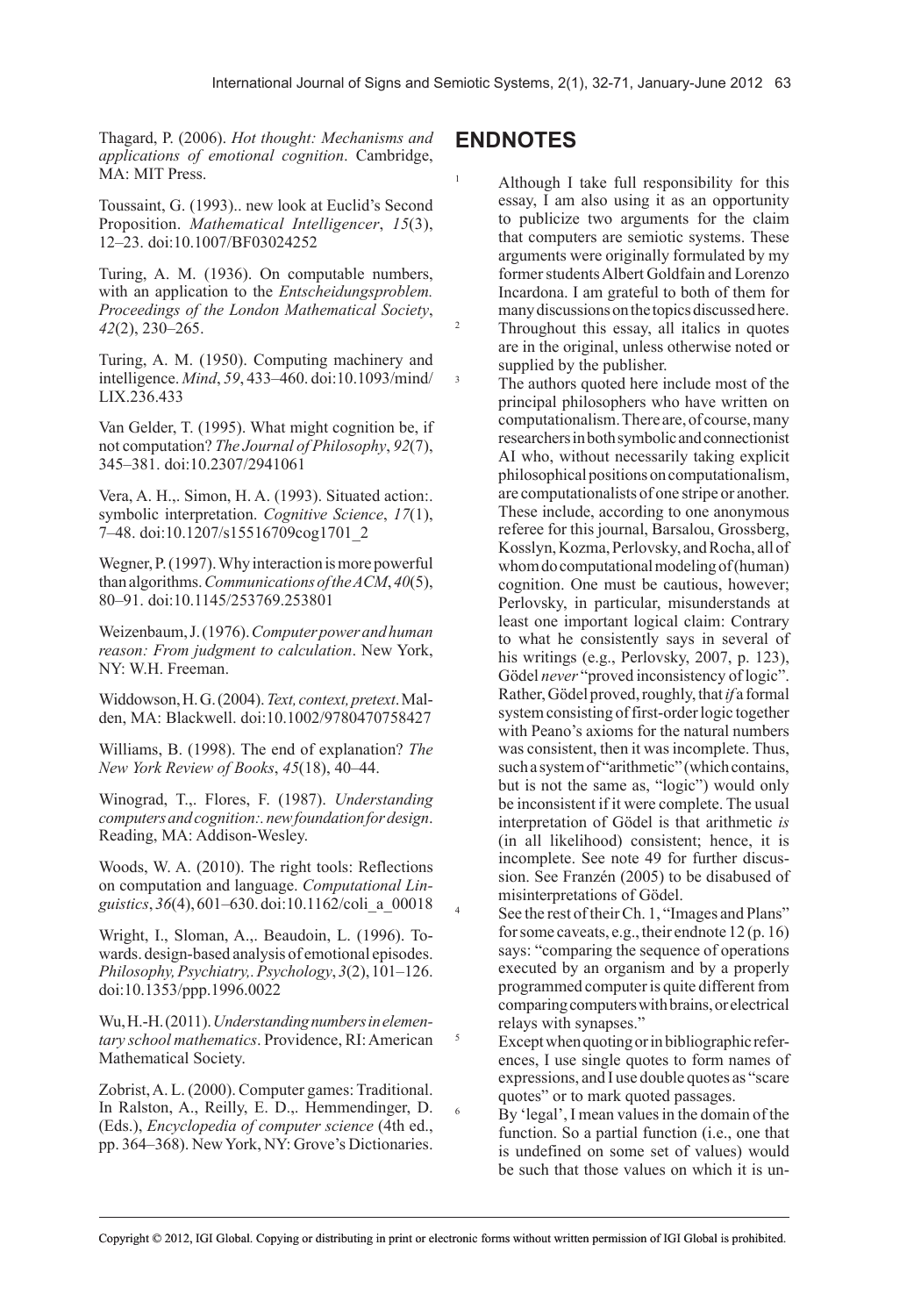defined are "illegal". The notion of "legal" inputs makes sense in a mathematical context, perhaps less so in a biological one (Goldfain, personal communication, 2011). Biologically, presumably, all values are "legal", except that some of them are filtered out by our senses or produce unpredictable behavior.

Or, as Randall R. Dipert pointed out to me (personal communication, 2011), we might be able to understand only those aspects of cognition that *are* computable.

- <sup>8</sup> Notably, J. R. Lucas  $(1961)$ , the ever-pessimistic Hubert Dreyfus (1965, 1972, 1979, 1992), John Searle (1980), Roger Penrose (1989), Terry Winograd and Fernando Flores (1987), to some extent Joseph Weizenbaum (1976, esp. Chs. 7, 8), and even Putnam (1988) and Fodor (2000) themselves!
- The "strong" and "weak" views are, perhaps, close to, though a bit different from, what Stuart C. Shapiro and I have called "computational psychology" and "computational philosophy", respectively (Shapiro, 1992; Rapaport, 2003a).
- <sup>10</sup> Cf. also these passages from Newell, Shaw, and Simon (1958): "The theory [of human problem solving] postulates…[a] number of *primitive information processes*, which operate on the information in the memories. Each primitive process is a perfectly definite operation for which known physical mechanisms exist. (The mechanisms are not necessarily known to exist in the human brain, however—we are only concerned that the processes be described without ambiguity)" (p. 151, original emphasis). The parenthetical phrase can be given the "computable" reading. But I hear the stronger, "computational" reading in the next passage: "[O]ur theory of problem solving…shows specifically and in detail how the processes that occur in human problem solving can be compounded out of elementary information processes, and hence how they can be carried out by mechanism" (p. 152). I admit that the 'can be' weakens the "computational" reading to the "computable" reading.
- $<sup>11</sup>$  Here, 'function' is to be taken in the math-</sup> ematical sense explicated in note 42, below, rather than in the sense of an activity or purpose. On the computational theory, the brain performs certain "purposeful functions" by computing certain "mathematical functions". Anti-computationalists say that the brain does not perform its "purposeful functions" by computing mathematical ones, but in some other way. Yet, I claim, those purposeful functions might be accomplished in a computational

way. A computer programmed to compute those mathematical functions would thereby perform those purposeful functions.

- $12$  Here, however, there might be a conflation of two senses of 'recursive': (a) as synonymous with 'computable' and (b) as synonymous with "inductive" (Soare, 2009).
- 13 See an ad for a (human) "computer," in *The New York Times* (May 2, 1892). Retrieved October 31, 2011, from http://tinyurl.com/ NYT-ComputerWanted
- <sup>14</sup> An anonymous referee commented, "These views are popular, but it does not make them true. They are wrong, (1) there is evidence that syntax can evolve as a secondary feature in language (Brighton, 2002; Kirby, 2000), (2) reclusiveness [*sic*] never was demonstrated to be useful, it follows from hierarchy, which is much more useful, (3) semantics refers to objects and events in the world, there can be no semantics inside a semiotic system, even if many people misunderstood semiotics this way." As will become clearer in §3.2, by 'syntacticism' here I do not mean *grammatical* syntax, as the referee seems to think I do; hence, point (1), though of independent interest, is irrelevant. I am at a loss as to what to say about point (2), other than that I am not referring to *recursiveness* in language, but to a recursive feature of *understanding*, as will be seen in §3.3. Finally, point (3) is simply false; semantics can "refer" to *mental* concepts as well as *worldly* objects and events. And at least one semiotician has remarked to me (personal communication) that many semioticians "misunderstand" semiotics in exactly that way: that talk about "objects and events in the world" is simplistic, if not blasphemous! <sup>15</sup> "[S]o long as we are thinking of mental processes as purely computational, the bearing of environmental information upon such processes is exhausted by the formal character of whatever the oracles ["analogs to the senses"] write on the tape [of a Turing machine]. In particular, it doesn't matter to such processes whether what the oracles write is *true*…. [T]he formality condition…is tantamount to a sort of methodological solipsism" (Fodor, 1980, p. 65).

<sup>16</sup> <sup>16</sup> According to individualism about the mind, the mental natures of all a person's or animal's mental states (and events) are such that there is no necessary or deep individuative relation between the individual's being in states of those kinds and the nature of the individual's physical or social environments" (Burge, 1986, pp. 3-4).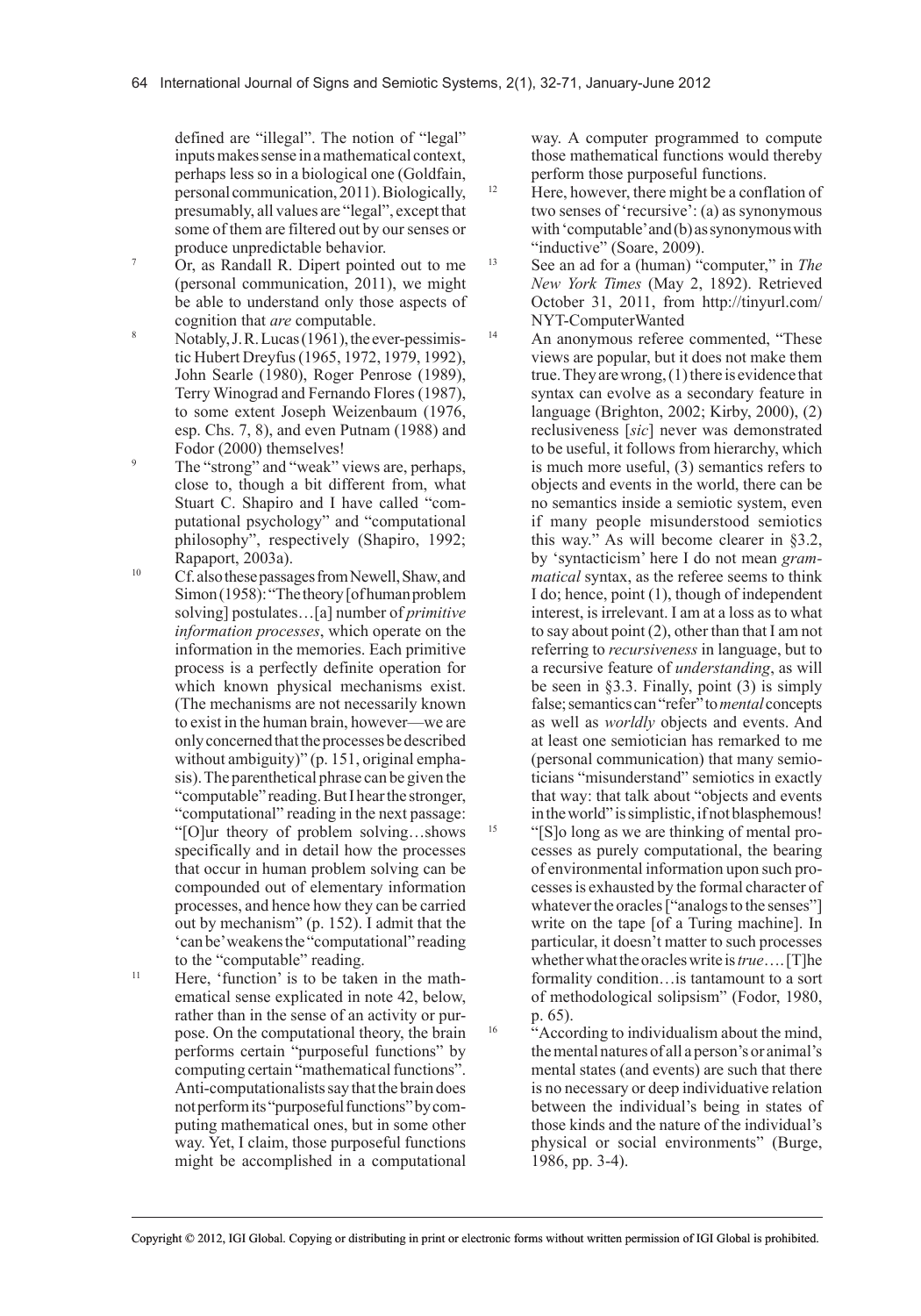- 17 An anonymous referee commented about this quote, "again, wrong, despite many famous people could be misinterpreted this way [*sic*]. Interaction between an organism and the world is a *process*. In this process there are  $(1)$  intuition[s] about the world,  $(2)$ predictions and (3) confirmations or disconfirmations of these predictions. The same process is the process of science." I agree that organism-world interaction is a process. Pylyshyn's point, however, is that the *output* of that process is the *only* input to our cognitive system. Hence, intuitions, predictions, and (dis-)confirmations are all internal.
- <sup>18</sup> Strict adherence to methodological solipsism would seem to require that LOT have syntax but no semantics. Fodor (2008, p. 16) suggests that it needs a purely referential semantics. I have proposed instead a Meinongian semantics for LOT, on the grounds that "non-existent" objects are best construed as internal mental entities (Rapaport, 1978, 1979, 1981, 1985/1986).
- <sup>19</sup> The terms (or "marks"; see  $\S$ 5.1) of this LOT (e.g., nodes of a semantic network; terms and predicates of a language; or their biological analogues, etc.) need not all be alike, either in "shape" or function, e.g., natural languages use a wide variety of letters, numerals, etc.; neurons include afferent, internal, and efferent ones (and the former do much of the internalization or "pushing"). (Albert Goldfain, personal communication.) Moreover, some of the internal marks might well include Barsalou's (1999) "perceptual symbols."
- <sup>20</sup> When I use 'information' (except when quoting), I am using it in a sense that is neutral among several different meanings it can have; in particular, I do not necessarily intend the Shannon theory of information. For further discussion, see Piccinini and Scarantino (2011).
- $21$  Perception is input; so, if one wants to rule it out as an example of a cognitive phenomenon, then perhaps *outputs* of cognitive processes (e.g., motor activity, or actions more generally) should also be ruled out. This would be one way to respond to Cleland (1993; see n. 46).
- <sup>22</sup> One anonymous referee objected that "Despite" the limitations on [human] sensation, there is an analog aspect and nonarbitrariness about the [human] cognitive representations that is not shared with a computer." But a computer's representations of visual input are surely just as non-arbitrary (or, conversely, both are equally arbitrary; it's just that we're more familiar with our own) and just as "analog"

as ours are; this is one of the main points of Marr's (1982) computational vision theory. 23 http://www.oed.com/view/Entry/196559, accessed May 5, 2011.

- <sup>24</sup> My use of 'mark' derives from Fetzer 2011 and will be clarified in §5.1.
- <sup>25</sup> For this reason, Barry Smith and Werner Ceusters (personal communication) prefer to call it the '*Syntactic* Web'!
- <sup>26</sup> i.e., they are pure syntax—WJR.<br> $^{27}$  Although this is suggestive of sep
	- Although this is suggestive of semantic interpretation, it is really just syntax: A bit is not something (a sign) that is then interpreted as something else (e.g., 0 or 1). Rather, a bit *is* 0 or else it *is* 1 (or it *is* high voltage or else it *is* low voltage; or it *is* magnetized or else it *is* not magnetized; and so on).—WJR
- 28 This certainly *sounds* like ordinary semantics, but the very next passage clearly indicates a syntactic approach.—WJR
- 29 "Declarations" are *syntactic* parts of a computer program.
- <sup>30</sup> For more quotes along these lines, see my Web page "Tenenbaum & Augenstein on Data, Information, & Semantics." Retrieved November 1, 2011, from http://www.cse. buffalo.edu/~rapaport/563S05/data.html
- $31$  Shapiro (personal communication, 2011) suggests that, when we stop the recursion, we may only *think* that we understand, as in the case of the sentence, "During the Renaissance, Bernini cast a bronze of a mastiff eating truffles" (Johnson-Laird, personal communication, 2003; cf. Johnson-Laird, 1983, p. 225; Widdowson, 2004). The claim is that many people can understand this sentence without being able to precisely define any of the principal words, as long as they have even a vague idea that, e.g., the Renaissance was some period in history, 'Bernini' is someone's name, "casting a bronze" has something to do with sculpture, bronze is some kind of (perhaps yellowish) metal, a mastiff is some kind of animal (maybe a dog), and truffles are something edible (maybe a kid of mushroom, maybe a kind of chocolate candy). Still, such understanding is syntactic—it is understanding of one's internal concepts.
- $32$  A referee commented, concerning §§5 and 5.1, "it seems that the author assumes that language and cognition is the same thing.—this should be clarified. Syntax is a set of relations among signs. But how signs are related to external objects and situations—not a word so far." However, in these sections, I do not make this assumption. Moreover, a large part of the entire essay concerns how semantics in the sense of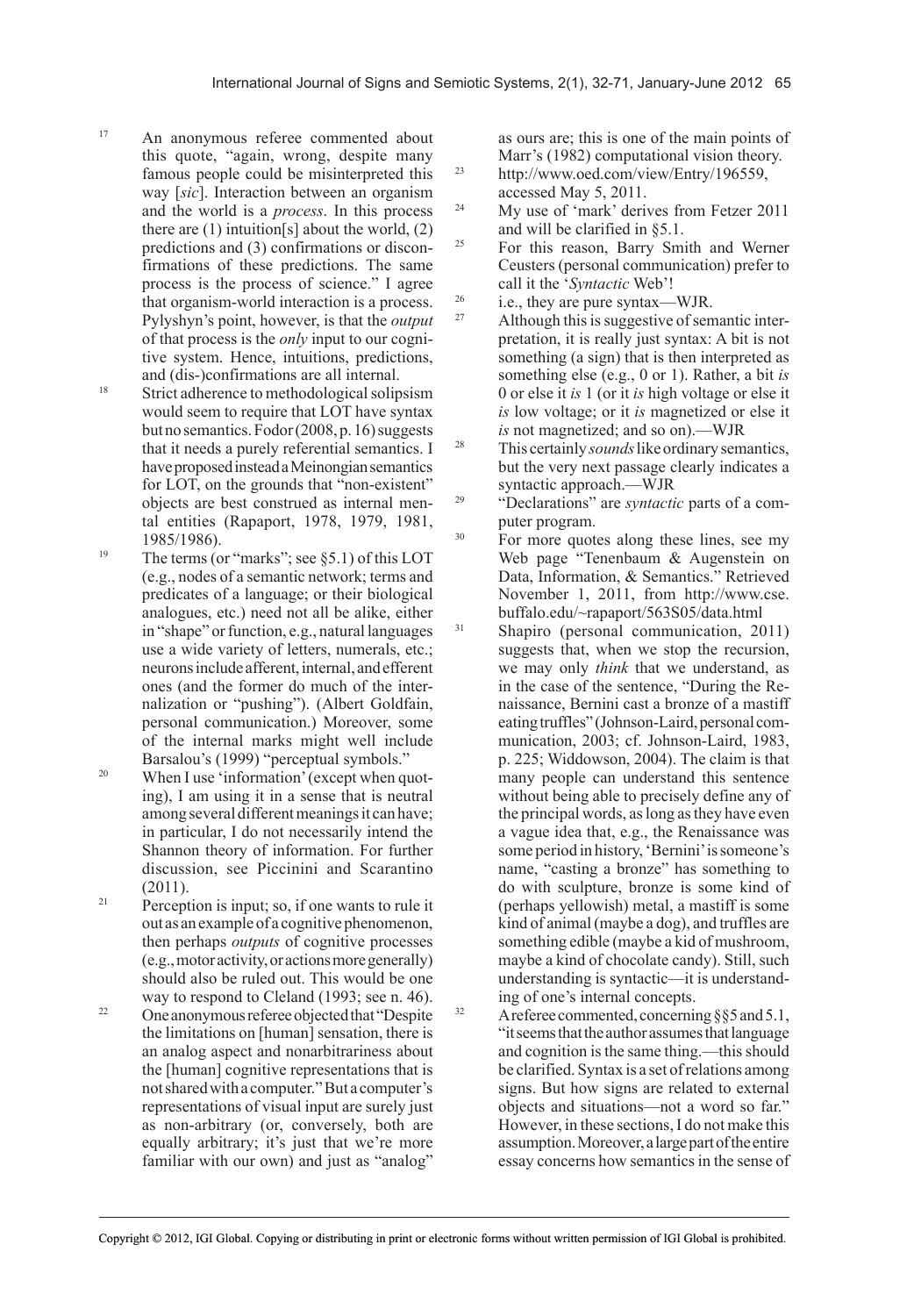the relation of signs to external objects and situations can be handled by syntax.

- 33 Crane 1990 also points out that shape alone is not sufficient for syntax (as he interprets Fodor 1980 as holding). But Crane uses 'syntax' in the narrow sense of "grammar"; he is correct that a sentence printed in all capital letters has a different shape from—but the same (grammatical) syntax as—the same sentence printed normally. But, as I use the term, although shape does not *suffice* for syntax, it is surely part of it.
- <sup>34</sup> The notion of "interpretant" will be clarified below.
- <sup>35</sup> I owe the observations in this paragraph to Incardona, personal communication, 2010.
- <sup>36</sup> I am indebted to Incardona for directing me to both this article by Peirce and an interpretation by Kenneth Laine Ketner (1988, see esp. pp. 34, 46, 49). I have two problems with Ketner's interpretation, however: (1) Ketner (p. 49) cites Peirce's distinction between "corollarial" reasoning (reading off a conclusion of an argument from a diagram of the premises) and "theorematic" reasoning (in which the reasoner must creatively *add* something to the premises). But neither Peirce nor Ketner offers any arguments that theorematic reasoning cannot be reduced to corollarial reasoning. If corollarial reasoning can be interpreted as referring to ordinary arguments with all premises explicitly stated, and theorematic reasoning can be interpreted as referring to arguments (viz., enthymemes) where a missing premise has to be supplied by the reasoner as "background knowledge", then I would argue that the latter can be reduced to the former (see Rapaport & Kibby, 2010). However, there are other interpretations (see Dipert, 1984, §4). (2) Ketner seems to misunderstand the Church-Turing Thesis (pp. 51-52). He presents it as stating that computers can only do what they have been programmed to do (or "calculated to do", to use Peirce's phrase). But what it really asserts is that the *informal* notion of "algorithm" can be *identified* with the *formal* notions of Church's lambda calculus or Turing's machines. Ketner also seems to misunderstand the import of Turing's proof of the existence of non-computable functions: He thinks that this shows "that mathematical method is not universally deterministic" (p. 57). But what it really shows is that Hilbert's decision problem (viz., for any mathematical proposition *P*, is there an algorithm that decides whether *P* is a theorem?) must be answered in the negative. Unfortunately, in

both cases, Ketner cites as an authority a logic text (Schagrin et al., 1985, pp. 304-305) coauthored by me! Granted, my co-authors and I use Church's Thesis to justify a claim that "Computers can perform only what algorithms describe"—which *sounds like* "computers can only do what they have been programmed to do"—but our intent was to point out that, *if* a computer can perform a task, *then* that task can be described by an algorithm. Ketner's sound-alike claim is usually taken to mean that computers can't do anything other than what they were explicitly programmed to do (e.g., they can't show creativity or initiative). But computers that can learn can certainly do things that they weren't explicitly programmed to do; the Church-Turing thesis claims that anything that they *can* do—including those things that they learned how to do—must be computable in the technical sense of computable in the lambda calculus or by a Turing machine.

Dipert (1984, p. 59) suggests that Peirce might also have anticipated the Church-Turing Thesis.

38 Again, thanks to Incardona, whose forthcoming dissertation explores these themes (Incardona, forthcoming).

- <sup>39</sup> One anonymous referee commented, "[T]he mark's user is always the same as the interpretant…so the user is the same as the interpretant". This is a misreading, either of me or of Peirce. I am not using 'interpretant' to be synonymous with 'mark user'. Rather, I am following Peirce's use, roughly to the effect that an interpretant is a sign (or sign-like entity) *in* the user's mind.
- <sup>40</sup> "That determination of which the immediate cause, or determinant, is the Sign, and of which the mediate cause is the Object may be termed the Interpretant...." (CP 6.347).
- <sup>41</sup> "I call a representamen which is determined by another representamen, an interpretant of the latter" (CP 5.138).
- 42 Mathematically a binary *relation* defined on the Cartesian product of two sets *A* and *B* (i.e., defined on *A* X *B*) is a set of ordered pairs ("input-output" pairs), where the first member comes from *A* and the second from *B*. A *function* is a binary relation *f* on *A* X *B* ("from *A* to *B*") such that any given member *a* of *A* is related by *f* to (at most) a unique *b* in *B*, i.e., if  $(a, b_1) \in f$  and  $(a, b_2) \in f$  (where *a*  $\in$  *A* and  $b_1$ ,  $b_2 \in B$ ), then  $b_1 = b_2$ . Conversely, if  $b_1 \neq b_2$ , then *f* cannot map (or interpret) *a* as *both*  $b_1$  *and*  $b_2$  simultaneously, i.e., no *two* outputs have the same input. If the outputs are thought of as the meanings or "interpreta-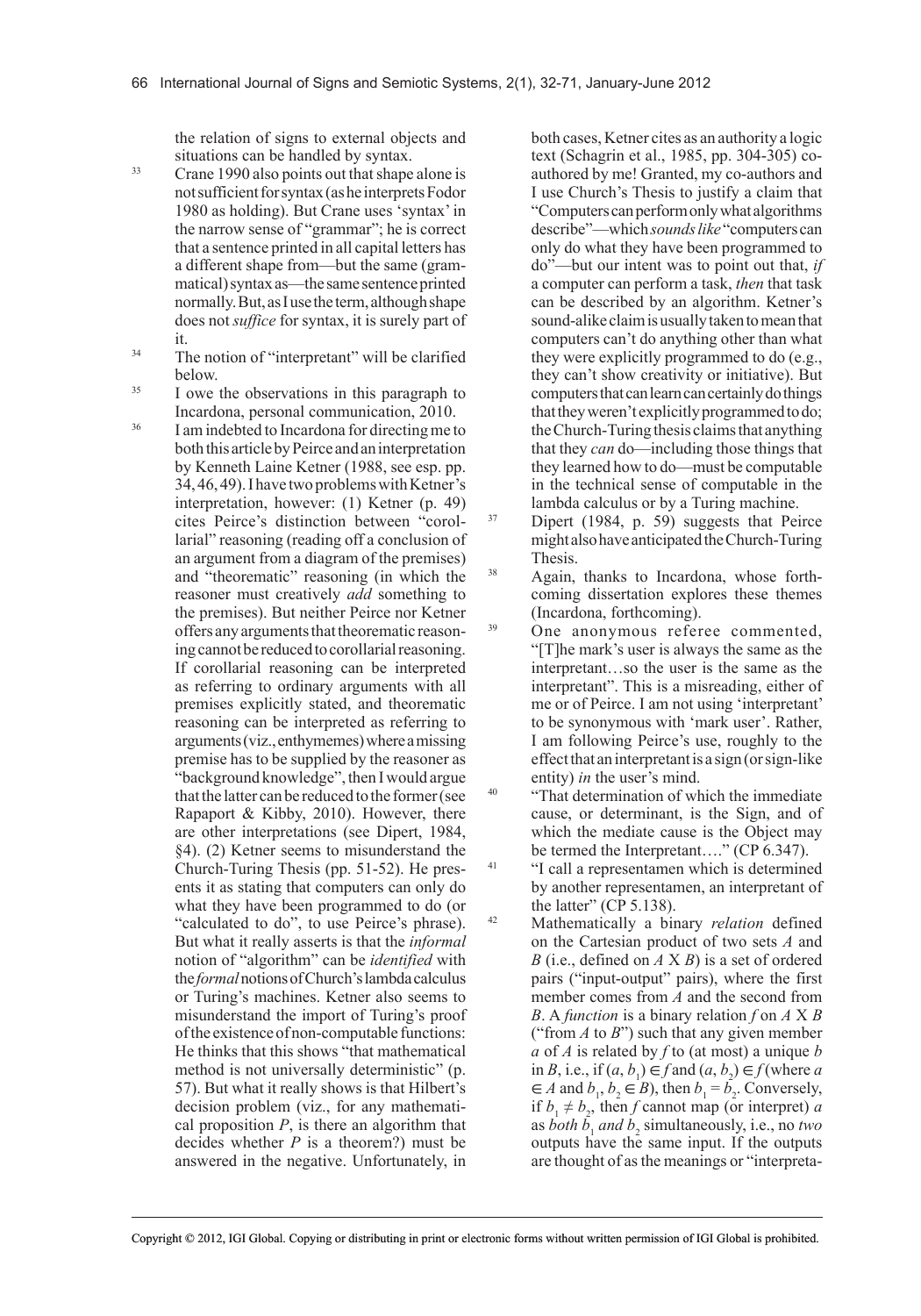tions" (i.e., *interpretants*) of the inputs, then an interpretation *function* cannot allow for ambiguity.

- <sup>43</sup> This question was raised by an anonymous referee.
- 44 For further discussion of the relation of computers to semiotic systems, see Andersen (1992), who argues that "computer systems" are (merely) "sign-vehicles whose main function is to be perceived and interpreted by some group of users"; Nöth (2003), who argues that "none of the criteria of semiosis is completely absent from the world of machines"; and Nadin (2007, 2010), who seems to agree that "computers are semiotic machines". Other sources are cited in McGee (2011).
- 45 In Rapaport (1999, 2005b), I argue that implementation as semantic interpretation is also a ternary relation: Something is (1) a (concrete or abstract) implementation (i.e., a semantic "interpretant") of  $(2)$  an abstraction in  $(3)$  a (concrete or abstract) medium.
- 46 One anonymous referee said: "I disagree here: The output of a process (algorithm) need not be caused by a certain input. It could have been caused by something else." This is technically true: The output of a constant function is not causally or algorithmically related to any input. But in all other cases an algorithm's output *is* a function of its input. The referee continues: "For instance, me going to eat (output) is not necessarily an interpretant of my being hungry. It could be because I have an appointment with a friend to go out eating. Likewise, a given input can yield different outputs. When hungry, I may decide to eat, but also may decide to continue working." I agree about hunger and eating, but the relation between being hungry and going out to eat is not algorithmic; this is not sign interpretation. The referee continues: "what I mean to say is that both input and output—and past experiences—are so tightly linked that the link/process should be part of the interpretant." If 'interpretant' means 'mark user', then I agree that the "process should be part of" the user (or the computer), but this makes no sense on the Peircean characterization of 'interpretant'. Finally, the referee says, "the context (input) and process are crucial to meaning formation." I quite agree that all *three* of these are crucial, but it is important to note that context and input are *two* distinct things. A context is not input to an algorithm; rather, it is the environment in which the algorithm is executed. Elaboration of this would take us too far afield; the interested reader should consult Smith (1985), Cleland (1993), and

Soare (2009) for further discussion of the relationship between context and input.

- <sup>47</sup> Related to the notion of a semiotic system is that of a *symbol* system, as described by Newell and Simon (1976, p. 116): "A physical symbol system consists of a set of entities, called symbols, which are physical patterns that can occur as components of another type of entity called an expression (or symbol structure). Thus, a symbol structure is composed of a number of instances (or tokens) of symbols related in some physical way (such as one token being next to another). At any instant of time the system will contain a collection of these symbol structures. Besides these structures, the system also contains a collection of processes that operate on expressions to produce other expressions: processes of creation, modification, reproduction and destruction. A physical symbol system is a machine that produces through time an evolving collection of symbol structures. Such a system exists in a world of objects wider than just these symbolic expressions themselves. …An expression designates an object if, given the expression, the system can either affect the object itself or behave in ways dependent on the object. … The system can interpret an expression if the expression designates a process and if, given the expression, the system can carry out the process." In short, a physical symbol system is a computer.
- 48 "…in order to be able to refer separately to the general category of possible count tags and the subset of such tags which constitute the traditional count words[, w]e call the former *numerons*; the latter *numerlogs*. Numerons are any distinct and arbitrary tags that a mind (human or nonhuman) uses in enumerating a set of objects. Numerlogs are the count words of a language" (Gelman & Gallistel, 1986, pp. 76-77).
	- 49 A referee suggested that the views of Pattee (1969, 1982), Rosen (1987), and Cariani (2001) may also be relevant, though I have my doubts. In any case, detailed discussion of their views is beyond the scope of the present essay, so a few words will have to suffice. As I emphasized in §2, I am not seeking to understand the (human) *brain* (as they are); I am seeking to understand *mind*, and not only the *human* mind, but mind more generally and abstractly, such that both cognitive computers and humans can be said to have minds. This requires an emphasis on symbols rather than matter, but must be accompanied by a study of implementation (or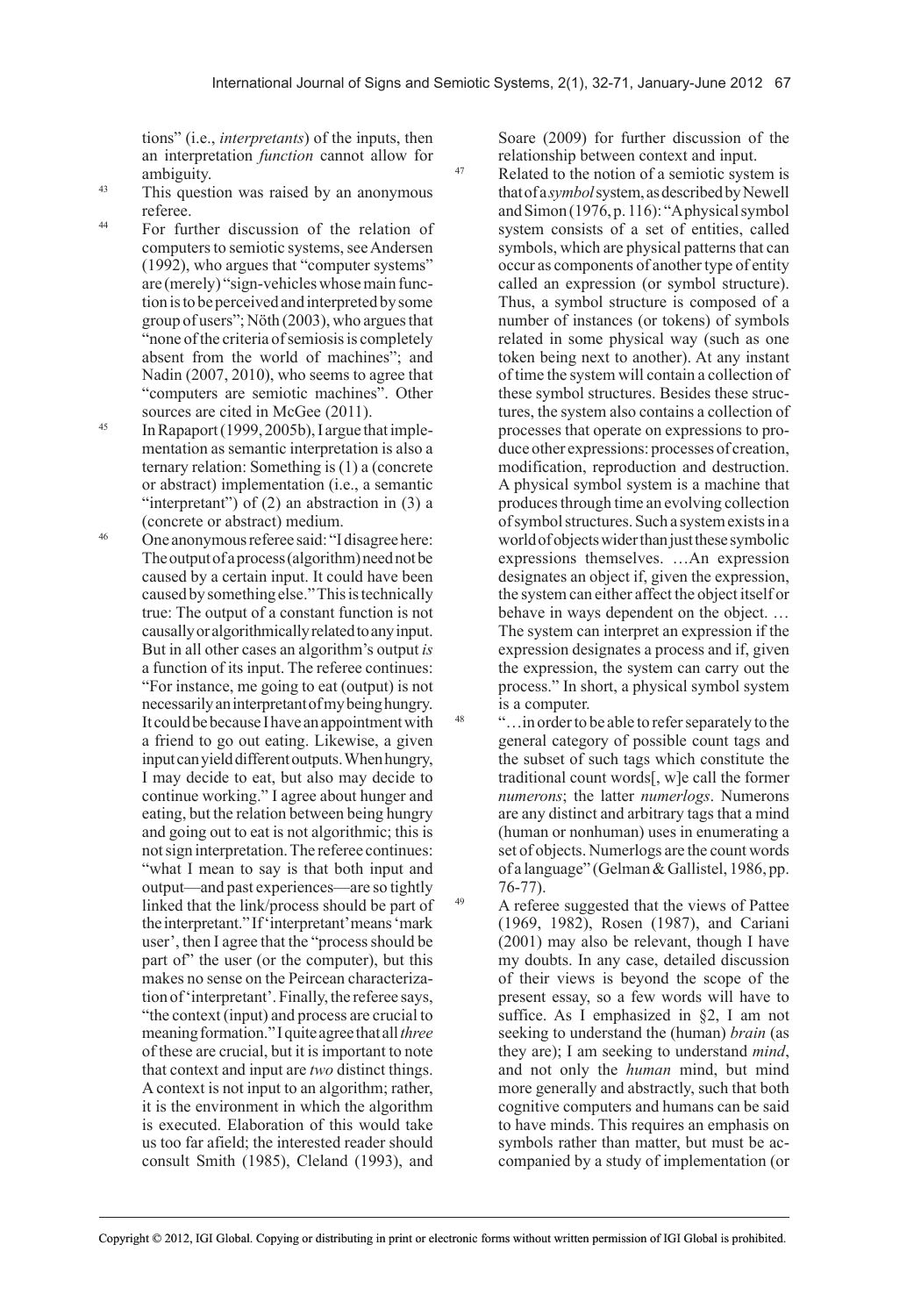realization)—the ways in which symbols can be "grounded"—and its converse (as Pattee notes). For my thoughts on Harnad's (1990) theory of symbol grounding, in the context of syntactic semantics, see Rapaport (1995). For my thoughts on the relation between implementation and semantics, see Rapaport (1999, 2005b). Briefly, as I read Pattee (1969), he supports what I call syntacticism, and his 1982 notion of semantic closure seems to describe a symbolic (i.e., syntactic) system whose semantic interpretation is the system itself—but that would make it fully syntactic. Rosen offers two reasons why syntax is not sufficient for semantics: The first is a variation on the Lucas-Penrose argument from Gödel's Incompleteness Theorem. This argument is highly debatable, but one simple response in the present context is to note that it might well be irrelevant: Gödel's Incompleteness Theorem does not say that there are true but unprovable statements of arithmetic (where truth is a matter of semantics and provability is a matter of syntax; see note 3 for what is meant by 'arithmetic'). What it says, rather, is that there is an arithmetic statement *S* such that neither *S* nor ¬*S* can be *proved*. Semantics and truth do not have to enter the picture. Of course, because *S* can be interpreted as *saying* that *S* is unprovable, and because Gödel's Incompleteness Theorem proves that, in fact, *S is* unprovable, it follows by a trivial conception of "truth" that *S* is true. Rosen's second reason is that biological systems are "complex" and hence their "behavior…cannot be fully captured by any syntactic means" (Rosen, 1987, p. 14). But this depends on unprovable, metaphorical analogies between syntax and physical reductionism and between causation and implication. Moreover, Rosen (1987, p. 2) misunderstands Kleene when he disapprovingly quotes Kleene as saying that, in formal, axiomatic systems, meanings are "left out of account". What Kleene means is, not to *eliminate* meaning altogether, but that the goal of formal axiomatics is to *capture* all meaning syntactically, i.e., to remove it from the *symbols* (i.e., to turn the symbols

into "marks", as I used the term in §5.1) and to move it (by explicitly re-encoding it) to the (syntactic) axioms. Finally, although Cariani (2001, p. 71) says, "One cannot replace semantics with syntactics", in fact one *can*, *if* the "world states" (Cariani, 2001, p. 70) are *also* symbolized; this is my point about internalism (§3.1). Oddly, Cariani (2001) also says, "Contra Fodor and Putnam, meaning can and does lie in the head". I quite agree; that's part of syntacticism! Fodor (1980) also agrees about the location of meaning, so I fail to understand why Cariani places Fodor and Putnam in the same camp. As Incardona (personal communication, 2011) observed, the real issue might be that I need to explain more clearly than I try in §3.1 "how syntacticism justifies the relationship between cognitive agents and the world. [But] internalism does not mean that cognitive agents cannot transform the 'outside world'." Readers who want such an explanation from me should read my papers cited in §3.

<sup>50</sup> These ideas were first suggested to me by Shoshana Hardt Loeb (personal communication, ca. 1983).

- <sup>51</sup> See discussion and citations in Edelman (2011). Edelman says, "The *phenomenal experience* that arises from th[e] dynamics [of the anatomy and physiology of dreaming] is that of the dream self, situated in a dream world" (p. 3, emphasis added). So Fetzer could be charitably interpreted as meaning, not that dreams (hence minds) are not computable, but that *dreamphenomenology* is not computable, i.e., that the "hard problem" of consciousness is, indeed, hard. But this raises a host of other issues that go beyond the scope of this paper. For some relevant remarks, see Rapaport (2005b, §2.3).
- 52 But *simulated* animals *simulatedly* die!—WJR But see my comments about simulated hurricanes!—WJR
- 54 Cf. IBM's *Jeopardy*-winning Watson.—WJR See my Web page "What Is Hypercomputation?" for a partial bibliography. Retrieved November 2, 2011, from http://www.cse. buffalo.edu/~rapaport/584/hypercompn.html

*William J. Rapaport (PhD, Philosophy, Indiana University, 1976; MS, Computer Science, SUNY Buffalo, 1984) is an Associate Professor in the Department of Computer Science and Engineering, an Affiliated Faculty member in Philosophy and in Linguistics, and a member of the Center for Cognitive Science, all at State University of New York at Buffalo. His research interests are in semantics, cognitive science, and philosophy of computer science.*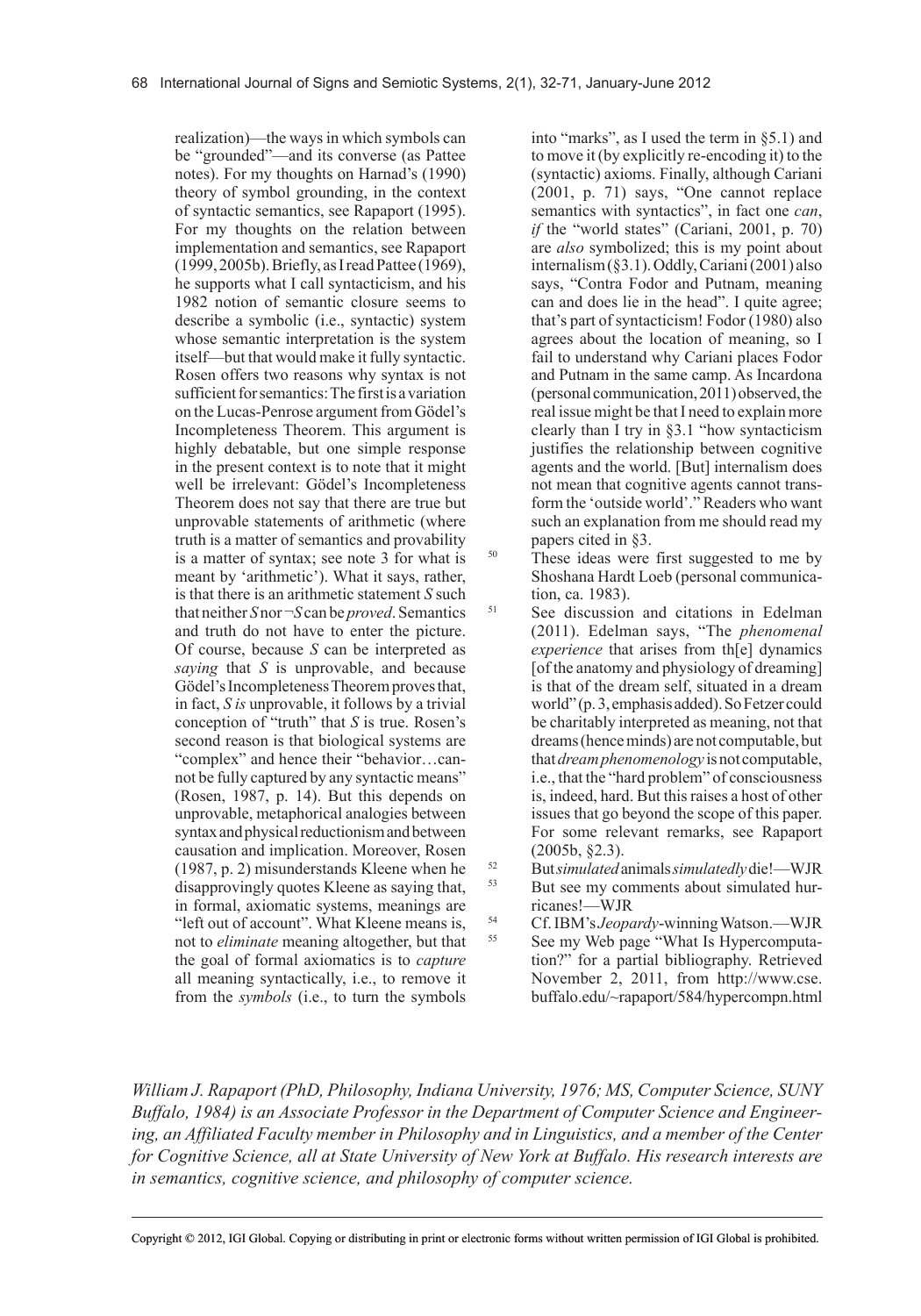## **APPENDIX**

#### **What is an Algorithm?**

Before anyone attempted to define 'algorithm', many algorithms were in use both by mathematicians as well as by ordinary people (e.g., Euclid's procedures for construction of geometric objects by compass and straightedge—see Toussaint, 1993; Euclid's algorithm for computing the GCD of two integers; the algorithms for simple arithmetic with Hindu-Arabic numerals–see Crossley & Henry, 1990, Wu, 2011; cf. Knuth, 1972). When David Hilbert investigated the foundations of mathematics, his followers began to try to make the notion of algorithm precise, beginning with discussions of "effectively calculable", a phrase first used by Jacques Herbrand in 1931 (Gandy, 1988, p. 68) and later taken up by Church (1936) and Stephen Kleene (1952), but left largely undefined, at least in print.

J. Barkley Rosser (1939, p. 55) made an effort to clarify the contribution of the modifier "effective" (emphasis added):

*"'Effective method' is here used in the rather special sense of a method each step of which is [1] precisely predetermined and which is [2] certain to produce the answer [3] in a finite number of steps."*

But what, exactly, does 'precisely predetermined' mean? And does 'finite number of steps' mean that the written statement of the algorithm has a finite number of instructions, or that, when executing them, only a finite number of tasks must be performed (i.e., what gets counted: written steps or executed instructions? One written step—"for  $i=1$  to 100 do  $x=x+1$ "—can result in 100 executed instructions.)?

Much later, *after* Turing's, Church's, Gödel's, and Post's precise formulations and *during* the age of computers and computer programming, Markov, Kleene, and Knuth also gave slightly less vague, though still informal, characterizations.

According to Markov (1954/1960, p. 1), an algorithm is a "computational process" satisfying three (informal) properties: (1) being "determined" ("carried out according to a precise prescription…leaving no possibility of arbitrary choice, and in the known sense generally understood"), (2) having "applicability" ("The possibility of starting from original given objects which can vary within known limits"), and (3) having "effectiveness" ("The tendency of the algorithm to obtain a certain result, finally obtained for appropriate original given objects"). These are a bit obscure: Being "determined" may be akin to Rosser's "precisely predetermined". But what about being "applicable"? Perhaps this simply means that an algorithm must not be limited to converting one, specific input to an output, but must be more general. And Markov's notion of "effectiveness" seems restricted to only the second part of Rosser's notion, namely, that of "producing the answer". There is no mention of finiteness, unless that is implied by being computational.

In his undergraduate-level, logic textbook, Kleene (1967) elaborated on the notions of "effective" and "algorithm" that he had left unspecified in his earlier, classic, graduate-level treatise on metamathematics. He continues to identify "effective procedure" with "algorithm" (Kleene, 1967, p. 231), but now he offers a characterization of an algorithm as (1) a "procedure" (i.e., a "finite" "set of rules or instructions") that (2) "in a finite number of steps" answers a question, where (3) each instruction can be "followed" "mechanically, like robots; no insight or ingenuity or invention is required", (4) each instruction "tell[s] us what to do next", and (5) the algorithm "enable[s] us to recognize when the steps come to an end" (Kleene, 1967, p. 223).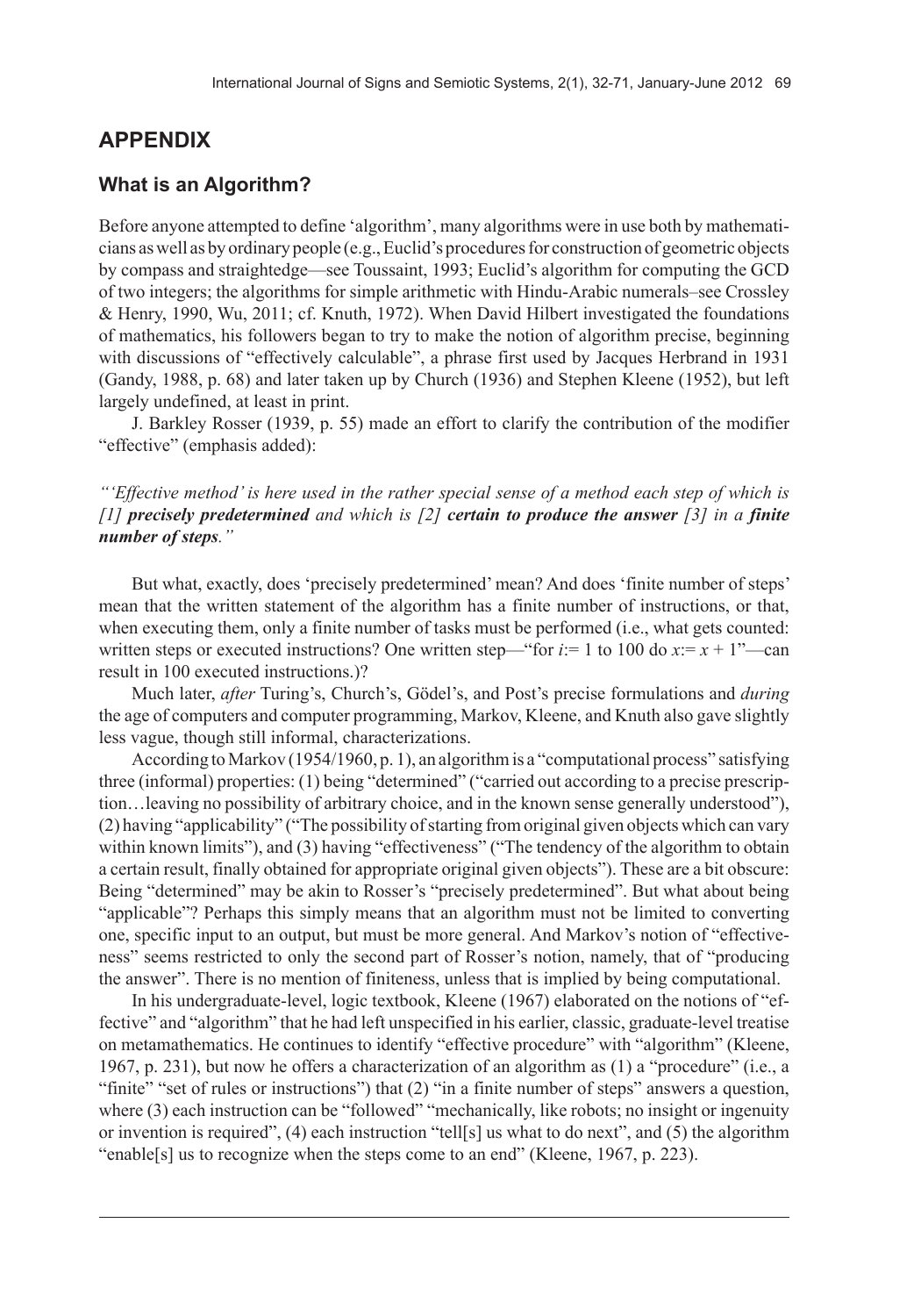Knuth (1973, pp. 1-9) goes into considerably more detail, albeit still informally. He says that an algorithm is "a finite set of rules which gives a sequence of operations for solving a specific type of problem", with "five important features" (Knuth, 1973, p. 4):

- 1. "*Finiteness.* An algorithm must always terminate after a finite number of steps" (Knuth, 1973, p. 4). Note the double finiteness: A finite number of rules in the text of the algorithm *and* a finite number of steps to be carried out. Moreover, algorithms must halt. (Halting is not guaranteed by finiteness; see point 5, below.) Interestingly, Knuth also says that an algorithm is a finite "computational method", where a "computational method" is a "procedure" that only has the next four features (Knuth, 1973, p. 4).
- 2. "*Definiteness.* Each step…must be precisely defined; the actions to be carried out must be rigorously and unambiguously specified…" (Knuth, 1973, p. 5). This seems to be Knuth's analogue of the "precision" that Rosser and Markov mention.
- 3. "*Input.* An algorithm has zero or more inputs" (Knuth, 1973, p. 5). Curiously, only Knuth and Markov seem to mention this explicitly, with Markov's "applicability" property suggesting that there must be at least *one* input. Why does Knuth say *zero* or more? Presumably, he wants to allow for the possibility of a program that simply outputs some information. On the other hand, if algorithms are procedures for computing functions, and if functions are "regular" sets of input-output pairs (regular in the sense that the same input is always associated with the same output), then algorithms would always have to have input. Perhaps Knuth has in mind the possibility of the input being internally stored in the computer rather than having to be obtained from the external environment.
- 4. "*Output.* An algorithm has one or more outputs" (Knuth, 1973, p. 5). That there must be at least one output echoes Rosser's property (2) ("certain to produce the answer") and Markov's notion (3) of "effectiveness" ("a certain result"). But Knuth characterizes outputs as "quantities which have a specified relation to the inputs" (Knuth, 1973, p. 5); the "relation" would no doubt be the functional relation between inputs and outputs, but if there is no input, what kind of a relation would the output be in? Very curious!
- 5. "*Effectiveness.* This means that all of the operations to be performed in the algorithm must be sufficiently basic that they can in principle be done exactly and in a finite length of time by a man [*sic*] using pencil and paper" (Knuth, 1973, p. 6). Note, first, how the term 'effective' has many different meanings among all these characterizations of "algorithm", ranging from it being an unexplained term, through being synonymous with 'algorithm', to naming very particular—and very different—properties of algorithms. Second, it is not clear how Knuth's notion of effectiveness differs from his notion of definiteness; both seem to have to do with the preciseness of the operations. Third, Knuth brings in another notion of finiteness: finiteness in time. Note that an instruction to carry out an infinite sequence of steps in a finite time could be accomplished in principle by doing each step twice as fast as the previous step; or each step might only take a finite amount of time, but the number of steps required might take longer than the expected life of the universe (as in computing a perfect, non-losing strategy in chess; see §6.1). These may have interesting theoretical implications (see the vast literature on hypercomputation),<sup>55</sup> but do not seem very practical. Knuth (1973, p. 7) observes that "we want *good* algorithms in some loosely-defined aesthetic sense. One criterion of goodness is the length of time taken to perform the algorithm…." Finally, the "gold standard" of "a [hu]man using pencil and paper" seems clearly to be an allusion to Turing's (1936) analysis (see §5.2.2).